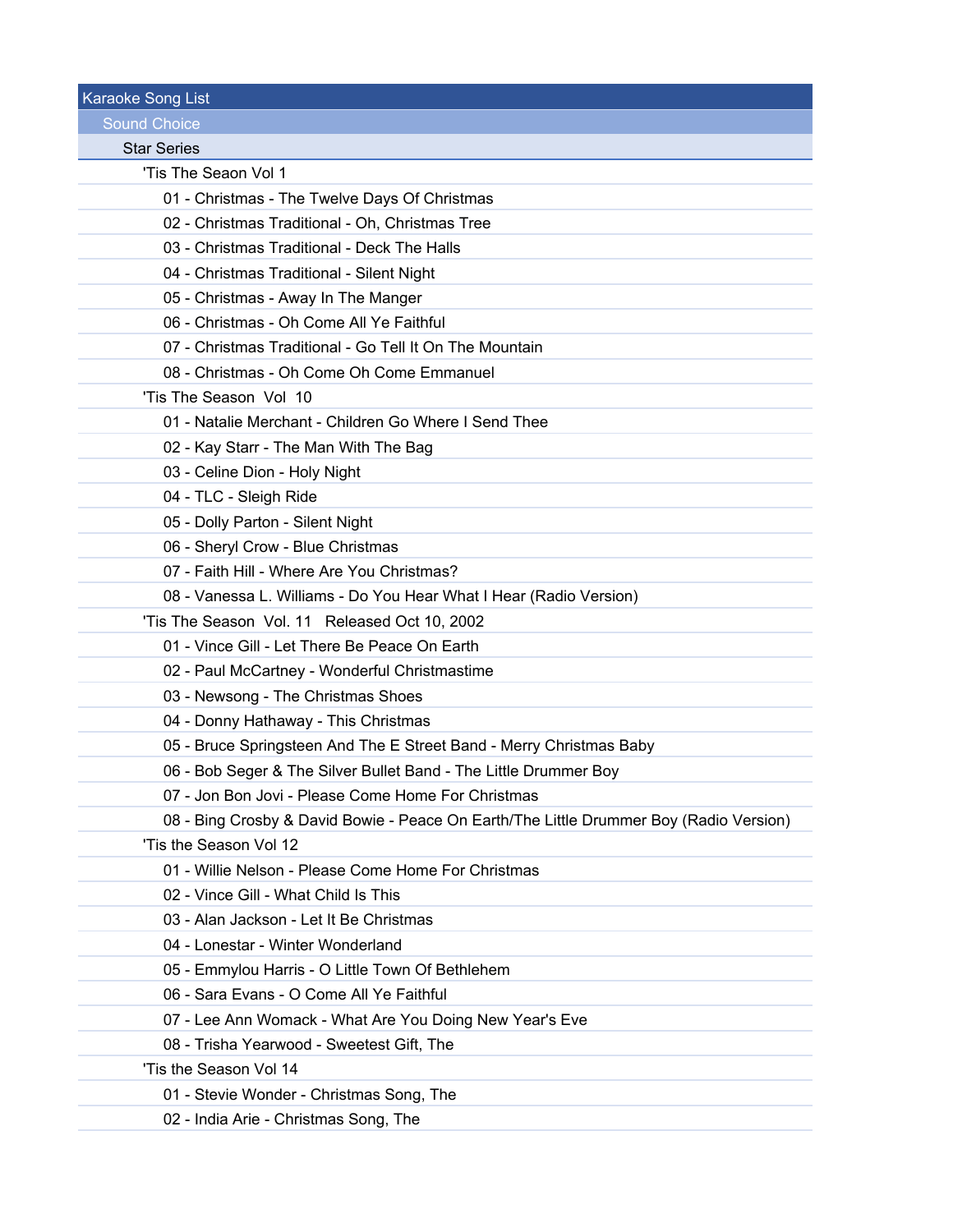| 03 - Ray Charles - Baby It's Cold Outside                                    |  |
|------------------------------------------------------------------------------|--|
|                                                                              |  |
| 04 - Betty Carter - Baby It's Cold Outside                                   |  |
| 05 - Linda Ronstadt - I'll Be Home For Christmas                             |  |
| 06 - Avril Lavigne - O Holy Night                                            |  |
| 07 - Chantal Kreviazuk - O Holy Night                                        |  |
| 08 - Yolanda Adams - Have Yourself A Merry Little Christmas                  |  |
| 09 - Celine Dion - Ave Maria                                                 |  |
| 10 - Diana Ross / Supremes - My Favorite Things                              |  |
| 11 - Sixpence None Richer - Christmastime Is Here                            |  |
| 'Tis The Season Vol 15                                                       |  |
| 01 - Martina McBride - Have Yourself A Merry Little Christmas                |  |
| 02 - Toby Keith - Night Before Christmas, The                                |  |
| 03 - Johnny Cash - Away In A Manger                                          |  |
| 04 - Garth Brooks - Gift, The                                                |  |
| 05 - Anne Murray - Little Drummer Boy, The                                   |  |
| 06 - Dwight Yoakam - Here Comes Santa Claus                                  |  |
| 07 - Randy Travis - Christmas Song (Chestnuts Roasting On An Open Fire), The |  |
| 'Tis The Season Vol 16                                                       |  |
| 01 - Josh Groban - O Holy Night (Live Version)                               |  |
| 02 - Elvis Presley - Here Comes Santa Claus                                  |  |
| 03 - Pogues / Kirsty Maccoll - Fairytale Of New York                         |  |
| 04 - Drifters - White Christmas                                              |  |
|                                                                              |  |
| 05 - Sting - Gabriel's Message                                               |  |
| 06 - B.b. King - Merry Christmas Baby                                        |  |
| 07 - Enya - Oiche Chiun (Silent Night)                                       |  |
| 08 - Jackson 5 - Santa Claus Is Comin' To Town                               |  |
| 'Tis The Season Vol 2                                                        |  |
| 01 - Christmas Traditional - Hark! The Herald Angels Sing                    |  |
| 02 - Christmas Traditional - It Came Upon A Midnight Clear                   |  |
| 03 - Christmas Traditional - I Wonder As I Wander                            |  |
| 04 - Christmas Traditional - O Holy Night                                    |  |
| 05 - Christmas Traditional - What Child Is This                              |  |
| 06 - Christmas Traditional - We Three Kings Of Orient Are                    |  |
| 07 - Christmas - God Rest Ye Merry Gentlemen                                 |  |
| 08 - Christmas Traditional - Angles We Have Heard On High                    |  |
| 'Tis The Season Vol 3                                                        |  |
| 01 - Traditional - It's Beginning To Look A Lot Like Christmas               |  |
| 02 - Gene Autry - Rudolph The Red Nosed Reindeer                             |  |
| 03 - Traditional - Jolly Old St. Nicholas                                    |  |
| 04 - Traditional - Frosty The Snowman                                        |  |
| 05 - Traditional - Jingle Bells                                              |  |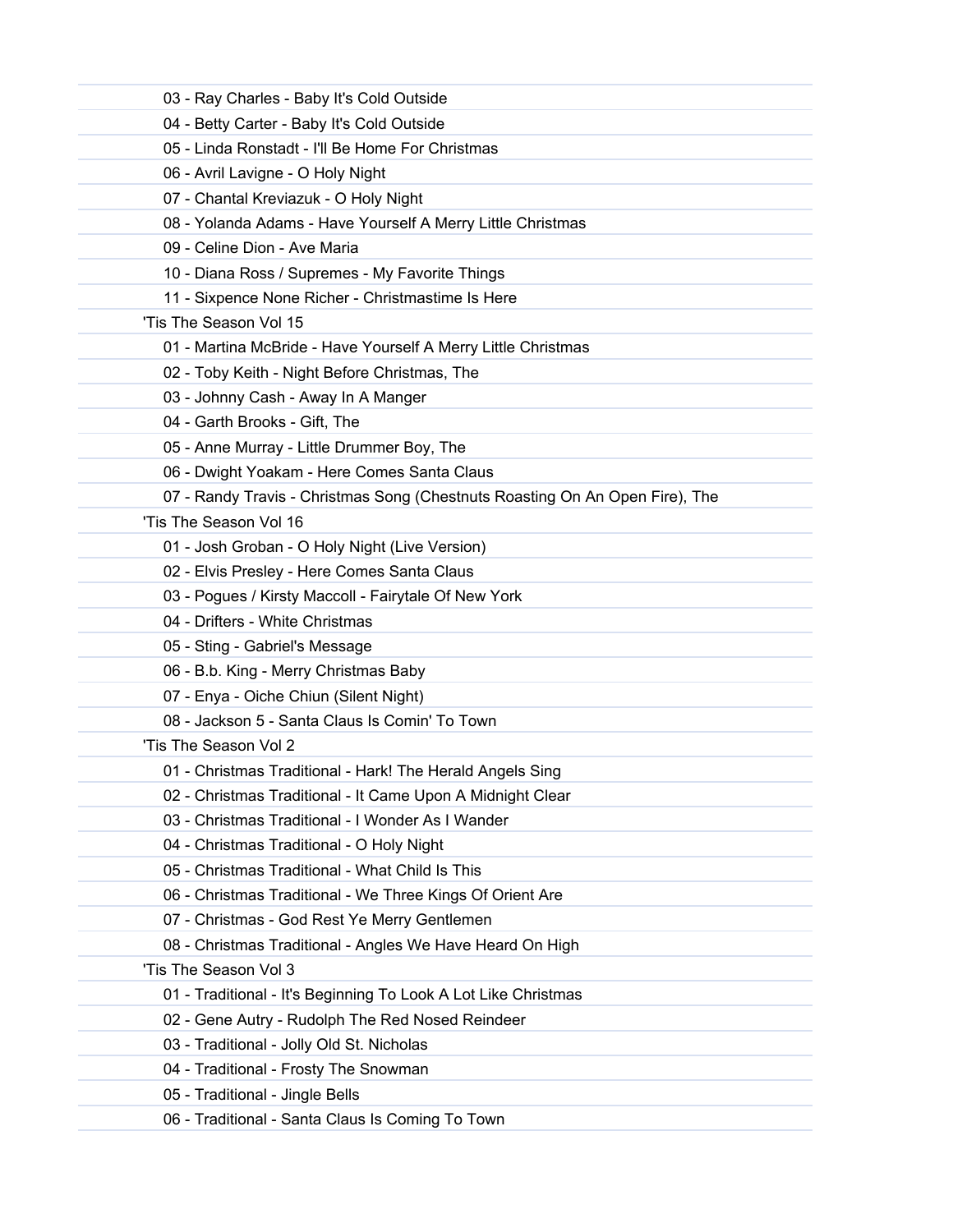| 07 - Traditional - I Saw Mommy Kissing Santa Claus       |
|----------------------------------------------------------|
| 08 - Traditional - All I Want For Christmas              |
| 'Tis The season Vol 4                                    |
| 01 - Traditional - Let It Snow Let It Snow Let It Snow   |
| 02 - Eddy Arnold - Up On The House Top                   |
| 03 - Traditional - Auld Lang Syne                        |
| 04 - Johnny Mathis - Sleigh Ride                         |
| 05 - Traditional - Silver Bells                          |
| 06 - Traditional - Winter Wonderland                     |
| 07 - Traditional - Here Comes Santa Claus                |
| 08 - Traditional - We Wish You A Merry Christmas         |
| 'Tis The Season Vol 5                                    |
| 01 - Mariah Carey - All I Want For Christmas Is You      |
| 02 - Band Aid - Do They Know Its Christmas               |
| 03 - John Lennon - Happy Xmas War Is Over                |
| 04 - Beach Boys - Little Saint Nick                      |
| 05 - Madonna - Santa Baby                                |
| 06 - Elton John - Step Into Christmas                    |
| 07 - Dan Fogelberg - Same Old Lang Syne                  |
| 08 - Eagles - Please Come Home For Christmas             |
| 'Tis The Season Vol 6                                    |
| 01 - Perry Como - Have Yourself A Merry Little Christmas |
| 02 - Carpenters - Merry Christmas Darling                |
| 03 - Bing Crosby - White Christmas                       |
| 04 - Elvis Presley - Blue Christmas                      |
| 05 - Jose Feliciano - Feliz Navidad                      |
| 06 - Nat King Cole - The Christmas Song                  |
| 07 - Burl Ives - A Holly Jolly Christmas                 |
| 08 - Traditional - I'll Be Home For Christmas            |
| 'Tis The Season Vol 7                                    |
| 01 - Bobby Lee - Rockin' Around The Christmas Tree       |
| 02 - Buck Owens - Santa Looke A Lot Like Daddy           |
| 03 - Alabama - Christmas In Dixie                        |
| 04 - K. & Parton Rogers - With Bells On                  |
| 05 - Willie Nelson - Pretty Paper                        |
| 06 - Oak Ridge Boys - Thank God For Kids                 |
| 07 - Merle Haggard - If We Make It Through December      |
| 08 - Elmo & Patsy - Grandma Got Run Over By A Reindeer   |
| 'Tis The Season Vol 8                                    |
| 01 - Bing Crosby - Do You Hear What I Hear               |
| 02 - Traditional - Angels From The Realms Of Glory       |
| 03 - Traditional - First Noel, The                       |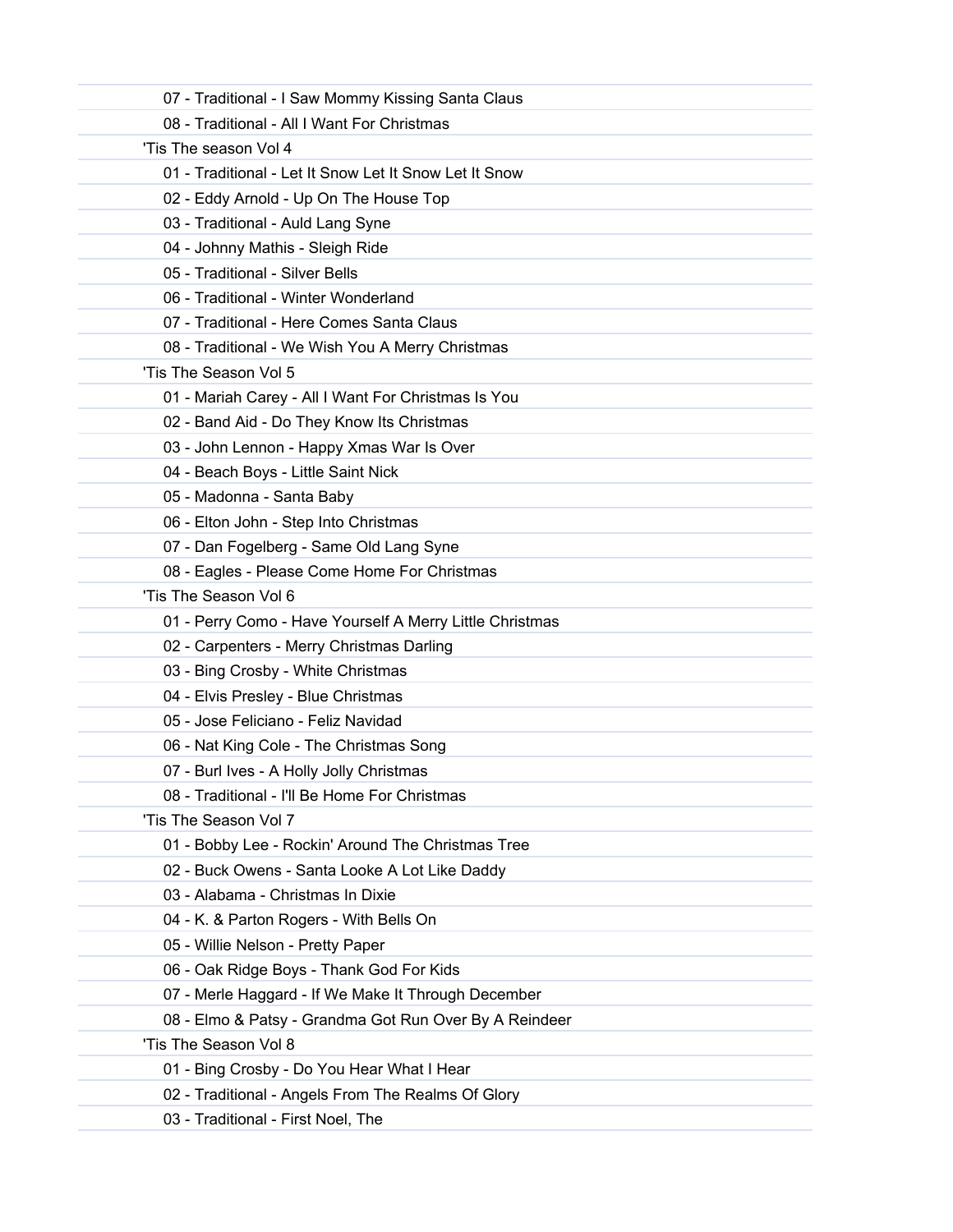| 04 - Traditional - Go Tell It On The Mountain         |
|-------------------------------------------------------|
| 05 - Traditional - Good Christian Friends, Rejoice    |
| 06 - Traditional - Joy To The World                   |
| 07 - Traditional - Let There Be Peace On Earth        |
| 08 - Traditional - Little Town Of Bethlehem           |
| 'Tis The Season Vol 9                                 |
| 01 - Leann Rimes - Put A Little Holiday In Your Heart |
| 02 - Joe Diffie - Leroy The Redneck Reindeer          |
| 03 - Trisha Yearwood - It Wasn't His Child            |
| 04 - Bobby Helms - Jingle Bell Rock                   |
| 05 - Susan Ashton & Collin Raye - Gift, The           |
| 06 - Dolly Parton - Hard Candy Christmas              |
| 07 - Alan Jackson - I Only Want You For Christmas     |
| 08 - Elvis Presley - If Every Day Was Like Christmas  |
| 3 Doors Down & Nickelback, Hits Of                    |
| 01 - Nickelback - Feelin' Way Too Damn Good           |
| 02 - 3 Doors Down - Here Without You                  |
| 03 - Nickelback - Someday                             |
| 04 - Nickelback - Too Bad                             |
| 05 - 3 Doors Down - Kryptonite                        |
| 06 - 3 Doors Down - When I'm Gone                     |
| 07 - Nickelback - How You Remind Me                   |
| 08 - 3 Doors Down - Be Like That (Radio Version)      |
| 50' & 60's Female hits Vol 1                          |
| 01 - Teddy Bears - To Know Him Is To Love Him         |
| 02 - Connie Francis - Where The Boys Are              |
| 03 - Brenda Lee - All Alone Am I                      |
| 04 - Mary Wells - My Guy                              |
| 05 - Supremes - Baby Love                             |
| 06 - Shelley Fabares - Johnny Angel                   |
| 07 - Supremes - Stop! In The Name Of Love             |
| 08 - Linda Scott - I've Told Every Little Star        |
| 50's & 60's Female Hits Vol 2                         |
| 01 - Nancy Sinatra - These Boots Are Made For Walkin' |
| 02 - Ad Libs - The Boy From New York City             |
| 03 - Lulu - To Sir With Love                          |
| 04 - Brenda Lee - I'm Sorry                           |
| 05 - Petula Clark - Downtown                          |
| 06 - Paul & Mary Peter - Leaving On A Jet Plane       |
| 07 - Connie Francis - Lipstick On Your Collar         |
| 08 - Jackie Deshannon - What The World Needs Now      |
| 50's & 60's Male Hits Vol 1                           |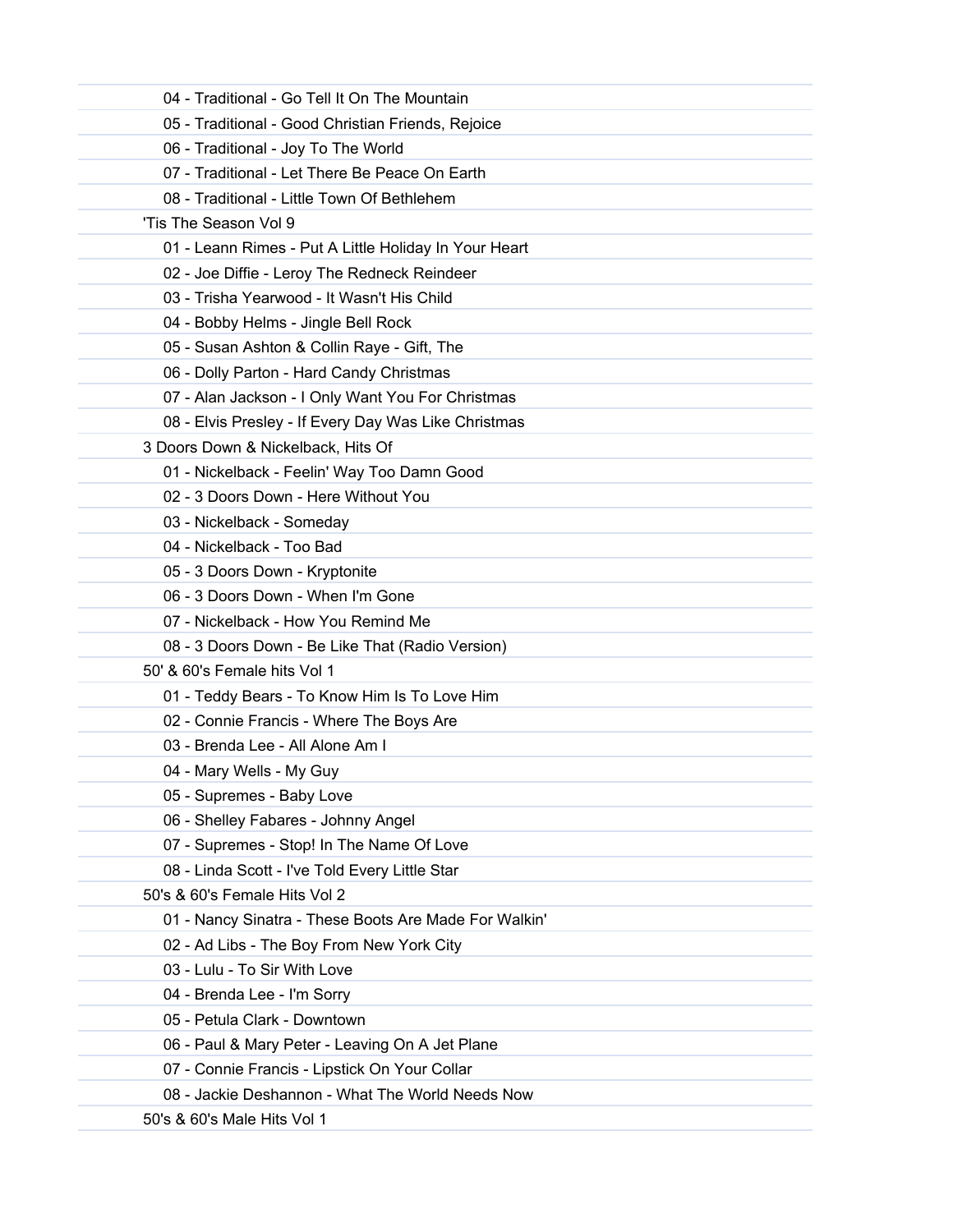| 01 - Marvin Gaye - Heard It Through The Grapevine         |
|-----------------------------------------------------------|
| 02 - Five Satins - In The Still Of The Night              |
| 03 - Ben E. King - Stand By Me                            |
| 04 - Platters - Only You                                  |
| 05 - Temptations - My Girl                                |
| 06 - Drifters - Up On The Roof                            |
| 07 - Smokey Robinson - The Tracks Of My Tears             |
| 08 - Platters - Smoke Gets Into Your Eyes                 |
| 50's & 60's Male Hits vol 2                               |
| 01 - Flamingos - I Only Have Eyes For You                 |
| 02 - Little Anthony & Imperials - Goin' Out Of My Head    |
| 03 - Platters - You've Got The Magic Touch                |
| 04 - Maurice Williams - Stay                              |
| 05 - Bobby Darin - Mack The Knife                         |
| 06 - Ben E. King - Spanish Harlem                         |
| 07 - Drifters - Under The Boardwalk                       |
| 08 - Everly Brothers - When A Man Loves A Woman           |
| 50's & 60's Male Hits Vol 3                               |
| 01 - Otis Redding - Sittin' On The Dock Of The Bay        |
| 02 - Everly Brothers - All I Have To Do Is Dream          |
| 03 - Roger Miller - King Of The Road                      |
| 04 - Roy Orbison - Crying                                 |
| 05 - Fats Domino - Blueberry Hill                         |
| 06 - Righteous Brothers - Unchained Melody                |
| 07 - Monkees - Daydream Believer                          |
| 08 - Righteous Brothers - You've Lost That Lovin' Feelin' |
| 50's & 60's Party Songs Vol 2                             |
| 01 - Shangri Las - Leader Of The Pack                     |
| 02 - Crystals - Da Doo Ron Ron                            |
| 03 - Lesley Gore - It's My Party                          |
| 04 - Sensations - Let Me In                               |
| 05 - Aretha Franklin - Respect                            |
| 06 - Chordettes - Lollipop                                |
| 07 - Marcie Blaine - Bobby's Girl                         |
| 08 - Angels - My Boyfriend's Back                         |
| 50's & 60's Party Songs Vol 3                             |
| 01 - Searchers - Love Potion Number Nine                  |
| 02 - Chuck Berry - Johnny B. Goode                        |
| 03 - Coasters - Charlie Brown                             |
| 04 - Hollywood Argyles - Alley Oop                        |
| 05 - Coasters - Yakety-Yak                                |
| 06 - Wilson Pickett - Mustang Sally                       |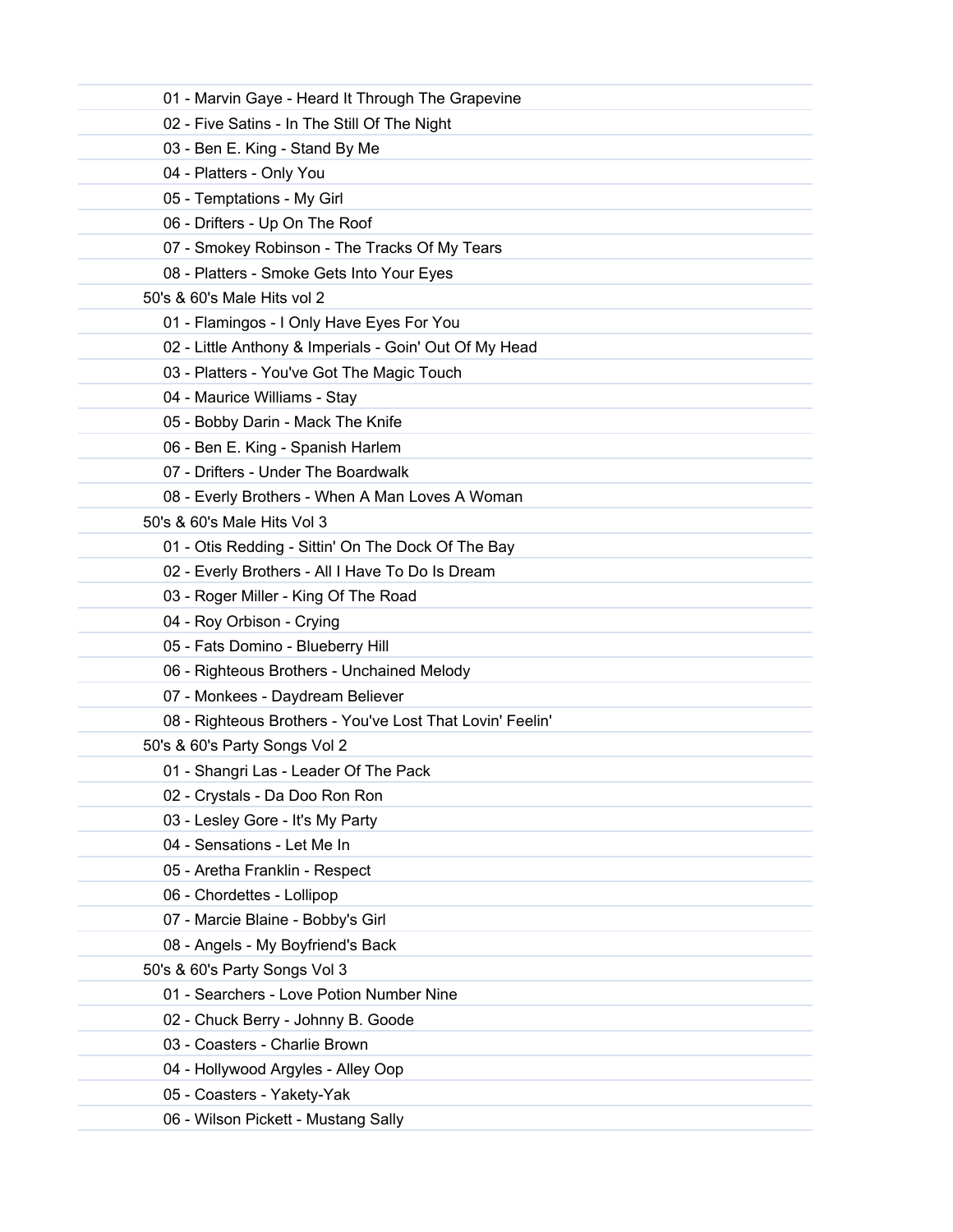| 07 - Bill Haly His Comet - Shake, Rattle And Roll         |
|-----------------------------------------------------------|
| 08 - Jerry Lee Lewis - Whole Lotta Shakin' Goin' On       |
| 50's & 60's Party Songs Vol 4                             |
| 01 - Harry Belafonte - Day O (The Banana Boat Song)       |
| 02 - Roy Orbison - Oh, Pretty Woman                       |
| 03 - Dion - The Wanderer                                  |
| 04 - Troggs - Wild Thing                                  |
| 05 - Bobby Day - Rockin' Robin                            |
| 06 - Big Bopper - Chantilly Lace                          |
| 07 - James Brown - I Got You (I Feel Good)                |
| 08 - Tokens - The Lion Sleeps Tonight                     |
| 70's & 80's Female Hits Vol 5                             |
| 01 - The Carpenters - For All We Know                     |
| 02 - Expose - Seasons Change                              |
| 03 - Gladys Knight & The Pips - Midnight Train To Georgia |
| 04 - Janis Ian - At Seventeen                             |
| 05 - Melissa Manchester - Through The Eyes Of Love        |
| 06 - Linda Ronstadt - Blue Bayou                          |
| 70's & 80's Female Hits Vol 6                             |
| 01 - Linda Ronstadt - When Will I Be Loved                |
| 02 - Go Go's - We Got The Beat                            |
| 03 - Gloria Gaynor - I Will Survive                       |
| 04 - Ike & Tina Turner - Proud Mary                       |
| 05 - Irene Cara - Fame                                    |
| 06 - Madonna - Like A Virgin                              |
| 07 - Pointer Sisters - I'm So Excited                     |
| 08 - Cyndi Lauper - Girls Just Want To Have Fun           |
| 70's & 80's Male Hits Vol 2                               |
| 01 - Joe Cocker - You Are So Beautiful                    |
| 02 - Neil Diamond - Love On The Rocks                     |
| 03 - Barry Manilow - I Write The Songs                    |
| 04 - Honeydrippers - Sea Of Love                          |
| 05 - Dan Fogelberg - Longer                               |
| 06 - Jim Croce - Time In A Bottle                         |
| 07 - James Taylor - You'Ve Got A Friend                   |
| 08 - Dave Loggins - Please Come To Boston                 |
| 70's & 80's Male Hits Vol 3                               |
| 01 - Marvin Gaye - Sexual Healing                         |
| 02 - Larry Graham - One In A Million                      |
| 03 - Jeffrey Osborne - On The Wings Of Love               |
| 04 - Billy Paul - Me And Mrs Jones                        |
| 05 - Lionel Richie - Hello                                |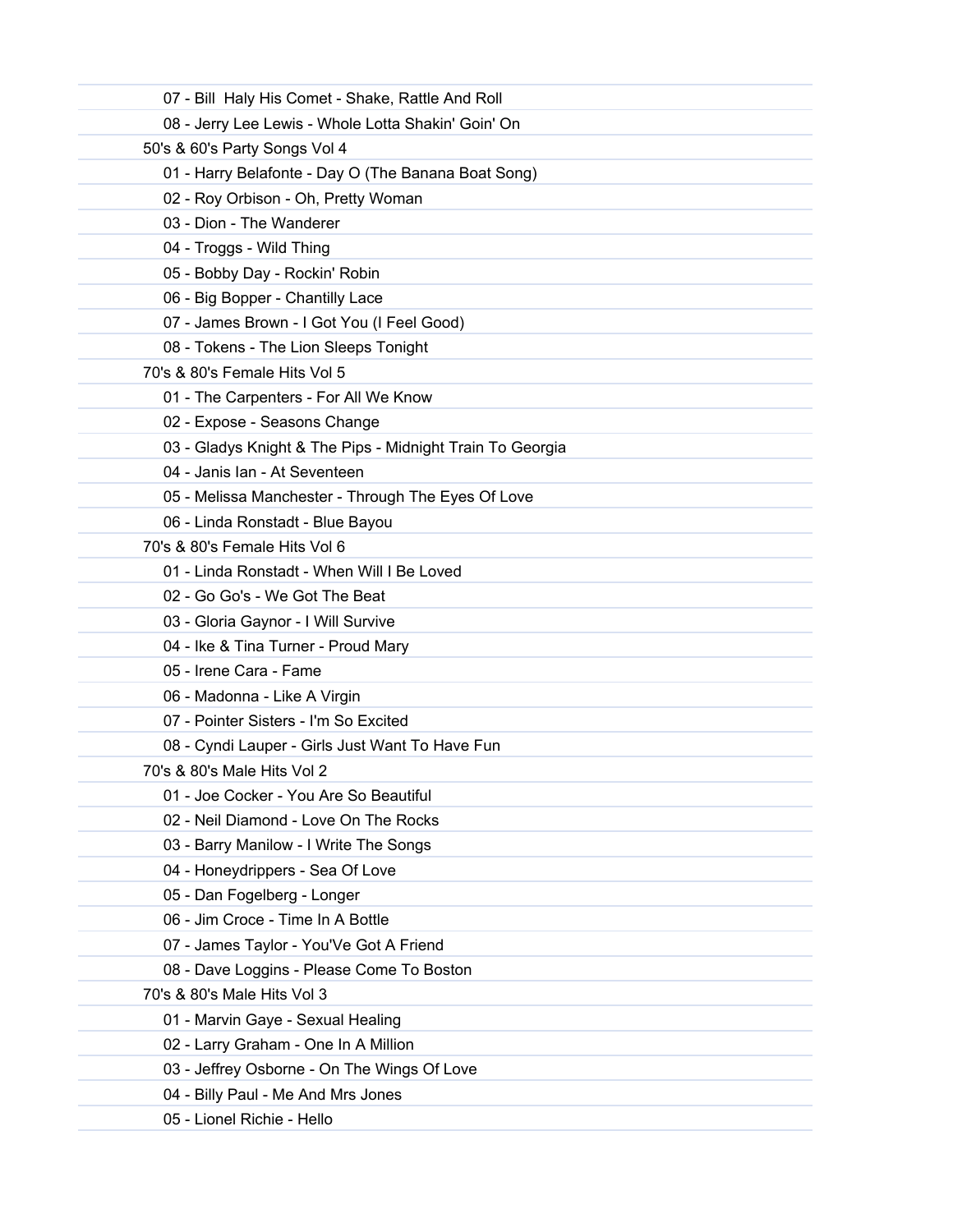| 06 - Lionel Richie - Truly                                   |
|--------------------------------------------------------------|
| 07 - Bill Withers - Lean On Me                               |
| 08 - Stevie Wonder - I Just Called To Say I Love You         |
| 70's & 80's Vol 2                                            |
| 01 - Johnny Rivers - Rockin' Pneumonia And The Boogie Woogie |
| 02 - Bon Jovi - Wanted Dead Or Alive                         |
| 03 - Staple Singers - I'll Take You There                    |
| 04 - Free - All Right Now                                    |
| 05 - Dobie Gray - Drift Away                                 |
| 06 - Clarence Carter - Kiss You All Over                     |
| 07 - Three Dog Night - Never Been To Spain                   |
| 08 - Billy Preston - Nothing From Nothing                    |
| 90's Female Hits Vol 1                                       |
| 01 - Bonnie Raitt - Something To Talk About                  |
| 02 - KD Lang - Constant Craving                              |
| 03 - Celine Dion - The Power Of Love                         |
| 04 - Madonna - Take A Bow                                    |
| 05 - Mariah Carey - Hero                                     |
| 06 - Ace Of Base - All That She Wants                        |
| 07 - Vanessa Williams - The Sweetest Days                    |
| 08 - Melissa Etheridge - Come To My Window                   |
| 90's Female Hits Vol 5                                       |
| 01 - Madonna - Love Don't Live Here Anymore                  |
| 02 - Maria Carey - Always Be My Baby                         |
| 03 - W. Houston & C. Winans - Count On Me                    |
| 04 - Tina Arena - Chains                                     |
| 05 - TLC - Waterfalls                                        |
| 06 - Fugees - Killing Me Softly                              |
| 07 - Tracy Chapman - Give Me One Reason                      |
| 08 - D. Jones Tamia - You Put A Move On My Heart             |
| 90's Male Hits Vol 1                                         |
| 01 - Hootie & Blowfish - Only Wanna Be With You              |
| 02 - Hootie & Blowfish - Hold My Hand                        |
| 03 - Hootie & Blowfish - Let Her Cry                         |
| 04 - Hootie & Blowfish - Time                                |
| 05 - Hootie & Blowfish - I Go Blind                          |
| 06 - Dave Matthews Band - Satellite                          |
| 07 - Dave Matthews Band - Ants Marching                      |
| 08 - Dave Matthews Band - What Would You Say                 |
| Aaliyah, Hits Of Vol 1                                       |
| 01 - Aaliyah - At Your Best (You Are Love)                   |
| 02 - Aaliyah - More Than A Woman                             |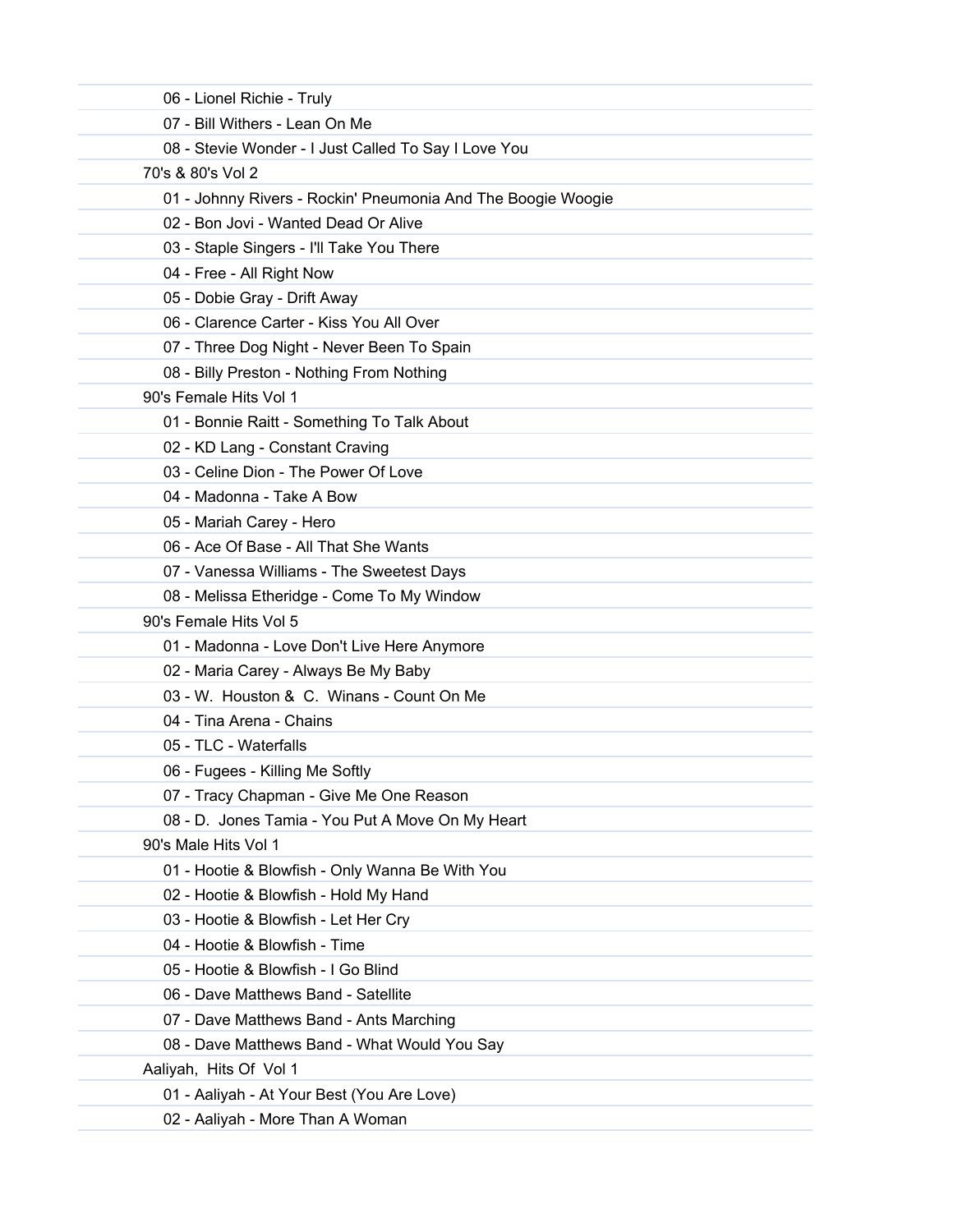| 03 - Aaliyah - Rock The Boat                                             |  |
|--------------------------------------------------------------------------|--|
| 04 - Aaliyah - Miss You                                                  |  |
| 05 - Aaliyah - Try Again                                                 |  |
| 06 - Aaliyah & Tank - Come Over                                          |  |
| 07 - Aaliyah - Journey To The Past                                       |  |
| 08 - Aaliyah - If Your Girl Only Knew                                    |  |
| AC/DC, Hits Of Vol 1                                                     |  |
| 01 - Ac/Dc - You Shook Me All Night Long                                 |  |
| 02 - AC/DC - Thunderstruck                                               |  |
| 03 - AC/DC - Hard As A Rock                                              |  |
| 04 - AC/DC - Moneytalks                                                  |  |
| 05 - AC/DC - Hells Bells                                                 |  |
| 06 - Ac/Dc - Stiff Upper Lip                                             |  |
| 07 - AC/DC - Have A Drink On Me                                          |  |
| 08 - AC/DC - Dirty Deeds Done Dirt Cheap                                 |  |
| Alicia Keys, Hits Of Vol 1                                               |  |
| 01 - Alicia Keys - Fallin' (Radio Version)                               |  |
| 02 - Alicia Keys - A Woman's Worth                                       |  |
| 03 - Alicia Keys - If I Ain't Got You                                    |  |
| 04 - Alicia Keys - Diary                                                 |  |
| 05 - Alicia Keys & Usher - My Boo                                        |  |
| 06 - Alicia Keys - If I Was Your Woman                                   |  |
| 07 - Alicia Keys - Karma (Radio Version)                                 |  |
| 08 - Alicia Keys - You Don't Know My Name (Radio Version)                |  |
| All Jacked Up And Nowhere To Go                                          |  |
| 01 - Gretchen Wilson - I Don, Äôt Feel Like Loving You Today             |  |
| 02 - Gretchen Wilson - California Girls                                  |  |
| 03 - Gretchen Wilson - One Bud Wiser                                     |  |
| 04 - Gretchen Wilson - Skoal Ring                                        |  |
| 05 - Gretchen Wilson - Rebel Child                                       |  |
| 06 - Gretchen Wilson - Raining On Me                                     |  |
| 07 - Gretchen Wilson - All Jacked Up                                     |  |
| 08 - Gretchen Wilson - Good Morning Heartache                            |  |
| Allison Kraus, Hits Of Vol 1                                             |  |
| 01 - Alison Krauss & Union Station - Baby, Now That I've Found You       |  |
| 02 - Alison Krauss & Union Station - When You Say Nothing At All         |  |
| 03 - Alison Krauss & Union Station - Maybe (Radio Version)               |  |
| 04 - Alison Krauss & Union Station - The Lucky One                       |  |
| 05 - Alison Krauss & Union Station - Two Highways                        |  |
| 06 - Alison Krauss & Union Station - Find My Way Back To My Heart        |  |
| 07 - Alison Krauss & Union Station - Let Me Touch You For A While        |  |
| 08 - Shenandoah & Alison Krauss - Somewhere In The Vicinity Of The Heart |  |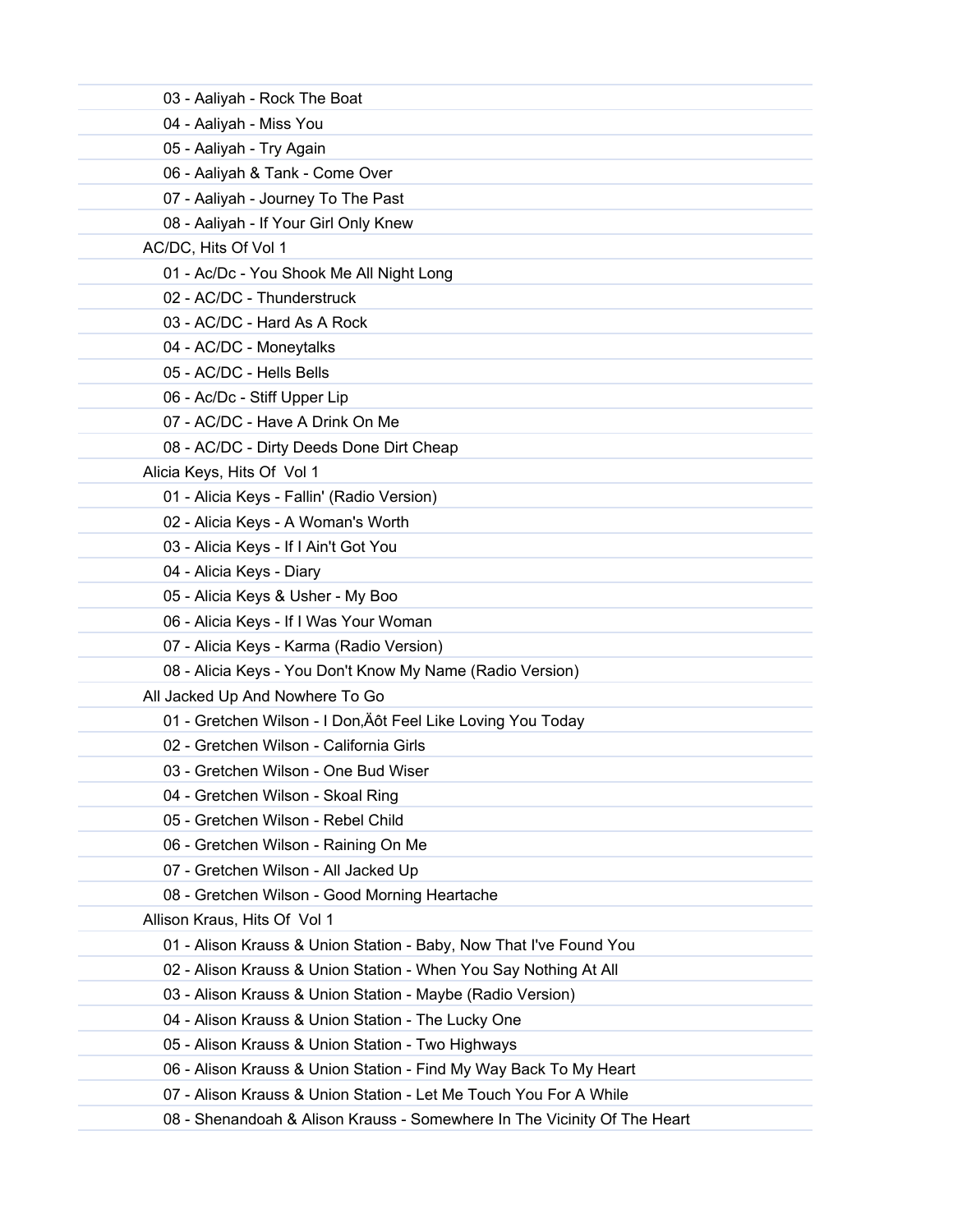| Allison Krauss, Hits Of Vol 2                                        |
|----------------------------------------------------------------------|
| 01 - Alison Krauss & James Taylor - How's The World Treating You     |
| 02 - Alison Krauss - The Scarlet Tide                                |
| 03 - Alison Krauss - Forget About It                                 |
| 04 - Alison Krauss - Baby Mine                                       |
| 05 - Alison Krauss & Union Station - Restless                        |
| 06 - Brad Paisley & Alison Krauss - Whiskey Lullaby                  |
| 07 - Alison Krauss - I Give You To His Heart                         |
| 08 - Alison Krauss - Every Time You Say Goodbye                      |
| Anne Murray, Hits Of Vol 1                                           |
| 01 - Anne Murray - Just Another Woman In Love                        |
| 02 - Anne Murray - I Just Fall In Love Again                         |
| 03 - Anne Murray - Broken Hearted Me                                 |
| 04 - Anne Murray - Bluebird                                          |
| 05 - Anne Murray - You Needed Me                                     |
| 06 - Anne Murray - Little Good News, A                               |
| 07 - Anne Murray - He Thinks I Still Care                            |
| 08 - Anne Murray - Could I Have This Dance                           |
| Annie Lennox & Eurythmics Vol. 1                                     |
| 01 - Eurythmics - Sweet Dreams (Are Made Of This)                    |
| 02 - Eurythmics - Walking On Broken Glass                            |
| 03 - Eurythmics - No More I Love You's""                             |
| 04 - Eurythmics - Why                                                |
| 05 - Eurythmics - Would I Lie To You                                 |
| 06 - Eurythmics - Take Me To The River                               |
| 07 - Eurythmics - Here Comes The Rain Again                          |
| Aretha Franklin, Hits Of Vol 1                                       |
| 01 - Aretha Franklin - You Make Me Feel Like A Natural Woman         |
| 02 - Aretha Franklin - A Rose Is Still A Rose                        |
| 03 - Aretha Franklin - Day Dreaming                                  |
| 04 - Aretha Franklin - Respect                                       |
| 05 - Aretha Franklin - Think                                         |
| 06 - Aretha Franklin - Rock Steady                                   |
| 07 - Aretha Franklin - Freeway Of Love                               |
| 08 - Aretha Franklin - I Never Loved A Man (The Way That I Love You) |
| Aretha Franklin, Hits Of Vol 2                                       |
| 01 - Aretha Franklin - Do Right Woman-Do Right Man                   |
| 02 - Aretha Franklin - Whos Zoomin Who                               |
| 03 - Aretha Franklin - Chain Of Fools                                |
| 04 - Aretha Franklin - Aint No Way                                   |
| 05 - Aretha Franklin - Dr Feelgood                                   |
| 06 - Aretha Franklin - Baby I Love You                               |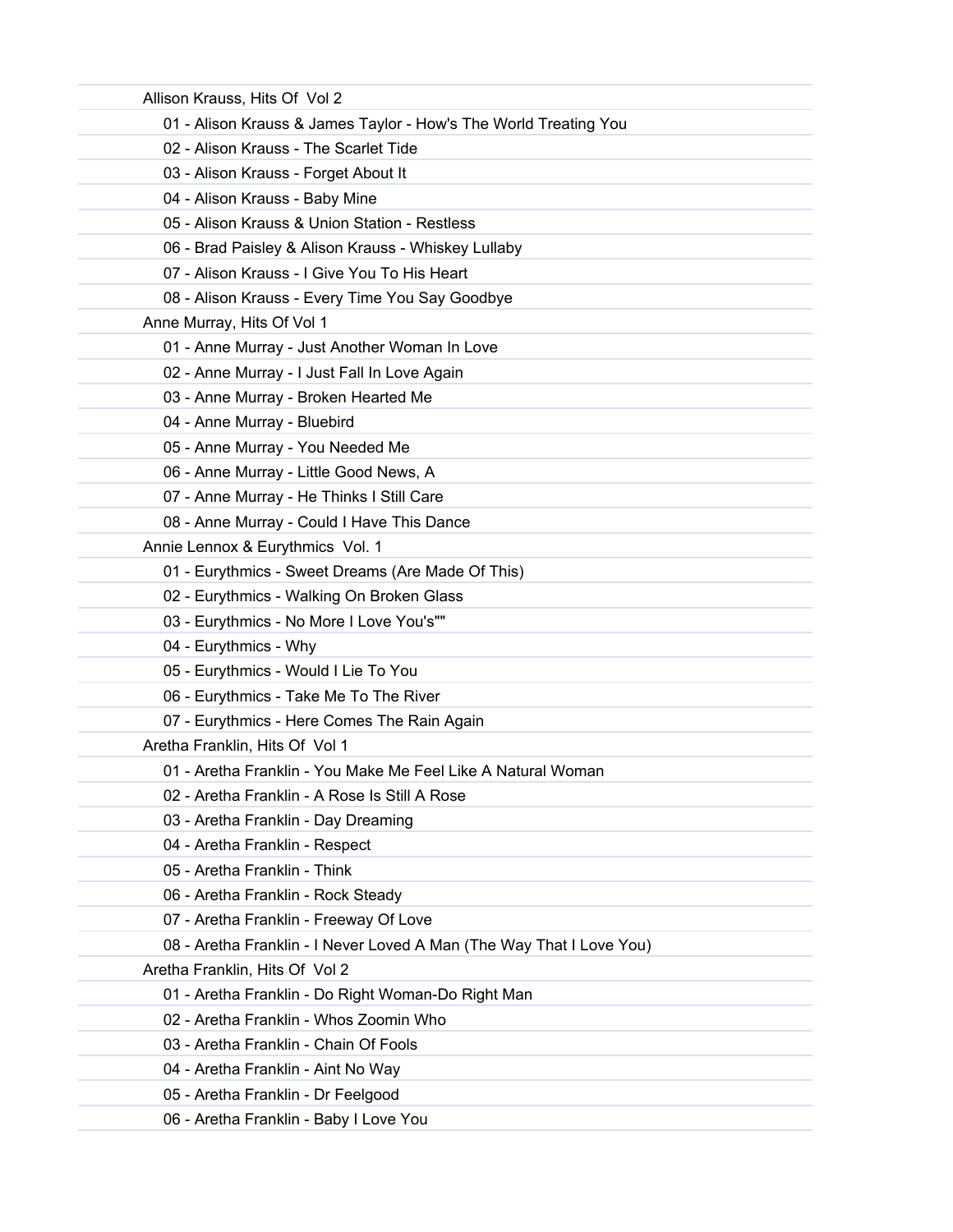| 07 - Aretha Franklin - Willing To Forgive             |
|-------------------------------------------------------|
| 08 - Aretha Franklin - I Knew You Were Waiting For Me |
| As American As Apple Pie                              |
| 01 - Standard - America My Country Tis Of Thee        |
| 02 - Standard - Battle Hymn Of The Republic           |
| 03 - Standard - Star Spangled Banner                  |
| 04 - Standard - Dixie                                 |
| 05 - Standard - Yankee Doodle                         |
| 06 - Standard - America The Beautiful                 |
| 07 - Standard - Take Me Out To The Ballgame           |
| 08 - Standard - When Johnny Comes Marching Home       |
| Barry Manilow, Hits Of Vol 1                          |
| 01 - Barry Manilow - Copacabana (At The Copa)         |
| 02 - Barry Manilow - Can't Smile Without You          |
| 03 - Barry Manilow - Could It Be Magic                |
| 04 - Barry Manilow - Mandy                            |
| 05 - Barry Manilow - It's A Miracle                   |
| 06 - Barry Manilow - I Write The Songs                |
| 07 - Barry Manilow - Weekend In New England           |
| 08 - Barry Manilow - Tryin' To Get The Feeling Again  |
| Beach Boys, Hits Of Vol 1                             |
| 01 - Beach Boys - Wouldn, Äôt It Be Nice              |
| 02 - Beach Boys - Help Me Rhonda                      |
| 03 - Beach Boys - Sloop John B                        |
| 04 - Beach Boys - I Get Around                        |
| 05 - Beach Boys - Barbara Ann                         |
| 06 - Beach Boys - California Girls                    |
| 07 - Beach Boys - Good Vibrations                     |
| 08 - Beach Boys - God Only Knows                      |
| Beastie Boys, Hits Of Vol 1                           |
| 01 - Beastie Boys - Fight For Your Right To Party     |
| 02 - Beastie Boys - So What'cha Want                  |
| 03 - Beastie Boys - Paul Revere                       |
| 04 - Beastie Boys - Sabotage                          |
| 05 - Beastie Boys - Sure Shot                         |
| 06 - Beastie Boys - Brass Monkey                      |
| 07 - Beastie Boys - Get It Together                   |
| 08 - Beastie Boys - No Sleep Till Brooklyn            |
| Beatles, Hits Of Vol 1                                |
| 01 - The Beatles - I Saw Her Standing There           |
| 02 - The Beatles - All My Loving                      |
| 03 - The Beatles - Oh! Darling                        |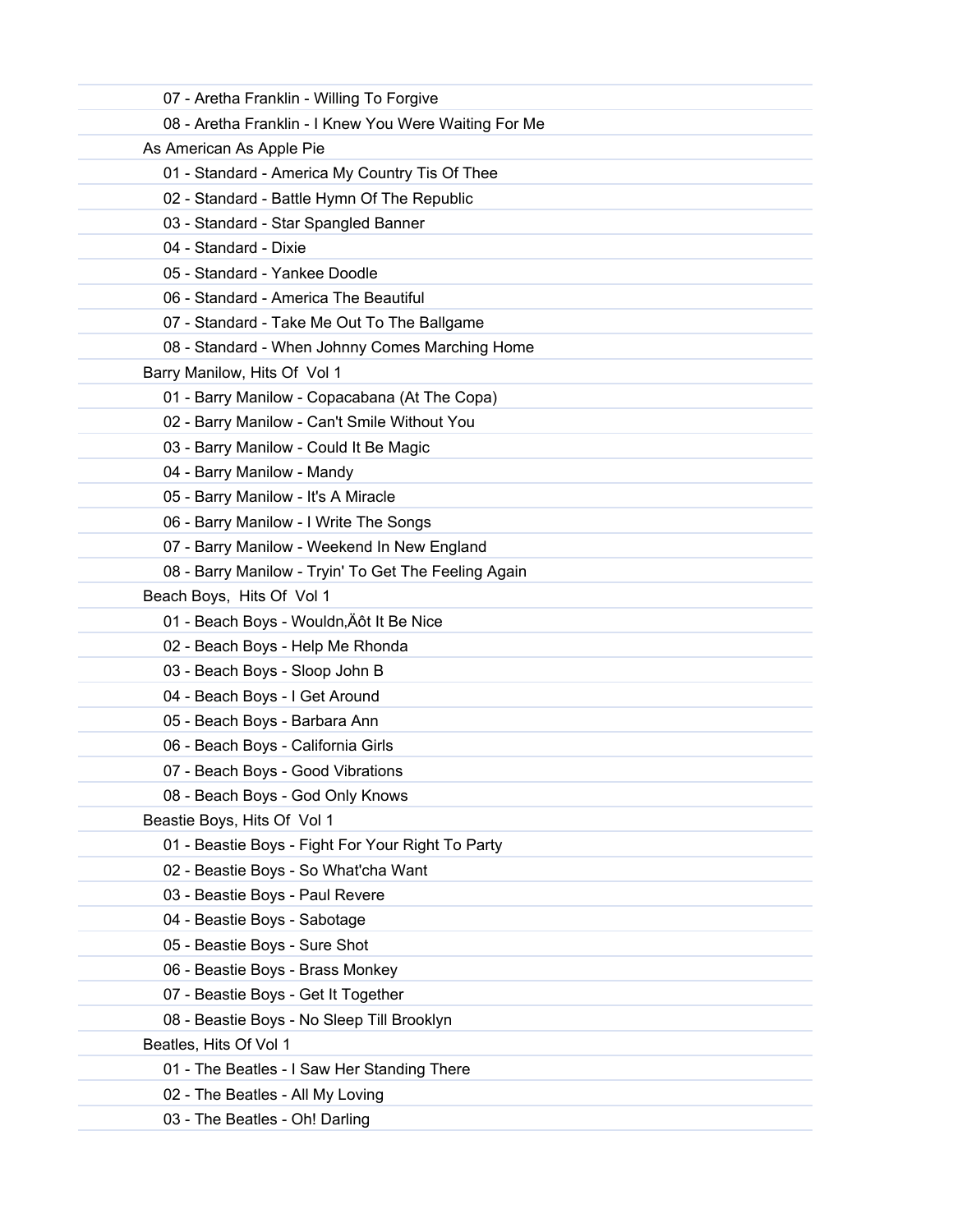| 04 - The Beatles - Hey Jude                                        |
|--------------------------------------------------------------------|
| 05 - The Beatles - Let It Be                                       |
| 06 - The Beatles - Yesterday                                       |
| 07 - The Beatles - Twist And Shout                                 |
| 08 - The Beatles - The Long And Winding Road                       |
| Best Female Country Hits Of 2003                                   |
| 01 - Sara Evans - Backseat Of A Greyhound Bus                      |
| 02 - Faith Hill - When The Lights Go Down                          |
| 03 - Jennifer Hanson - Beautiful Goodbye                           |
| 04 - Deana Carter - There's No Limit                               |
| 05 - Martina McBride - Concrete Angel                              |
| 06 - Wynonna - What The World Needs                                |
| 07 - Martina McBride - This One's For The Girls                    |
| 08 - Dixie Chicks - Travelin' Soldier (Live Version)               |
| Best Female Country Hits of 2004                                   |
| 01 - Martina McBride - In My Daughter, Äôs Eyes                    |
| 02 - Sara Evans - Suds In The Bucket                               |
| 03 - Terri Clark - Girls Lie Too                                   |
| 04 - Reba McEntire - Somebody                                      |
| 05 - Gretchen Wilson - Redneck Woman                               |
| 06 - Brad Paisley / Alison Krauss - Whiskey Lullaby                |
| 07 - Gretchen Wilson - Here For The Party                          |
| 08 - Shania Twain - Forever And For Always                         |
| Best Female Country Hits Of 2006                                   |
| 01 - Brad Paisley / Dolly Parton - When I Get Where I'm Going      |
| 02 - Faith Hill - Sunshine And Summertime                          |
| 03 - Dixie Chicks - Not Ready To Make Nice                         |
| 04 - Little Big Town - Boondocks                                   |
| 05 - Gretchen Wilson - One Bud Wiser                               |
| 06 - Faith Hill - Lucky One, The                                   |
| 07 - Trisha Yearwood - Georgia Rain (Radio Version)                |
| 08 - Martina McBride - Help Me Make It Through The Night           |
| Best Female Pop / Rock 2005                                        |
| 01 - Alanis Morissette [pa] - Hand In My Pocket (Acoustic Version) |
| 02 - Gwen Stefani [pa] - Hollaback Girl                            |
| 03 - Kelly Clarkson - Breakaway                                    |
| 04 - Gwen Stefani / Eve - Rich Girl                                |
| 05 - Natasha Bedingfield - These Words                             |
| 06 - Destiny, Äôs Child - Lose My Breath                           |
| 07 - Kelly Clarkson - Since U Been Gone                            |
| 08 - D.h.t. - Listen To Your Heart (Unplugged Version)             |
| Best Female Pop/Rock Hits of 2004                                  |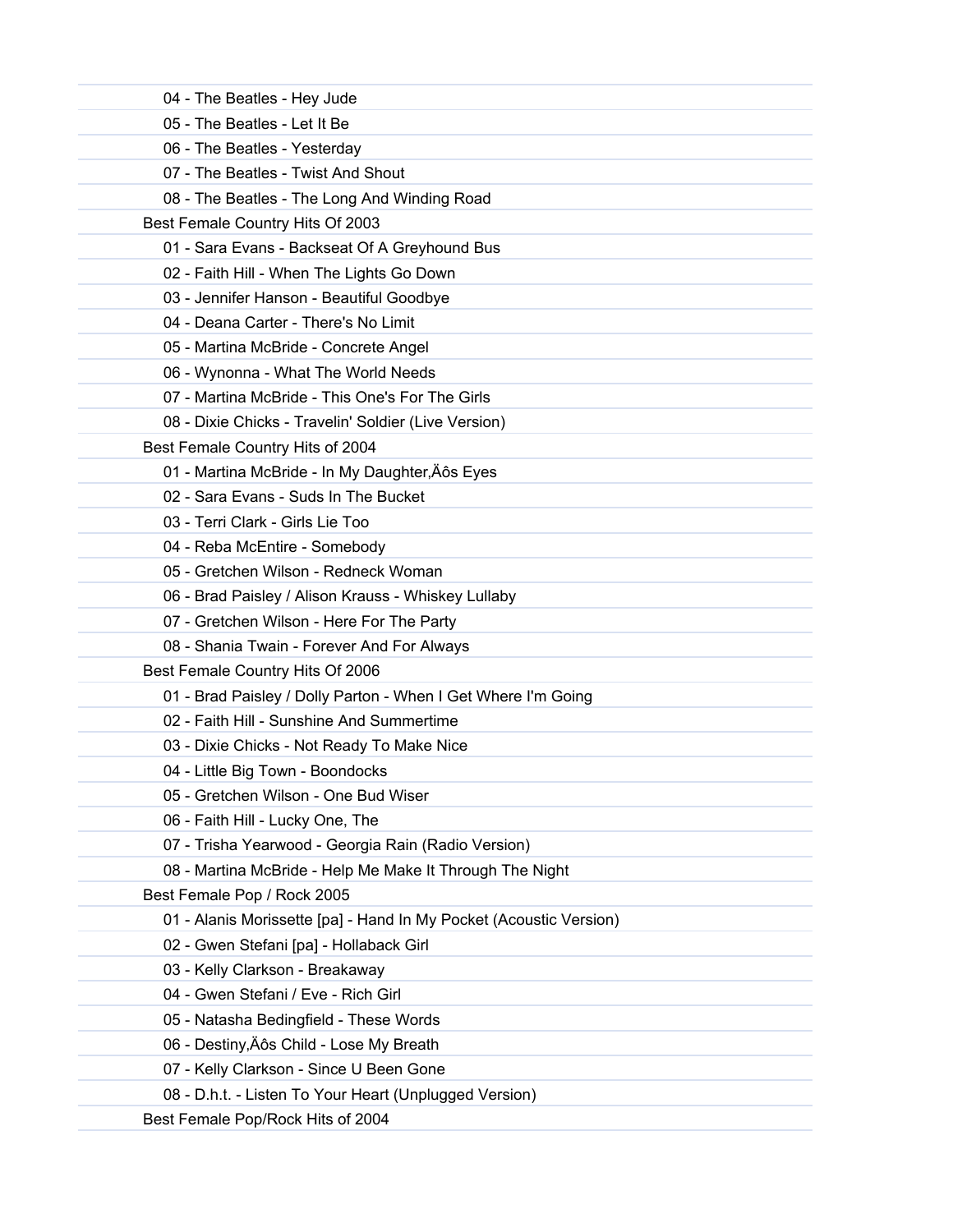| 01 - Dido - White Flag                                              |
|---------------------------------------------------------------------|
| 02 - Hilary Duff - So Yesterday                                     |
| 03 - Norah Jones - Sunrise                                          |
| 04 - Britney Spears - Toxic                                         |
| 05 - No Doubt - It, Äôs My Life                                     |
| 06 - Ashlee Simpson - Pieces Of Me                                  |
| 07 - Avril Lavigne - My Happy Ending                                |
| 08 - Sheryl Crow - First Cut Is The Deepest, The                    |
| Best Female Pop/Rock Hits Of 2006                                   |
| 01 - K.t. Tunstall - Black Horse And The Cherry Tree                |
| 02 - Kelly Clarkson - Behind These Hazel Eyes                       |
| 03 - Kelly Clarkson - Walk Away                                     |
| 04 - Pussycat Dolls - Stickwitu                                     |
| 05 - Natasha Bedingfield - Unwritten                                |
| 06 - Ashlee Simpson - Boyfriend (Radio Version)                     |
| 07 - Nelly Furtado / Timbaland - Promiscuous (Radio Version)        |
| 08 - Katharine McPhee - Somewhere Over The Rainbow (Radio Version)  |
| Best Male Country 2005                                              |
| 01 - All Time Brooks / Dunn - It, Äôs Getting Better                |
| 02 - Rascal Flatts - Bless Broken Road                              |
| 03 - Toby Keith - As Good As I Once Was                             |
| 04 - Brad Paisley - Alcohol                                         |
| 05 - Blake Shelton - Some Beach                                     |
| 06 - George Strait - I Hate Everything                              |
| 07 - Kenny Chesney - Anything But Mine                              |
| 08 - Keith Urban - Making Memories Of Us                            |
| Best Male Country Hits 2002                                         |
| 01 - Chris Cagle - I Breathe In, I Breathe Out                      |
| 02 - George Strait - Living And Living Well                         |
| 03 - Brad Paisley - I'm Gonna Miss Her                              |
| 04 - Toby Keith - My List                                           |
| 05 - Kenny Chesney - The Good Stuff                                 |
| 06 - Tim McGraw - Cowboy In Me, The                                 |
| 07 - Toby Keith - I Wanna Talk About Me                             |
| 08 - Alan Jackson - Where Were You (When The World Stopped Turning) |
| Best Male Country Hits of 2004                                      |
| 01 - Tim McGraw - Live Like You Were Dying                          |
| 02 - Josh Turner - Long Black Train                                 |
| 03 - Keith Urban - Days Go By                                       |
| 04 - Rascal Flatts - Mayberry                                       |
| 05 - Toby Keith - I Love This bar                                   |
| 06 - Alan Jackson - Remember When                                   |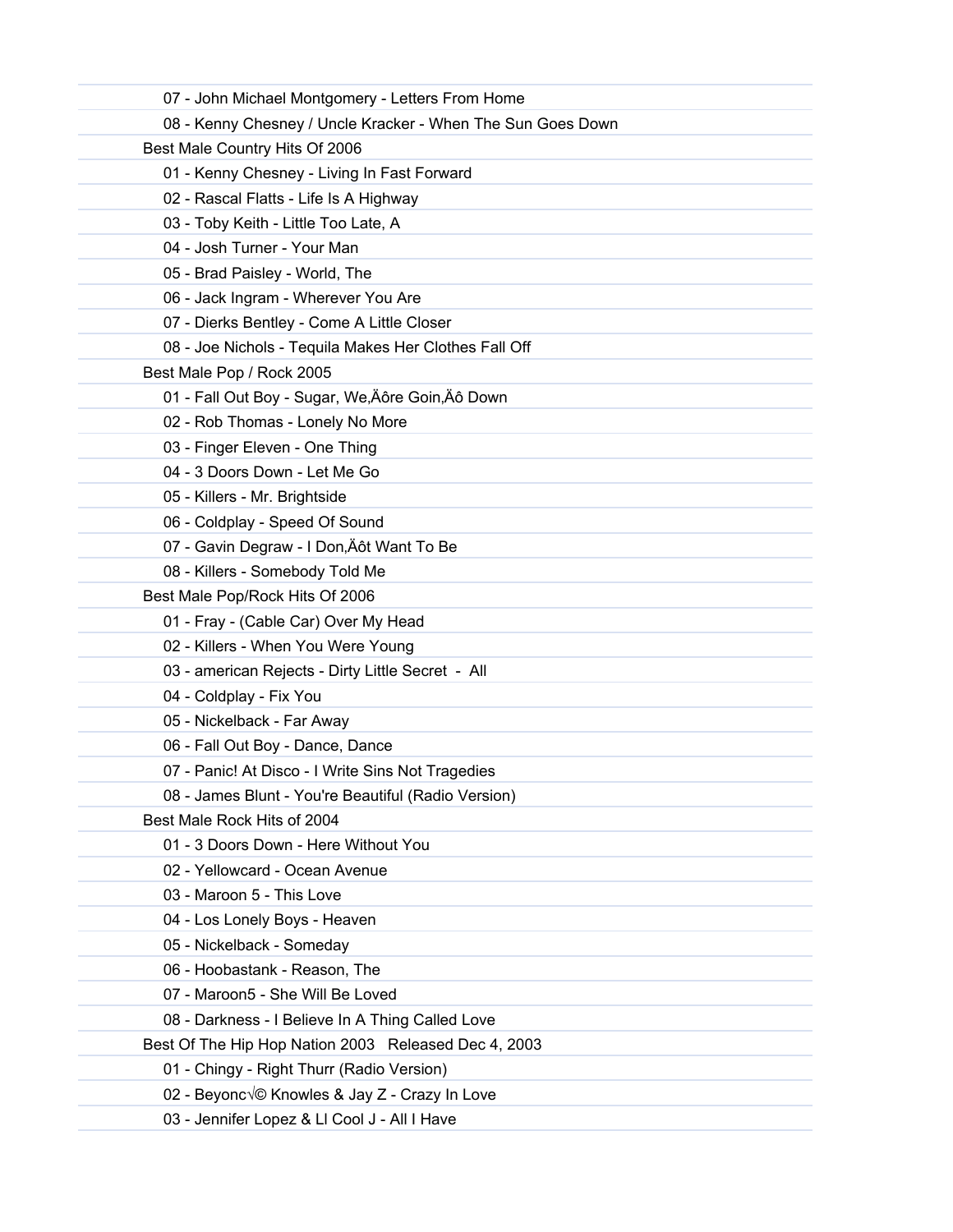| 04 - Beyoncé Knowles & Sean Paul - Baby Boy                              |
|--------------------------------------------------------------------------|
| 05 - Sean Paul - Get Busy                                                |
| 06 - 50 Cent - In Da Club                                                |
| 07 - Jennifer Lopez, Jadakiss & Styles - Jenny From The Block            |
| 08 - Nelly, P. Diddy & Murphy Lee - Shake Ya Tailfeather (Radio Version) |
| Bette Midler, Best Of                                                    |
| 01 - Bette Midler - The Wind Beneath My Wings                            |
| 02 - Bette Midler - Boogie Woogie Bugle Boy                              |
| 03 - Bette Midler - The Glory Of Love                                    |
| 04 - Bette Midler - The Rose                                             |
| 05 - Bette Midler - In My Life                                           |
| 06 - Bette Midler - The Gift Of Love                                     |
| 07 - Bette Midler - From a Distance                                      |
| 08 - Bette Midler - Under The Boardwalk                                  |
| Billy Idol, Hits Of Vol 1                                                |
| 01 - Billy Idol - Cradle Of Love                                         |
| 02 - Billy Idol - Rebel Yell                                             |
| 03 - Billy Idol - White Wedding                                          |
| 04 - Billy Idol - Flesh For Fantasy                                      |
| 05 - Billy Idol - Mony Mony (Live)                                       |
| 06 - Billy Idol - Hot In The City                                        |
| 07 - Billy Idol - Eyes Without A Face                                    |
| 08 - Billy Idol - Dancing With Myself                                    |
| Billy Joel, Hits Of Vol 1                                                |
| 01 - Billy Joel - It's Still Rock And Roll To Me                         |
| 02 - Billy Joel - We Didn't Start The Fire                               |
| 03 - Billy Joel - She's Got A Way                                        |
| 04 - Billy Joel - Piano Man                                              |
| 05 - Billy Joel - Don't Ask Me Why                                       |
| 06 - Billy Joel - River Of Dreams, The                                   |
| 07 - Billy Joel - Just The Way You Are                                   |
| 08 - Billy Joel - Only The Good Die Young                                |
| Blondie Vol 1                                                            |
| 01 - Blondie - One Way Or Another                                        |
| 02 - Blondie - Heart Of Glass                                            |
| 03 - Blondie - Rapture                                                   |
| 04 - Blondie - Call Me                                                   |
| 05 - Blondie - Maria                                                     |
| 06 - Blondie - Dreaming                                                  |
| 07 - Blondie - The Tide Is High                                          |
| 08 - Blondie - Hanging On The Telephone                                  |
| Bluegrass Hits Vol 1                                                     |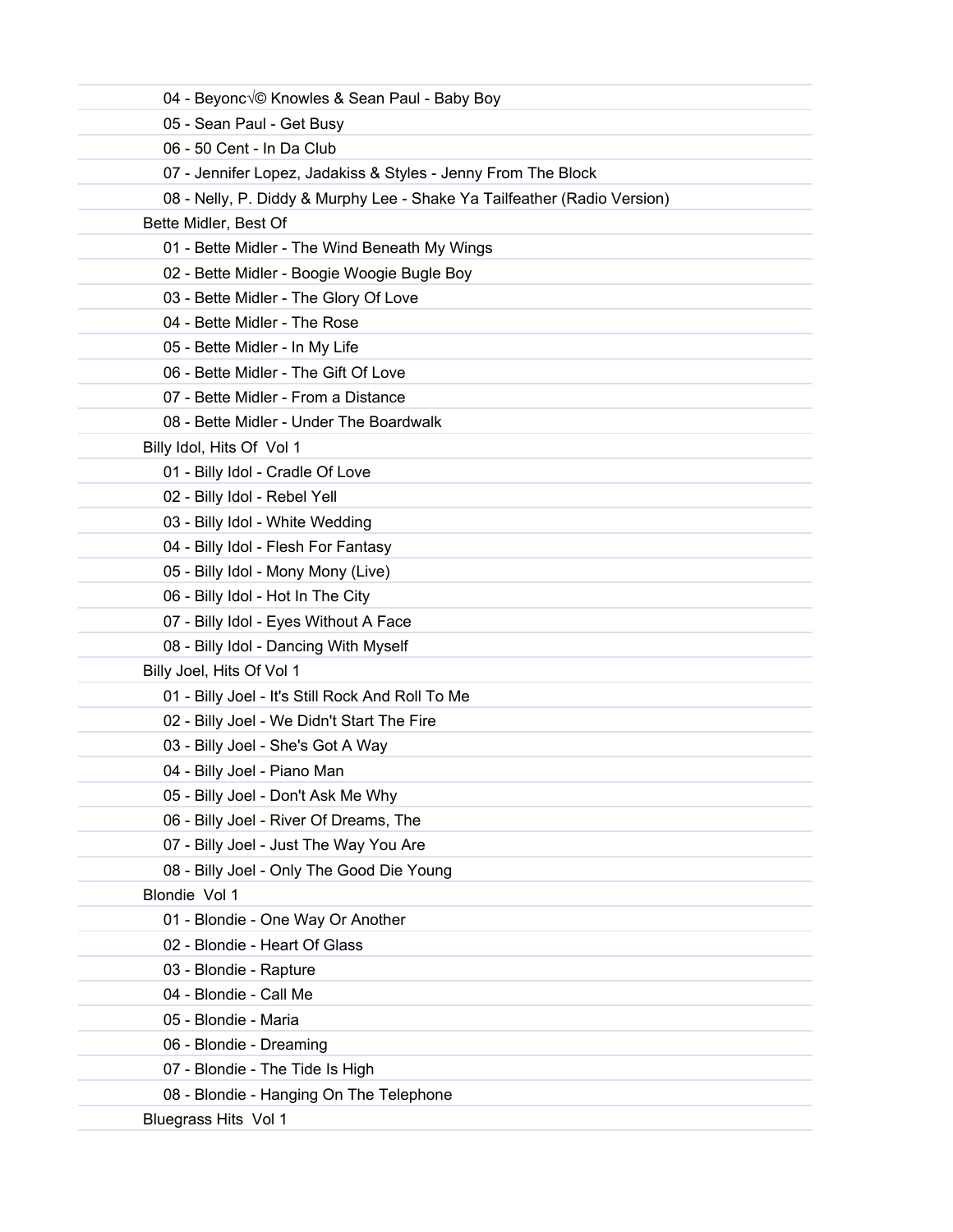| 01 - Alison Krauss - Down To The River To Pray                 |
|----------------------------------------------------------------|
| 02 - Nickel Creek - When You Come Back Down                    |
| 03 - The Soggy Bottom Boys - In The Jailhouse Now              |
| 04 - Pure Prairie League - Amie                                |
| 05 - Alison Krauss & Gillian Welch - I'll Fly Away             |
| 06 - Nickel Creek - The Lighthouse's Tale                      |
| 07 - Patty Loveless - Soul Of Constant Sorrow                  |
| 08 - The Soggy Bottom Boys - I Am A Man Of Constant Sorrow     |
| Blues Brothers, Hits Of Vol 1                                  |
| 01 - Blues Brothers - Soul Man                                 |
| 02 - Blues Brothers - Gimme Some Lovin'                        |
| 03 - Blues Brothers - Rubber Biscuit                           |
| 04 - Blues Brothers - Sweet Home Chicago                       |
| 05 - Blues Brothers - Rawhide                                  |
| 06 - Blues Brothers - Minnie The Moocher                       |
| 07 - Blues Brothers - She Caught The Katy                      |
| 08 - Blues Brothers - Shake A Tail Feather                     |
| Bob Dylan, Hits Of Vol 1                                       |
| 01 - Bob Dylan - The Times They Are A-Changin'                 |
| 02 - Bob Dylan - Like A Rolling Stone                          |
| 03 - Bob Dylan - Tangled Up In Blue                            |
| 04 - Bob Dylan - Lay Lady Lay                                  |
| 05 - Bob Dylan - Forever Young                                 |
| 06 - Bob Dylan - Just Like A Woman                             |
| 07 - Bob Dylan - Blowin' In The Wind                           |
| 08 - Bob Dylan - Knockin' On Heaven's Door                     |
| Bob Seger & The Silver Bullet Band                             |
| 01 - Bob Seger & The Silver Bullet Band - Old Time Rock & Roll |
| 02 - Bob Seger & The Silver Bullet Band - Shame On The Moon    |
| 03 - Bob Seger & The Silver Bullet Band - Shakedown            |
| 04 - Bob Seger & The Silver Bullet Band - C'est La Vie         |
| 05 - Bob Seger & The Silver Bullet Band - Mainstreet           |
| 06 - Bob Seger & The Silver Bullet Band - Night Moves          |
| 07 - Bob Seger & The Silver Bullet Band - Horizontal Bop, The  |
| 08 - Bob Seger & The Silver Bullet Band - You'll Accomp'ny Me  |
| Bon Jovi, Hits Of Vol 1                                        |
| 01 - Bon Jovi - You Give Love A Bad Name                       |
| 02 - Bon Jovi - Wanted Dead Or Alive                           |
| 03 - Bon Jovi - Bad Medicine                                   |
| 04 - Bon Jovi - Always                                         |
| 05 - Bon Jovi - It's My Life                                   |
| 06 - Bon Jovi - Runaway                                        |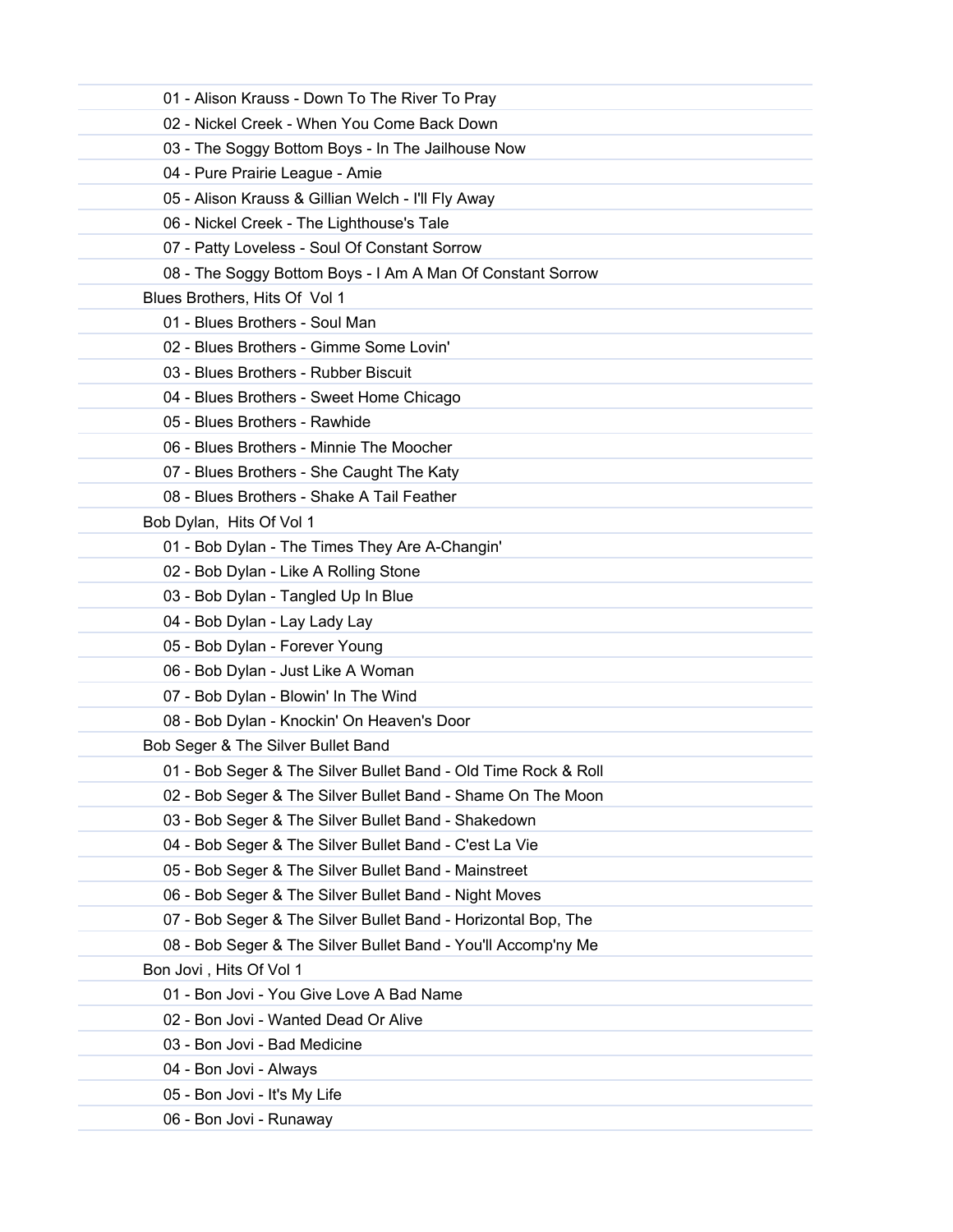| 07 - Bon Jovi - This Ain't A Love Song                               |
|----------------------------------------------------------------------|
| 08 - Bon Jovi - Thank You For Loving Me (Radio Version)              |
| Bonnie Raitt, Hits Of Vol 1                                          |
| 01 - Bonnie Raitt - Come To Me                                       |
| 02 - Bonnie Raitt - I Can't Make You Love Me                         |
| 03 - Bonnie Raitt - Love Letter                                      |
| 04 - Bonnie Raitt - Love Sneakin' Up On You                          |
| 05 - Bonnie Raitt - Nick Of Time                                     |
| 06 - Bonnie Raitt - Not The Only One                                 |
| 07 - Bonnie Raitt - One Part Be My Lover                             |
| 08 - Bonnie Raitt - Thing Called Love                                |
| Boy Zone Beats Vol 1                                                 |
| 01 - Blink 182 - All The Small Things                                |
| 02 - Blink 182 - Adam's Song                                         |
| 03 - Simple Plan - Addicted                                          |
| 04 - Simple Plan - Perfect                                           |
| 05 - Good Charlotte - Hold On                                        |
| 06 - Jimmy Eat World - The Middle                                    |
| 07 - Fountains Of Wayne - Stacy's Mom                                |
| 08 - Good Charlotte - Lifestyles Of The Rich And Famous              |
| 09 - Dashboard Confessional - Screaming Infidelities (Radio Version) |
| Brad Paisley, Hits Of Vol 1                                          |
| 01 - Brad Paisley - He Didn, Äôt Have To Be                          |
| 02 - Brad Paisley - Mud On The Tires                                 |
| 03 - Brad Paisley - Little Moments                                   |
| 04 - Brad Paisley - We Danced                                        |
| 05 - Brad Paisley & Alison Krauss - Whiskey Lullaby                  |
| 06 - Brad Paisley - Wrapped Around                                   |
| 07 - Brad Paisley - I, Äôm Gonna Miss Her                            |
| 08 - Brad Paisley - Celebrity (Radio Version)                        |
| Broadway Classics Vol<br>27 Apr 2000                                 |
| 01 - Showboat"" - Can't Help Lovin' Dat Man                          |
| 02 - Flower Drum Song"" - I Enjoy Being A Girl                       |
| 03 - Anything Goes"" - Anything Goes                                 |
| 04 - Les Miserables"" - On My Own                                    |
| 05 - West Side Story"" - America                                     |
| 06 - Annie"" - Little Girls                                          |
| 07 - The Pajama Game"" - Hernando's Hideaway                         |
| 08 - Oliver!"" - As Long As He Needs Me                              |
| Broadway Classics Vol 3                                              |
| 01 - Gypsy - Everything's Coming Up Roses                            |
| 02 - West Side Story - I Feel Pretty                                 |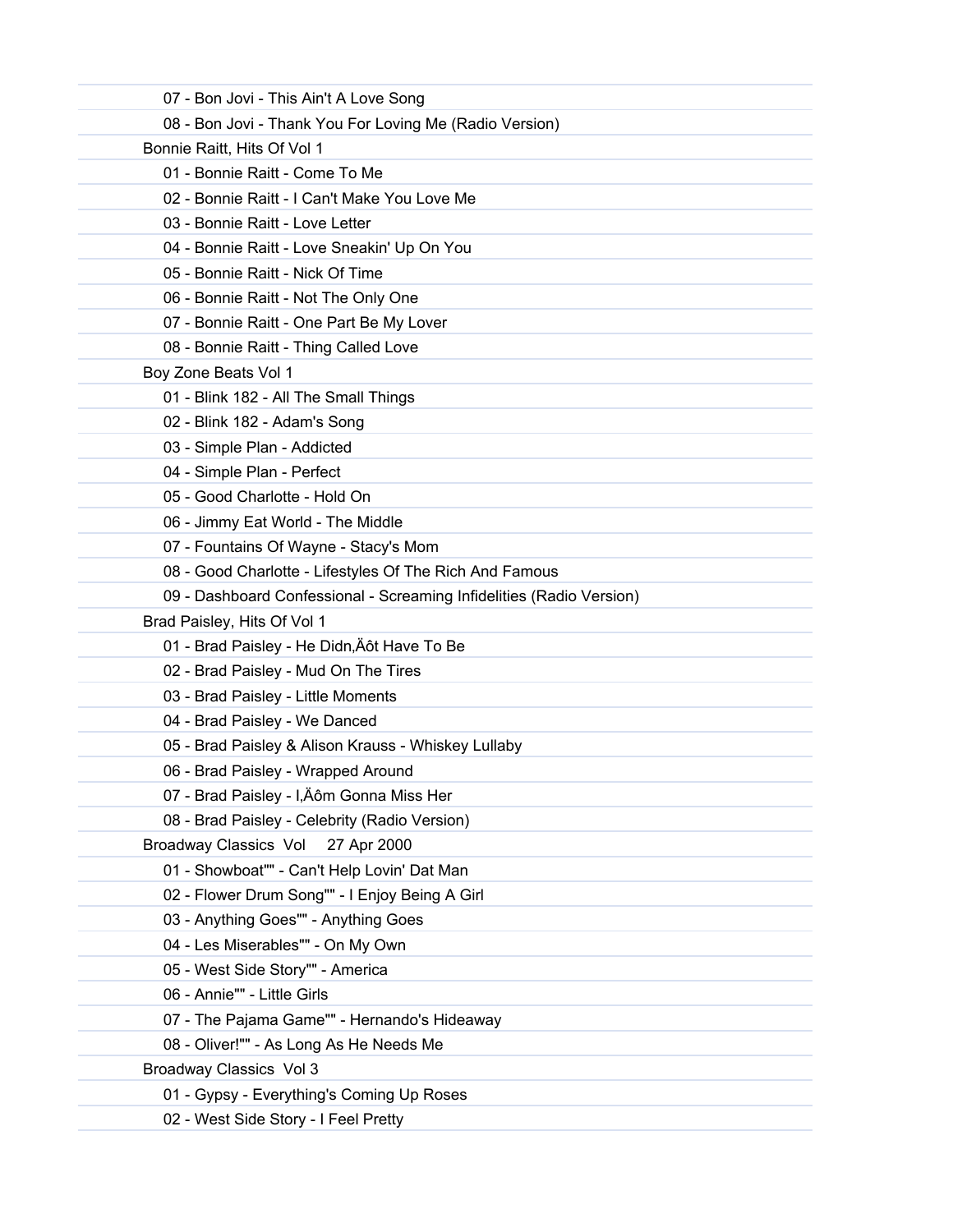| 03 - South Pacific - Honey Bun                                           |  |
|--------------------------------------------------------------------------|--|
| 04 - Chorus Line - Nothing                                               |  |
| 05 - Annie - Maybe                                                       |  |
| 06 - My Fair Lady - Show Me                                              |  |
| 07 - The Sound Of Music - I Have Confidence                              |  |
| 08 - Jesus Christ Superstar - I Don't Know How To Love Him               |  |
| Broadway Classics Vol 5                                                  |  |
| 01 - Little Shop Of Horrors - Dentist!                                   |  |
| 02 - Annie - It's The Hard-Knock Life                                    |  |
| 03 - Chicago - All That Jazz                                             |  |
| 04 - Anything Goes - Heaven Hop                                          |  |
| 05 - Godspell - Day By Day                                               |  |
| 06 - Joseph And The Amazing Technicolor Dreamcoat - Close Every Door     |  |
| 07 - Oliver! - Consider Yourself                                         |  |
| 08 - Pirates Of Penzance - I Am The Very Model Of A Modern Major-General |  |
| Broadway Classics Vol 1                                                  |  |
| 01 - My Fair Lady - Get Me To The Church On Time                         |  |
| 02 - Oklahoma - Oh What A Beautiful Morning                              |  |
| 03 - King & I - Getting To Know You                                      |  |
| 04 - Oklahoma - Oklahoma                                                 |  |
| 05 - South Pacific - Some Enchanted Evening                              |  |
| 06 - Carousel - You'll Never Walk Alone                                  |  |
| 07 - Sound Of Music - Sixteen Going On Seventeen                         |  |
| 08 - My Fair Lady - I Could Have Danced All Night                        |  |
| Broadway Duets Vol 1                                                     |  |
| 01 - Guys & Dolls"" - I've Never Been In Love Before                     |  |
| 02 - Annie Get Your Gun"" - Anything You Can Do                          |  |
| 03 - Fiddler On The Roof"" - Do You Love Me?                             |  |
| 04 - West Side Story"" - Tonight                                         |  |
| 05 - Anything Goes"" - You're The Top                                    |  |
| 06 - Damn Yankees"" - Two Lost Souls                                     |  |
| 07 - Little Shop Of Horrors"" - Suddenly, Seymour                        |  |
| 08 - Sunset Boulevard"" - Too Much In Love To Care                       |  |
| Brooks & Dunn, Hits Of Vol 1                                             |  |
| 01 - Brooks & Dunn - Rock My World (Little Country Girl)                 |  |
| 02 - Brooks & Dunn - Boot Scootin' Boogie                                |  |
| 03 - Brooks & Dunn - How Long Gone                                       |  |
| 04 - Brooks & Dunn - Neon Moon                                           |  |
| 05 - Brooks & Dunn - My Maria                                            |  |
| 06 - Brooks & Dunn - I Am That Man                                       |  |
| 07 - Brooks & Dunn - Man This Lonely, A                                  |  |
| 08 - Brooks & Dunn - She's Not The Cheatin' Kind                         |  |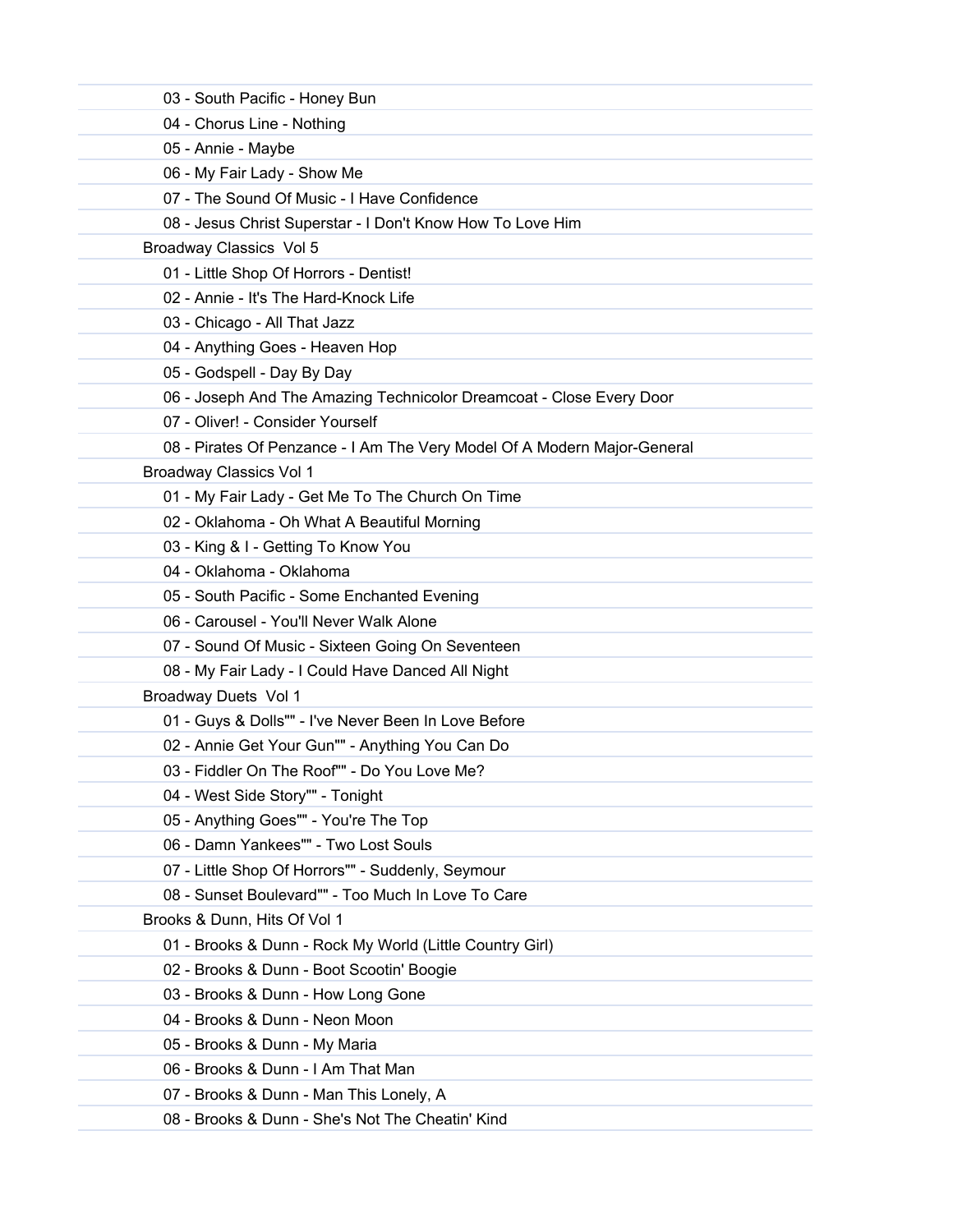| Bryan Adams, Hits Of Vol 1                                     |
|----------------------------------------------------------------|
| 01 - Bryan Adams - The Only Thing That Looks Good On Me Is You |
| 02 - Bryan Adams - Straight From The Heart                     |
| 03 - Bryan Adams - Summer Of '69                               |
| 04 - Bryan Adams - Run To You                                  |
| 05 - Bryan Adams - Heaven                                      |
| 06 - Bryan Adams - It's Only Love - Bryan Adams & Tina Turner  |
| 07 - Bryan Adams - Cuts Like A Knife                           |
| 08 - Bryan Adams - Have You Ever Really Loved A Woman          |
| Carpenters Vol 1                                               |
| 01 - The Carpenters - Rainy Days And Mondays                   |
| 02 - The Carpenters - We've Only Just Begun                    |
| 03 - The Carpenters - Top Of The World                         |
| 04 - The Carpenters - Superstar                                |
| 05 - The Carpenters - Sing                                     |
| 06 - The Carpenters - Goodbye To Love                          |
| 07 - The Carpenters - Yesterday Once More                      |
| 08 - The Carpenters - I Won't Last A Day Without You           |
| Cat Stevens Vol 1                                              |
| 01 - Cat Stevens - On The Road To Find Out                     |
| 02 - Cat Stevens - Oh Very Young                               |
| 03 - Cat Stevens - Wild World                                  |
| 04 - Cat Stevens - Peace Train                                 |
| 05 - Cat Stevens - Moonshadow                                  |
| 06 - Cat Stevens - Father & Son                                |
| 07 - Cat Stevens - Morning Has Broken                          |
| 08 - Cat Stevens - If You Want To Sing Out, Sing Out           |
| Celine Dion, Hits Of Vol 3                                     |
| 01 - Celine Dion - My Heart Will Go On                         |
| 02 - Celine Dion - A New Day Has Come                          |
| 03 - R. Kelly & Celine Dion - I, Äôm Your Angel                |
| 04 - Celine Dion - The Prayer                                  |
| 05 - Celine Dion - I Drove All Night                           |
| 06 - Celine Dion & Clive Griffin - When I Fall In Love         |
| 07 - Celine Dion - That, Äôs The Way It Is                     |
| 08 - Celine Dion - Water From The Moon                         |
| Celine Dion, Hits Of Vol 1                                     |
| 01 - Celine Dion - If There Was Another Way                    |
| 02 - Celine Dion - Because You Loved Me                        |
| 03 - Celine Dion - If We Could Start Over                      |
| 04 - Celine Dion - If You Asked Me To                          |
| 05 - Celine Dion - Misled                                      |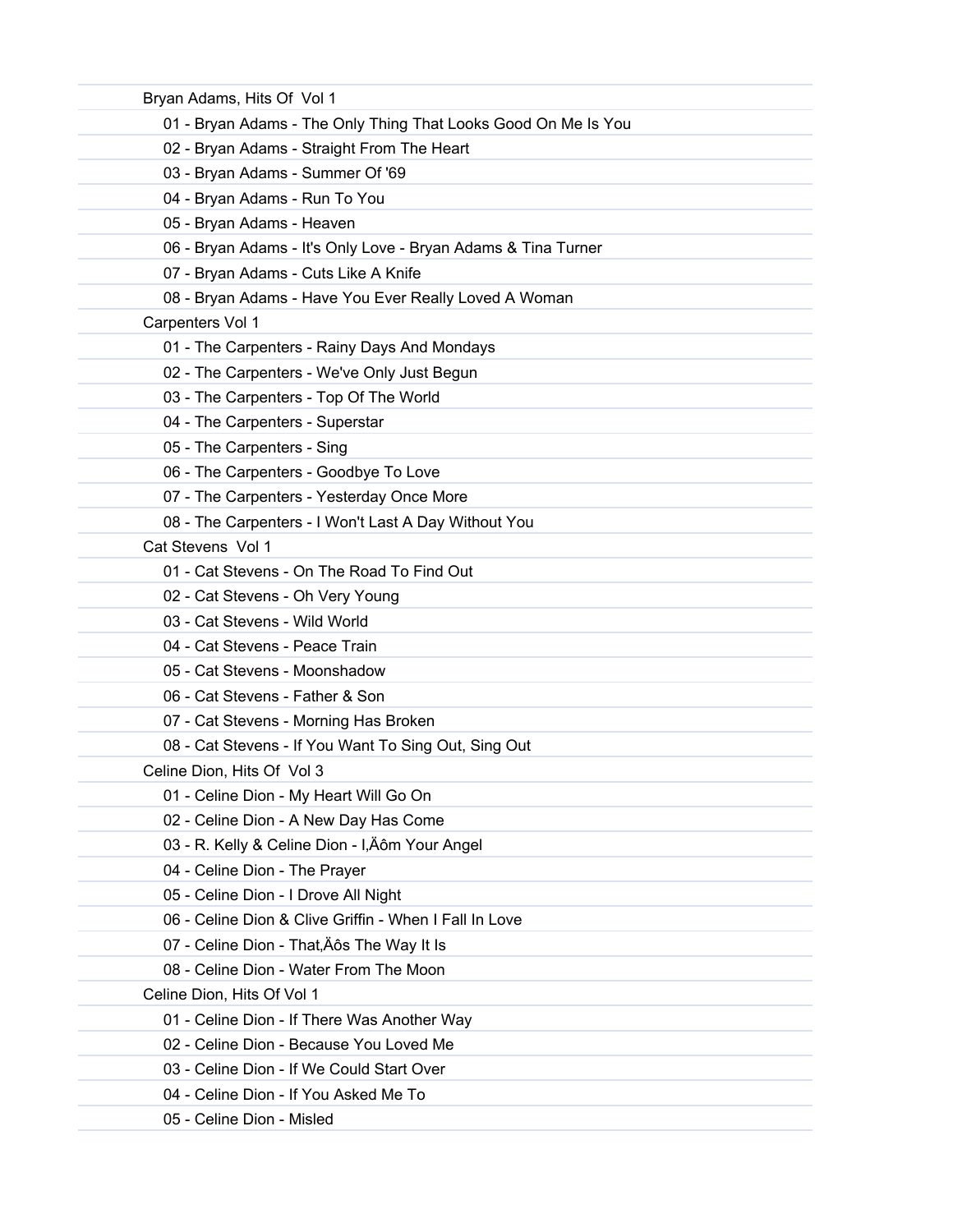| 06 - Celine Dion - The Power Of Love                 |
|------------------------------------------------------|
| 07 - Celine Dion - The Colour Of My Love             |
| 08 - Celine Dion - Where Does My Heart Beat Now      |
| Cheap Trick, Hits Of Vol 1                           |
| 01 - Cheap Trick - Dream Police                      |
| 02 - Cheap Trick - Flame, The                        |
| 03 - Cheap Trick - You're All I Wanna Do             |
| 04 - Cheap Trick - She's Tight                       |
| 05 - Cheap Trick - Surrender                         |
| 06 - Cheap Trick - I Want You To Want Me             |
| 07 - Cheap Trick - Ain't That A Shame (Live Version) |
| 08 - Cheap Trick - Can't Stop Fallin' Into Love      |
| Classic Male Standards Vol 1                         |
| 01 - Tony Bennett - I Left My Heart In San Francisco |
| 02 - Eddy Arnold - Make The World Go Away            |
| 03 - Frank Sinatra - New York New York               |
| 04 - Frank Sinatra - My Way                          |
| 05 - Engelbert Humperdinck - Release Me              |
| 06 - Engelbert Humperdinck - After The Lovin'        |
| 07 - Perry Como - Catch A Falling Star               |
| 08 - Dean Martin - Everybody Loves Somebody          |
| Classic Male Standards Vol 3                         |
| 01 - Glen Miller - Chattanooga Choo Choo             |
| 02 - Bob Hope - Thanks For The Memory                |
| 03 - Traditional - Happy Birthday                    |
| 04 - Andy Williams - Born Free                       |
| 05 - Frank Sinatra - Summer Wind                     |
| 06 - Bing Crosby - You Are My Sunshine               |
| 07 - Traditional - This Land Is Your Land            |
| 08 - Traditional - Let Me Call You Sweetheart        |
| Clay Walker, Hits Of Vol 1                           |
| 01 - Clay Walker - Dreaming With My Eyes Open        |
| 02 - Clay Walker - Hypnotize The Moon                |
| 03 - Clay Walker - If I Could Make A Living          |
| 04 - Clay Walker - One, Two, I Love                  |
| 05 - Clay Walker - Only On Days That End In Y""      |
| 06 - Clay Walker - Rumor Has It                      |
| 07 - Clay Walker - What's It To You                  |
| 08 - Clay Walker - Who Needs You Baby                |
| Coldplay / Maroon 5, Hits Of Vol 1                   |
| 01 - Maroon 5 - She Will Be Loved                    |
| 02 - Coldplay - Scientist, The                       |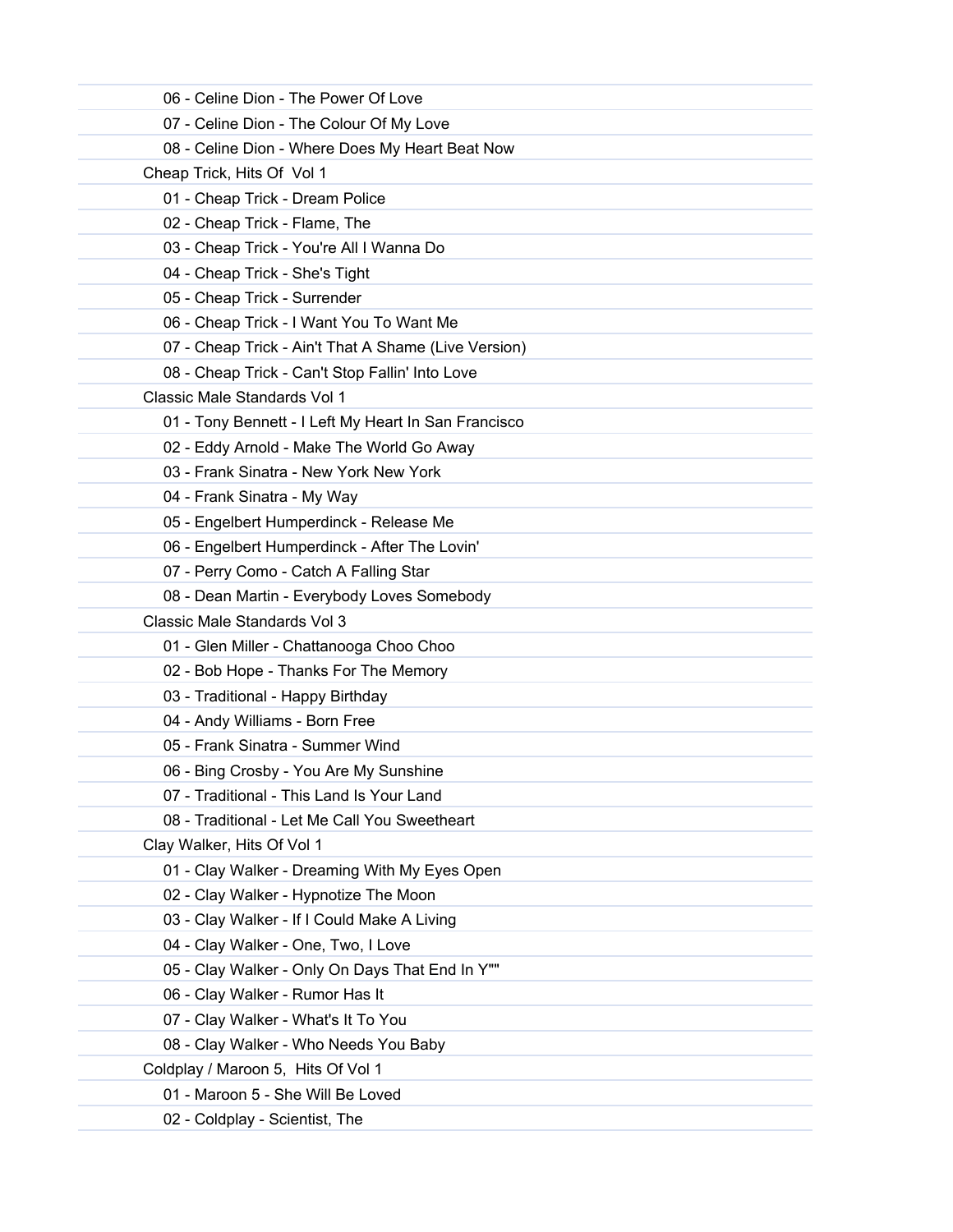| 03 - Maroon 5 - This Love                                   |
|-------------------------------------------------------------|
| 04 - Coldplay - Clocks                                      |
| 05 - Coldplay - Yellow                                      |
| 06 - Coldplay - Trouble                                     |
| 07 - Maroon 5 - Sunday Morning                              |
| 08 - Maroon 5 - Harder To Breathe                           |
| Contemporary Christian Vol 4                                |
| 01 - Mark Schultz - Back In His Arms Again                  |
| 02 - Mercyme - I Can Only Imagine                           |
| 03 - Scott Krippayne - I'm Not Cool                         |
| 04 - Newsboys - It Is You                                   |
| 05 - Newsong - Wide Open                                    |
| 06 - Phillips, Craig And Dean - You Are My King             |
| 07 - Steven Curtis Chapman - Dive (Radio Version)           |
| 08 - Shaun Groves - After The Music Fades                   |
| Conway Twitty, Hits Of Vol 1                                |
| 01 - Conway Twitty - Between Blue Eyes                      |
| 02 - Conway Twitty - Between Blue Eyes And Jeans            |
| 03 - Conway Twitty - Happy Birthday Darling                 |
| 04 - Conway Twitty - I May Never Get To Heaven              |
| 05 - Conway Twitty - I'd Love To Lay You Down               |
| 06 - Conway Twitty - Next In Line                           |
| 07 - Conway Twitty - Red Neckin' Love Makin' Night          |
| 08 - Conway Twitty - That's My Job                          |
| 09 - Conway Twitty - You've Never Been This Far Before      |
| Country Angels Vol 1                                        |
| 01 - Kitty Wells - It Wasn't God Who Made Honky Tonk Angels |
| 02 - Patty Loveless - When The Fallen Angels Fly            |
| 03 - Leann Rimes - On The Side Of Angels                    |
| 04 - Judds, The - Guardian Angels                           |
| 05 - Martina McBride - Wild Angels                          |
| 06 - Alabama - Angels Among Us                              |
| 07 - Mindy Mccready - Ten Thousand Angels                   |
| 08 - Leann Rimes - Ten Thousand Angels Cried                |
| Country Party Songs Vol 1                                   |
| 01 - Garth Brooks - Friends In Low Places                   |
| 02 - Jeannie C. Riley - Harper Valley pta                   |
| 03 - Shelly West - Jose Quervo                              |
| 04 - Traditional - Rocky Top                                |
| 05 - Kentucky Headhunters - Dumas Walker                    |
| 06 - Billy Ray Cyrus - Achy Breaky Heart                    |
| 07 - Brooks & Dunn - Boot SC-ootin' Boogie                  |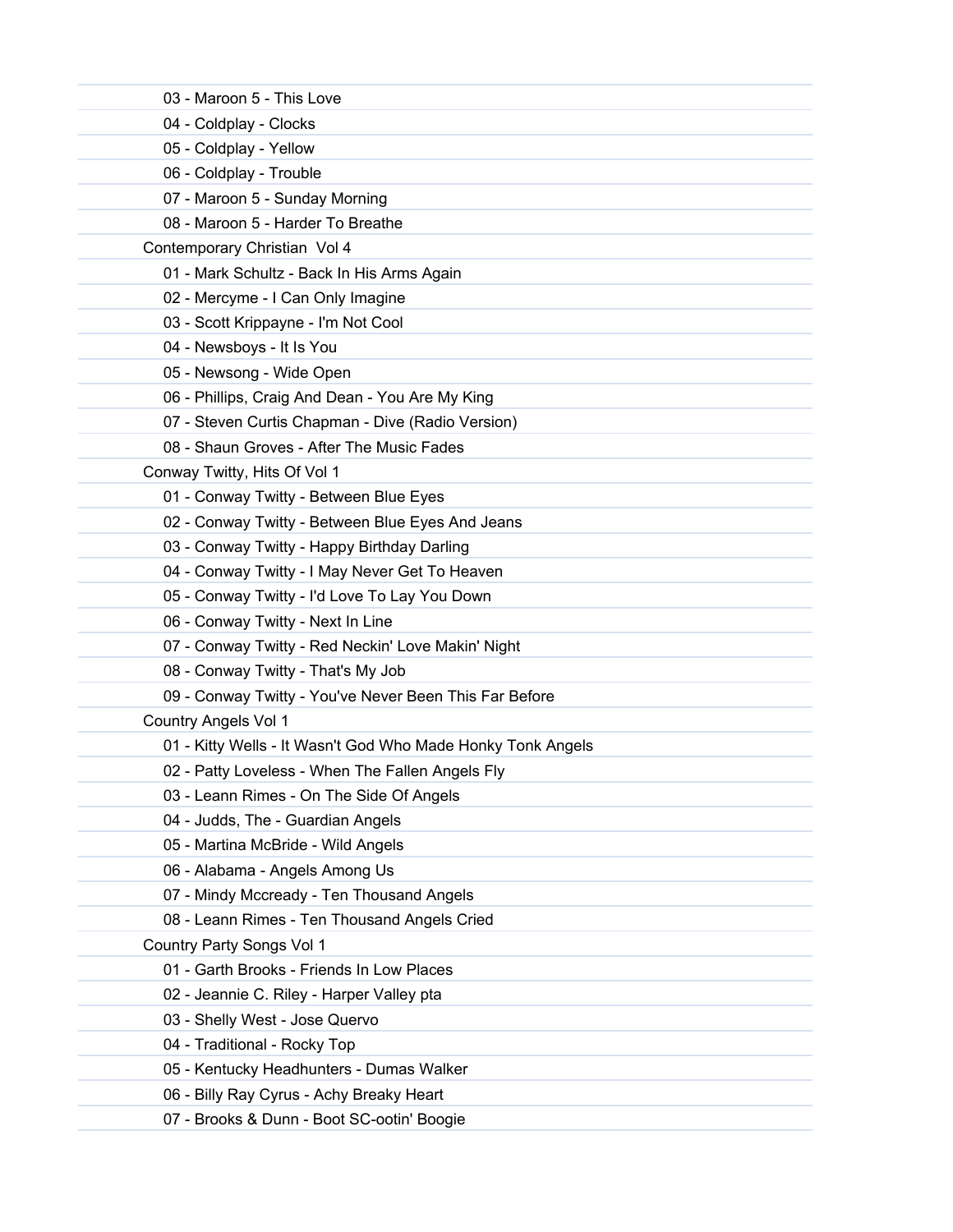| 08 - Mel McDaniel - Louisiana Saturday Night                     |
|------------------------------------------------------------------|
| Country Swing Vol 1                                              |
| 01 - Tractors - Baby Likes To Rock It                            |
| 02 - R. McEntire & V. Gill - Oklahoma Swing                      |
| 03 - Rednex - Cotton Eye Joe                                     |
| 04 - Dwight Yoakum - Fast As You                                 |
| 05 - Brooks Dunn - Neon Moon                                     |
| 06 - Travis Tritt - TROUBLE                                      |
| 07 - Tracy Byrd - Watermelon Crawl                               |
| 08 - Tanya Tucker - San Antonio Stroll                           |
| Creed, Hits of Vol 1                                             |
| 01 - Creed - With Arms Wide Open                                 |
| 02 - Creed - My Own Prison                                       |
| 03 - Creed - Higher (Radio Version)                              |
| 04 - Creed - One                                                 |
| 05 - Creed - Torn                                                |
| 06 - Creed - Are You Ready?                                      |
| 07 - Creed - What's This Life For                                |
| Creedence Clearwater Revival Hits Of Vol 2                       |
| 01 - Creedence Clearwater Revival - Lookin' Out My Back Door     |
| 02 - Creedence Clearwater Revival - Who'll Stop The Rain         |
| 03 - Creedence Clearwater Revival - Born On The Bayou            |
| 04 - Creedence Clearwater Revival - Green River                  |
| 05 - Creedence Clearwater Revival - Travelin' Band               |
| 06 - Creedence Clearwater Revival - Midnight Special, The        |
| 07 - Creedence Clearwater Revival - Run Through The Jungle       |
| 08 - Creedence Clearwater Revival - Long As I Can See The Light  |
| Creedence Clearwater Revival, Hits Of Vol 1                      |
| 01 - Creedence Clearwater Revival - Down On The Corner           |
| 02 - Creedence Clearwater Revival - Bad Moon Rising              |
| 03 - Creedence Clearwater Revival - Fortunate Son                |
| 04 - Creedence Clearwater Revival - Lodi                         |
| 05 - Creedence Clearwater Revival - Susie Q                      |
| 06 - Creedence Clearwater Revival - Proud Mary                   |
| 07 - Creedence Clearwater Revival - Up Around The Bend           |
| 08 - Creedence Clearwater Revival - Have You Ever Seen The Rain? |
| David Allan Coe, Hits Of Vol 1                                   |
| 01 - David Allan Coe - If That Ain't Country                     |
| 02 - David Allan Coe - Jack Daniel's If You Please               |
| 03 - David Allan Coe - Longhaired Redneck                        |
| 04 - David Allan Coe - Mona Lisa Lost Her Smile                  |
| 05 - David Allan Coe - Ride                                      |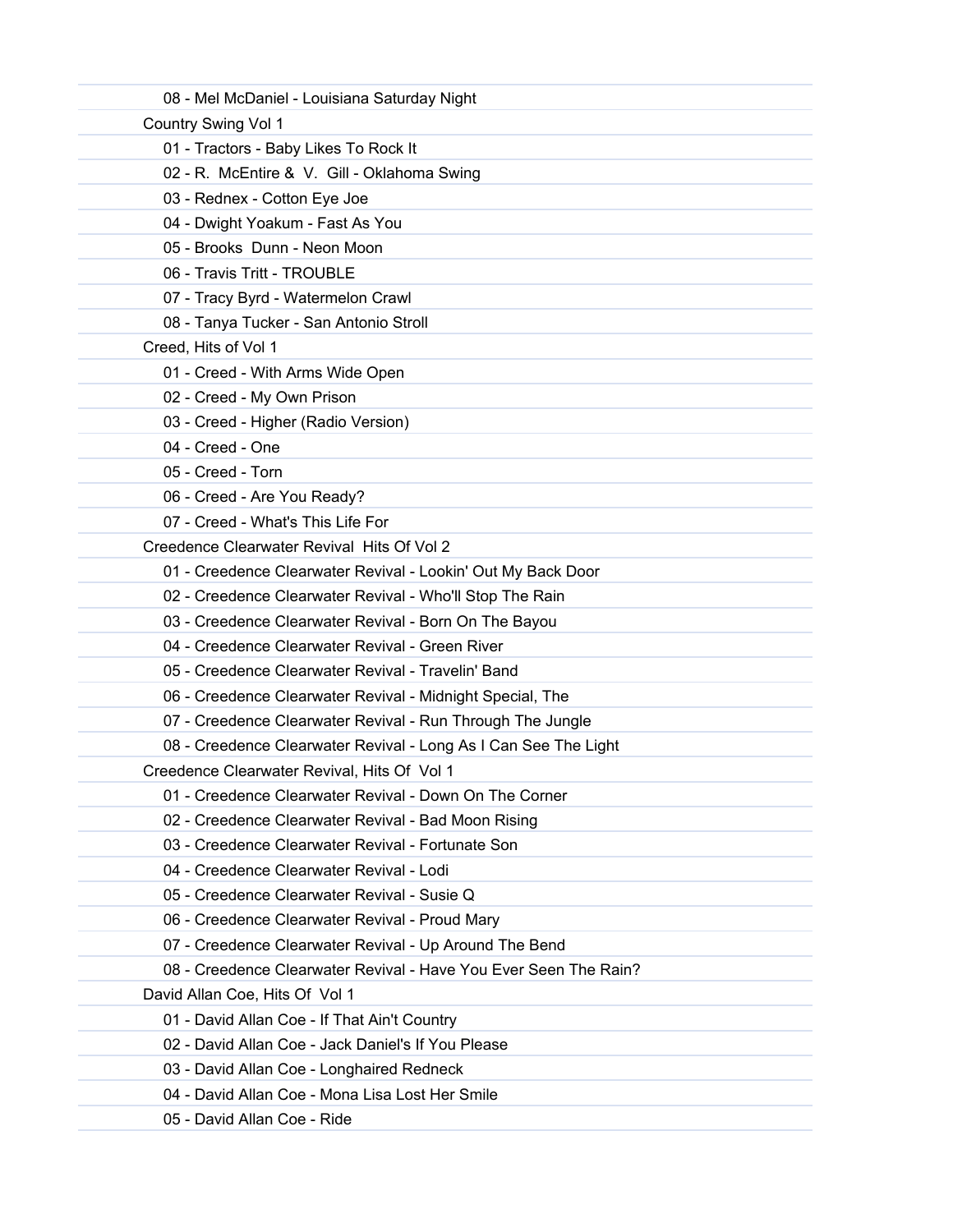| 06 - David Allan Coe - She Used To Love Me A Lot                       |
|------------------------------------------------------------------------|
| 07 - David Allan Coe - Willie Waylon And Me                            |
| 08 - David Allan Coe - You Never Even Called Me By My Name             |
| Dionne Warwick, Hits Of Vol 1                                          |
| 01 - Dionne Warwick - Valley Of The Dolls (Theme)                      |
| 02 - Dionne Warwick & Friends - That's What Friends Are For            |
| 03 - Dionne Warwick - I Say A Little Prayer                            |
| 04 - Dionne Warwick - Walk On By                                       |
| 05 - Dionne Warwick & Spinners - Then Came You                         |
| 06 - Dionne Warwick - Anyone Who Had A Heart                           |
| 07 - Dionne Warwick - I'll Never Love This Way Again                   |
| 08 - Dionne Warwick - Do You Know The Way To San Jose?                 |
| Dolly Parton, Hits OfVol 1                                             |
| 01 - Dolly Parton - To 5                                               |
| 02 - Dolly Parton - Bargain Store, The                                 |
| 03 - Dolly Parton - Eagle When She Flies                               |
| 04 - Dolly Parton - Here You Come Again                                |
| 05 - Dolly Parton - I Will Always Love You                             |
| 06 - Dolly Parton - Jolene                                             |
| 07 - Dolly Parton - More Where That Came From                          |
| 08 - Dolly Parton - Why'd You Come In Here Lookin' Like That           |
| Dusty Springfield & Barbara Lewis, Hits Of Vol. 1 Released Aug 8, 2002 |
| 01 - Dusty Springfield - I Only Want To Be With You                    |
| 02 - Dusty Springfield - Son-Of-A Preacher Man                         |
| 03 - Dusty Springfield - Wishin' And Hopin'                            |
| 04 - Dusty Springfiel - Stay Awhile                                    |
|                                                                        |
| 05 - Barbara Lewis - Baby, I'm Yours                                   |
| 06 - Barbara Lewis - Hello Stranger                                    |
| 07 - Barbara Lewis - Make Me Your Baby                                 |
| 08 - Dusty Springfield - You Don't Have To Say You Love Me             |
| Dwight Yoakam, Hits Of Vol 1                                           |
| 01 - Dwight Yoakam - Streets Of Bakersfield                            |
| 02 - Dwight Yoakam - Guitars, Cadillacs                                |
| 03 - Dwight Yoakam - I Sang Dixie                                      |
| 04 - Dwight Yoakam - I Got You                                         |
| 05 - Dwight Yoakam - You're The One                                    |
| 06 - Dwight Yoakam - Honky Tonk Man                                    |
| 07 - Dwight Yoakam - Ain't That Lonely Yet                             |
| 08 - Dwight Yoakam - A Thousand Miles From Nowhere                     |
| <b>Eight Strait Hits</b>                                               |
| 01 - George Strait - Love Without End Amen                             |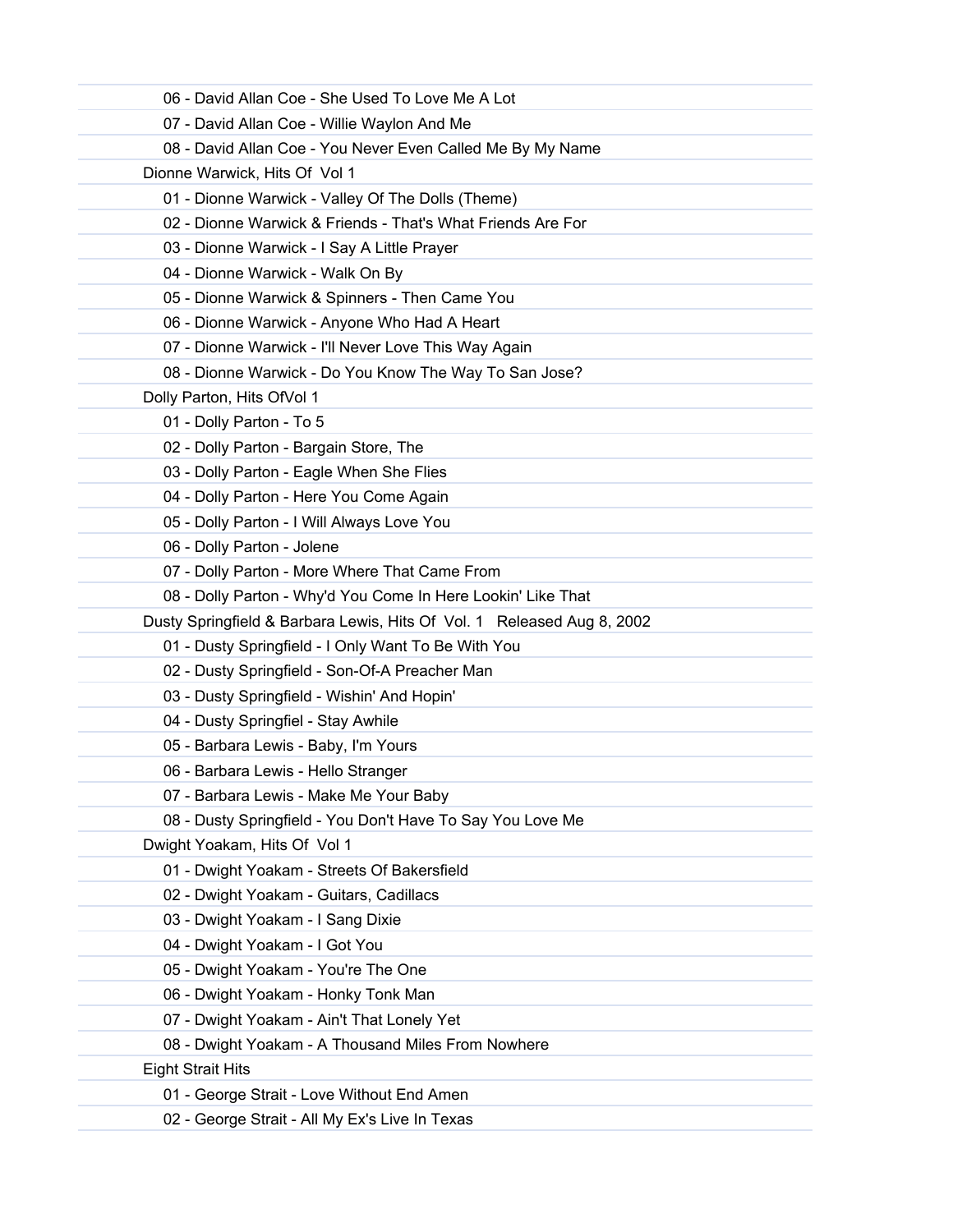| 03 - George Strait - Easy Come Easy Go                      |
|-------------------------------------------------------------|
| 04 - George Strait - The Chair                              |
| 05 - George Strait - I Cross My Heart                       |
| 06 - George Strait - Amarillo By Morning                    |
| 07 - George Strait - You Look So Good In Love               |
| 08 - George Strait - Let's Fall To Pieces Together          |
| Electric Light Orchestra, Hits Of Vol 1                     |
| 01 - Electric Light Orchestra - Don't Bring Me Down         |
| 02 - Electric Light Orchestra - Telephone Line              |
| 03 - Electric Light Orchestra - Strange Magic               |
| 04 - Electric Light Orchestra - Rockaria                    |
| 05 - Electric Light Orchestra - Hold On Tight               |
| 06 - Electric Light Orchestra - Turn To Stone               |
| 07 - Electric Light Orchestra - Sweet Talkin' Woman         |
| 08 - Electric Light Orchestra - Can't Get It Out Of My Head |
| Elvis Presley Gospel Favorites Vol 1                        |
| 01 - Elvis Presley - Crying In The Chapel                   |
| 02 - Elvis Presley - Take My Hand, Precious Lord            |
| 03 - Elvis Presley - Lead Me, Guide Me                      |
| 04 - Elvis Presley - Amazing Grace                          |
| 05 - Elvis Presley - I Believe                              |
| 06 - Elvis Presley - Peace In The Valley                    |
| 07 - Elvis Presley - How Great Thou Art                     |
| 08 - Elvis Presley - You'll Never Walk Alone                |
| Elvis Presley Vol.2                                         |
| 01 - Elvis Presley - Are You Lonesome Tonight?              |
| 02 - Elvis Presley - It"s Now Or Never                      |
| 03 - Elvis Presley - Jailhouse Rock                         |
| 04 - Elvis Presley - Teddy Bear                             |
| 05 - Elvis Presley - Too Much                               |
| 06 - Elvis Presley - Stuck On You                           |
| 07 - Elvis Presley - Can"t Help Falling In Love             |
| 08 - Elvis Presley - His Latest Flame (Marie"s The Name)    |
| Elvis Presley, Hits Of Vol 3                                |
| 01 - Elvis Presley - Return To Sender                       |
| 02 - Elvis Presley - Blue Suede Shoes                       |
| 03 - Elvis Presley - Viva Las Vegas                         |
| 04 - Elvis Presley - Moody Blue                             |
| 05 - Elvis Presley - Little Sister                          |
| 06 - Elvis Presley - Burning Love                           |
| 07 - Elvis Presley - Kentucky Rain                          |
| 08 - Elvis Presley - Suspicious Minds                       |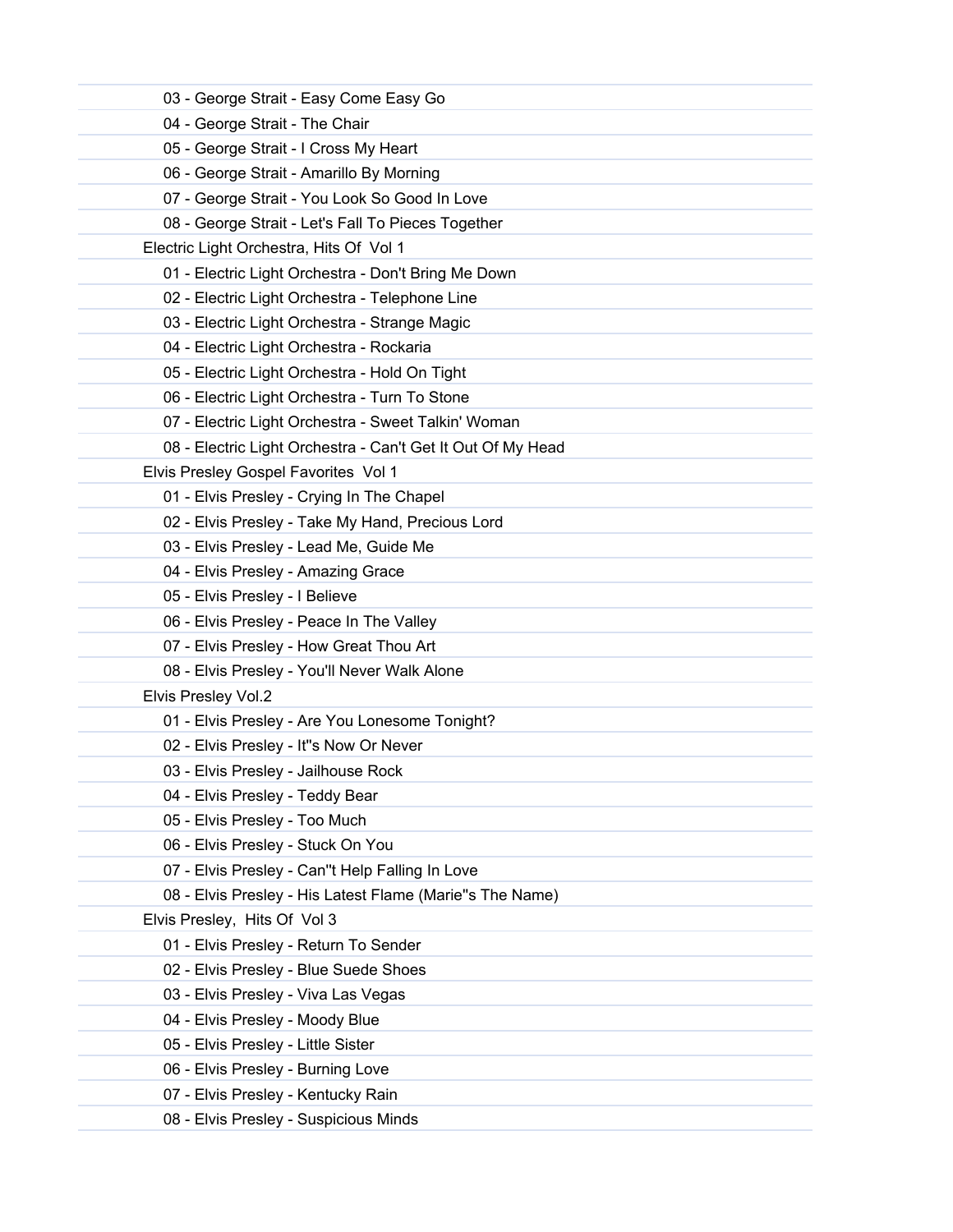| Elvis Presley, Hits Of                                |
|-------------------------------------------------------|
| 01 - Elvis Presley - I Want You I Need You            |
| 02 - Elvis Presley - Love Me Tender                   |
| 03 - Elvis Presley - Don't Be Cruel                   |
| 04 - Elvis Presley - Hound Dog                        |
| 05 - Elvis Presley - Love Me                          |
| 06 - Elvis Presley - All Shook Up                     |
| 07 - Elvis Presley - Heartbreak Hotel                 |
| 08 - Elvis Presley - Wear My Ring Around Your Neck    |
| Eric Clapton, Hits Of Vol 1                           |
| 01 - Derek And The Dominos - Layla                    |
| 02 - Eric Clapton - I Shot The Sheriff                |
| 03 - Eric Clapton - Lay Down Sally                    |
| 04 - Eric Clapton - Cocaine                           |
| 05 - Eric Clapton - Let It Rain                       |
| 06 - Eric Clapton - Tears In Heaven                   |
| 07 - Eric Clapton - Wonderful Tonight                 |
| 08 - Eric Clapton - After Midnight (Original Version) |
| Eva Cassidy, Hits Of Vol 1                            |
| 01 - Eva Cassidy - Over The Rainbow                   |
| 02 - Eva Cassidy - Danny Boy                          |
| 03 - Eva Cassidy - Songbird                           |
| 04 - Eva Cassidy & Chuck Brown - Fever                |
| 05 - Eva Cassidy - Imagine                            |
| 06 - Eva Cassidy - Tennessee Waltz                    |
| 07 - Eva Cassidy - Early Morning Rain                 |
| 08 - Eva Cassidy - It Doesn't Matter Anymore          |
| 09 - Eva Cassidy & Chuck Brown - Fever (Duet Version) |
| Fats Domino, Hits Of Vol 1                            |
| 01 - Fats Domino - Blueberry Hill                     |
| 02 - Fats Domino - I'm Walkin'                        |
| 03 - Fats Domino - Ain't That A Shame                 |
| 04 - Fats Domino - Blue Monday                        |
| 05 - Fats Domino - I'm Ready                          |
| 06 - Fats Domino - I Want To Walk You Home            |
| 07 - Fats Domino - Walking To New Orleans             |
| 08 - Fats Domino - I'm In Love Again                  |
| 09 - Fats Domino - Whole Lotta Loving                 |
| Female Country Hall Of Fame Vol 1                     |
| 01 - Crystal Gayle - Don't It Make My Brown Eyes Blue |
| 02 - Jeannie C. Riley - Harper Valley P.T.A.          |
| 03 - Lynn Anderson - Rose Garden                      |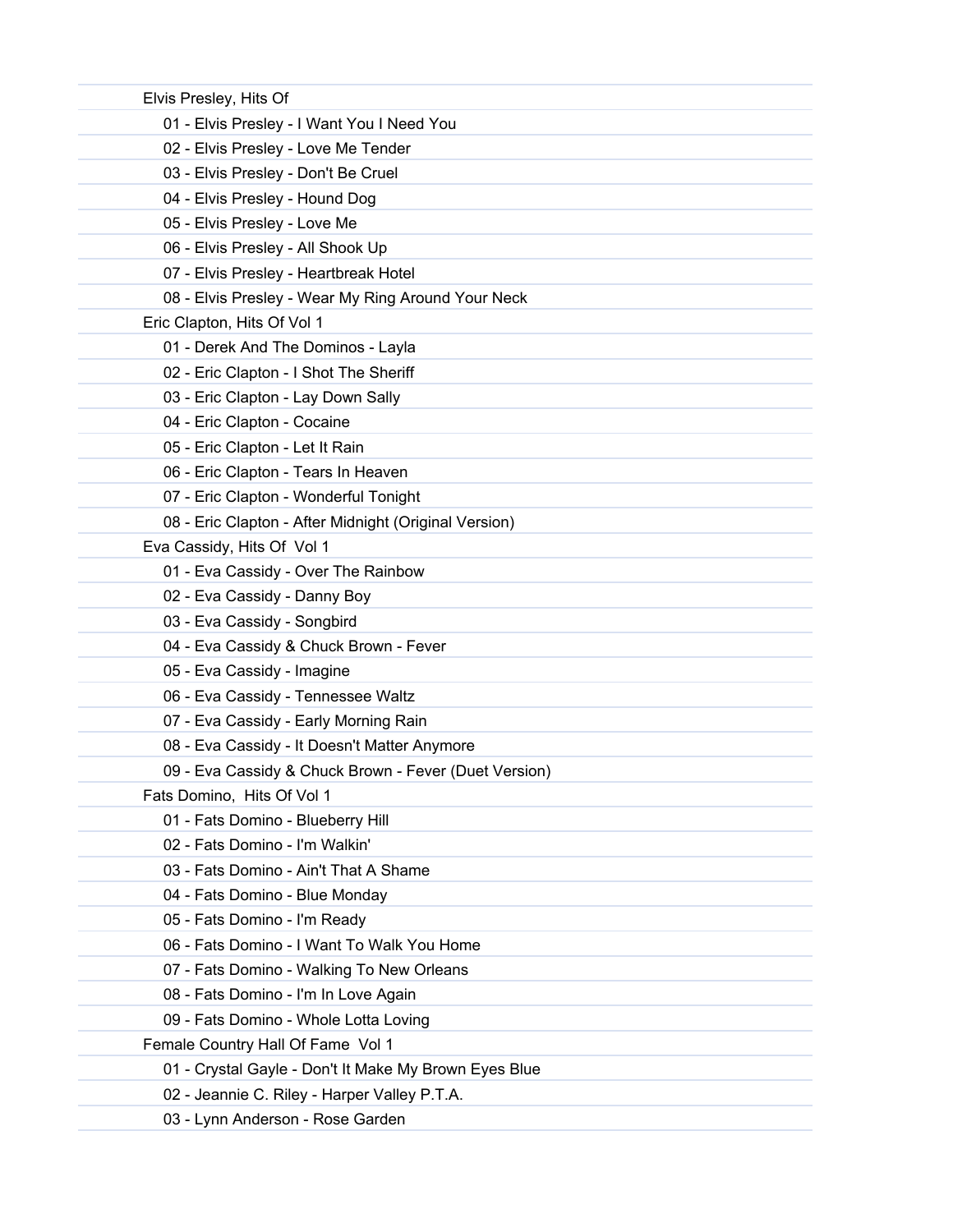| 04 - Patsy Cline - Crazy                                 |
|----------------------------------------------------------|
| 05 - Dolly Parton - 9 To 5                               |
| 06 - Tammy Wynette - Stand By Your Man                   |
| 07 - Loretta Lynn - Coal Miner's Daughter                |
| 08 - Sammi Smith - Help Me Make It Through The Night     |
| Female Country Hits Vol 1                                |
| 01 - Patty Loveless - Blame It On Your Heart             |
| 02 - Wynona Judd - No One Else On Earth                  |
| 03 - Melissa Etheridge - My Baby Loves Me                |
| 04 - Suzy Bogguss - Hey Cinderella                       |
| 05 - Faith Hill - Wild One                               |
| 06 - Lorrie Morgan - What Part Of No                     |
| 07 - Mary Chapin Carpenter - Passionate Kisses           |
| 08 - Trisha Yearwood - That's What I Like About You      |
| Female Country Hits Vol 4                                |
| 01 - Crystal Gayle - Don't It Make My Brown Eyes Blue    |
| 02 - Anne Murray - Could I Have This Dance               |
| 03 - Tammy Wynette - Stand By Your Man                   |
| 04 - Tammy Wynette - D-I-V-O-R-C-E                       |
| 05 - Tanya Tucker - Delta Dawn                           |
| 06 - Lynn Anderson - Rose Garden                         |
| 07 - Loretta Lynn - Coal Miner's Daughter                |
| 08 - Sammi Smith - Help Me Make It Through The Night     |
| Female Country Hits Vol 5                                |
| 01 - Mary Chapin Carpenter - Down At The Twist And Shout |
| 02 - Dolly Parton - Here You Come Again                  |
| 03 - Lorrie Morgan - Watch Me                            |
| 04 - Sylvia - Nobody                                     |
| 05 - Dorester Sisters - Men                              |
| 06 - Mary Chapin Carpenter - I Feel Lucky                |
| 07 - Judds - Let Me Tell You About Love                  |
| 08 - Kathy Mattea - Eighteen Wheels And A Dozen Roses    |
| Female Country Hits Vol 6                                |
| 01 - Jessi Colter - I'm Not Lisa                         |
| 02 - Holly Dunn - Daddy's Hands                          |
| 03 - Crystal Gayle - Talking In Your Sleep               |
| 04 - The Judds - Love Can Build A Bridge                 |
| 05 - The Judds - Mama He's Crazy                         |
| 06 - Dolly Parton - Silver And Gold                      |
| 07 - Tanya Tucker - Two Sparrows In A Hurricane          |
| Female Country Love Songs Vol 1                          |
| 01 - Trisha Yearwood - You're Where I Belong             |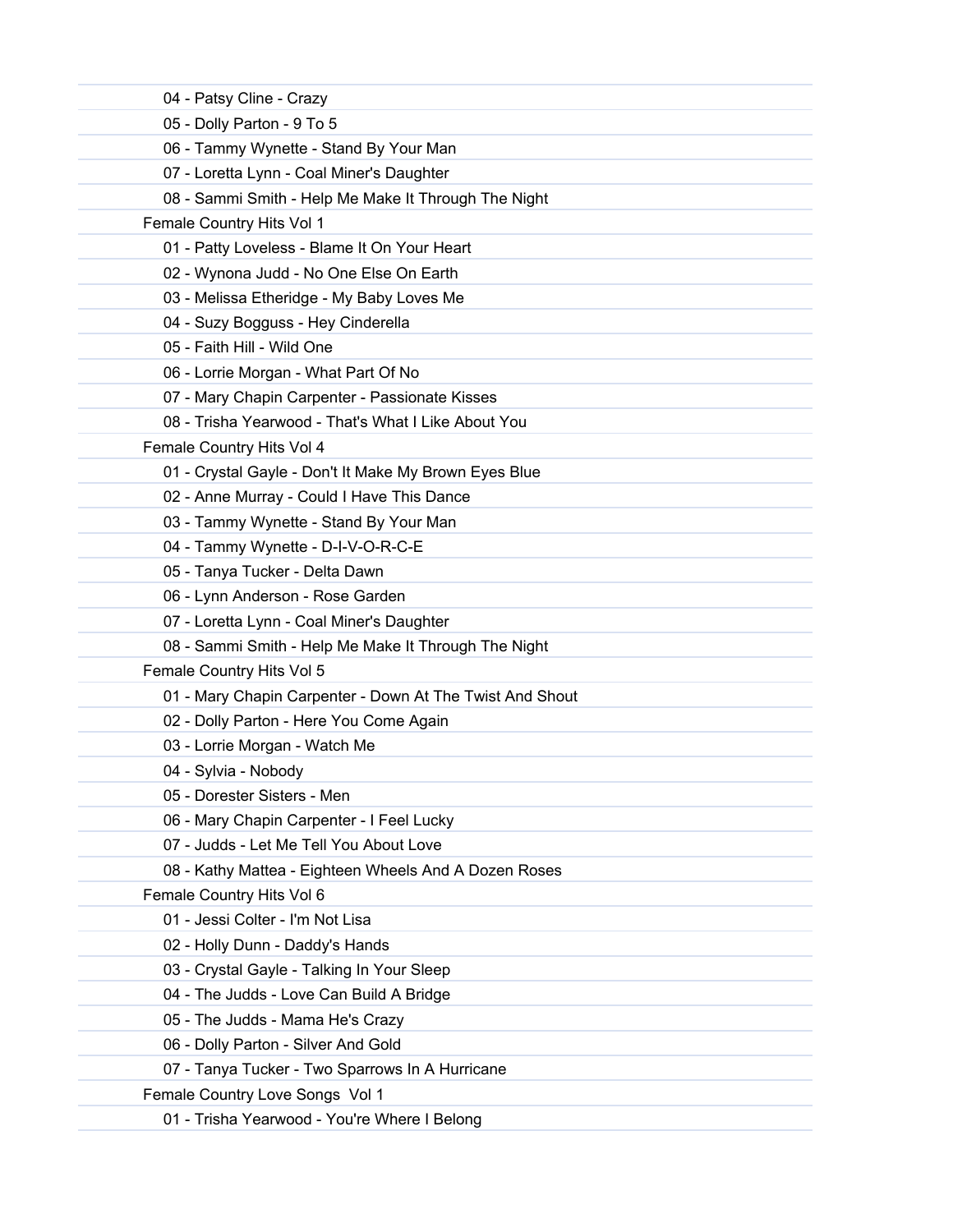| 02 - Jo Dee Messina - Because You Love Me                                                |  |
|------------------------------------------------------------------------------------------|--|
| 03 - Shania Twain - You've Got A Way                                                     |  |
| 04 - Faith Hill - Breathe                                                                |  |
| 05 - Faith Hill - This Kiss                                                              |  |
| 06 - Martina Mcbride - I Love You                                                        |  |
| 07 - Allison Moorer - Soft Place To Fall, A                                              |  |
| 08 - Trisha Yearwood - I'll Still Love You More                                          |  |
| Female R & B Hits Vol 1                                                                  |  |
| 01 - Roberta Flack - First Time Ever I Saw Your Face, The                                |  |
| 02 - Anita Baker - Giving You The Best That I Got                                        |  |
| 03 - Minnie Ripperton - Lovin' You                                                       |  |
| 04 - Oleta Adams - Get Here                                                              |  |
| 05 - Regina Belle - If I Could                                                           |  |
| 06 - Rufus & Chaka Khan - Sweet Thing                                                    |  |
| 07 - Tina Turner - What's Love Got To Do With It                                         |  |
| 08 - Gladys Knight & The Pips - Neither One Of Us (Wants To Be The First To Say Goodbye) |  |
| Female Standards Vol 1                                                                   |  |
| 01 - Doris Day - Sentimental Journey                                                     |  |
| 02 - Dinah Shore - Blues In The Night                                                    |  |
| 03 - Ella Fitzgerald - A-Tisket, A-Tasket                                                |  |
| 04 - The Mcguire Sisters - Sincerely                                                     |  |
| 05 - Peggy Lee - Fever                                                                   |  |
| 06 - Kay Starr - Side By Side                                                            |  |
| 07 - Andrews Sisters - Lullaby Of Broadway                                               |  |
| 08 - Sarah Vaughan - Moonlight In Vermont                                                |  |
| Fleetwood Mac Vol 1                                                                      |  |
| 01 - Fleetwood Mac - You Make Loving Fun                                                 |  |
| 02 - Fleetwood Mac - Gold Dust Woman                                                     |  |
| 03 - Fleetwood Mac - Landslide                                                           |  |
| 04 - Fleetwood Mac - Dreams                                                              |  |
| 05 - Fleetwood Mac - Gypsy                                                               |  |
| 06 - Fleetwood Mac - Rhiannon                                                            |  |
| 07 - Fleetwood Mac - Don't Stop                                                          |  |
| 08 - Fleetwood Mac - Go Your Own Way                                                     |  |
| Fleetwood Mac, Hits Of Vol. 2                                                            |  |
| 01 - Fleetwood Mac - Say You Love Me                                                     |  |
| 02 - Fleetwood Mac - Over My Head                                                        |  |
| 03 - Fleetwood Mac - The Chain                                                           |  |
| 04 - Fleetwood Mac - Sara                                                                |  |
| 05 - Fleetwood Mac - Oh Daddy                                                            |  |
| 06 - Fleetwood Mac - Little Lies                                                         |  |
|                                                                                          |  |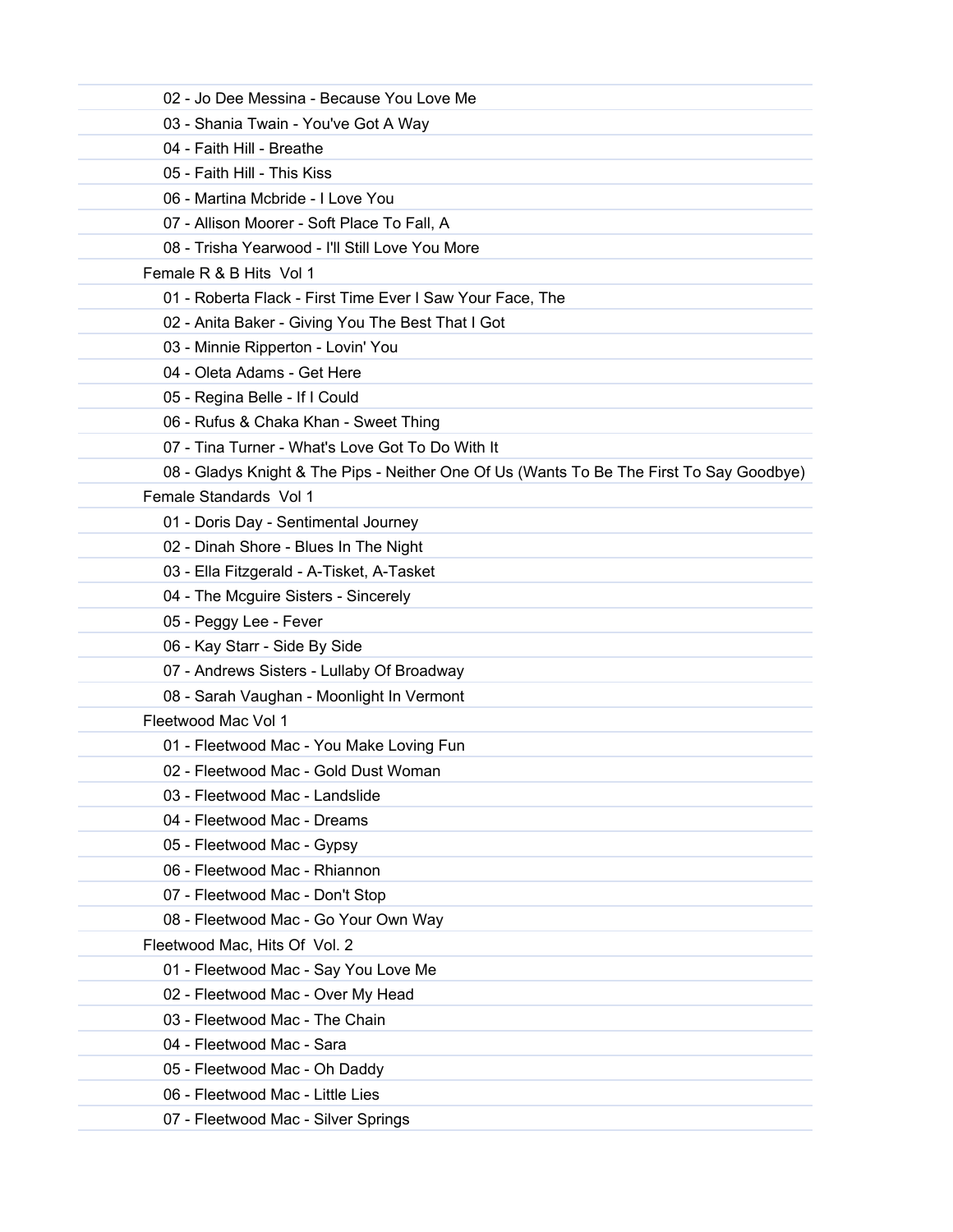| 08 - Fleetwood Mac - Second Hand News                       |
|-------------------------------------------------------------|
| Frank Sinatra, Hits Of Vol 2                                |
| 01 - Frank Sinatra - Someone To Watch Over Me               |
| 02 - Frank Sinatra - It Was A Very Good Year                |
| 03 - Frank Sinatra - My Kind Of Town                        |
| 04 - Frank Sinatra - Summer Wind                            |
| 05 - Frank Sinatra - Luck Be A Lady                         |
| 06 - Frank Sinatra - Embraceable You                        |
| 07 - Frank Sinatra - Fly Me To The Moon                     |
| 08 - Frank Sinatra - I, Äôve Got You Under My Skin          |
| 09 - Frank Sinatra - My Funny Valentine                     |
| Frank Sinatra, Hits Of Vol 1                                |
| 01 - Frank Sinatra - Strangers In The Night                 |
| 02 - Frank Sinatra - Lady Is A Tramp, The                   |
| 03 - Frank Sinatra - High Hopes                             |
| 04 - Frank Sinatra - My Way                                 |
| 05 - Frank Sinatra - That's Life                            |
| 06 - Frank Sinatra - Witchcraft                             |
| 07 - Frank Sinatra - Love And Marriage                      |
| 08 - Frank Sinatra - New York, New York                     |
| French Canadian Songs Vol 1                                 |
| 01 - Michel Pagliaro - J'entends Frapper                    |
| 02 - Richard S $\sqrt{Q}$ guin - Protest Song               |
| 03 - Lara Fabian - Je T'aime                                |
| 04 - Ginette Reno - La Vie                                  |
| 05 - Garou Je - Gitan                                       |
| 06 - Celine Dion - Sais Pas                                 |
| 07 - Edith Piaf - La Vie En Rose                            |
| 08 - Luce Dufault - Cceur Fid <i>V</i> ©le (Version En Vie) |
| <b>Garth Brooks</b>                                         |
| 01 - Garth Brooks - If Tomorrow Never Comes                 |
| 02 - Garth Brooks - Unanswered Prayers                      |
| 03 - Garth Brooks - The Thunder Rolls                       |
| 04 - Garth Brooks - The Dance                               |
| 05 - Garth Brooks - The River                               |
| 06 - Garth Brooks - That Summer                             |
| 07 - Garth Brooks - What She's Is Doing Now                 |
| 08 - Garth Brooks - Somewhere Other Than The Night          |
| George Jones , Hits Of Vol 1                                |
| 01 - George Jones - Door, The                               |
| 02 - George Jones - Good Year For The Roses, A              |
| 03 - George Jones - Just One More                           |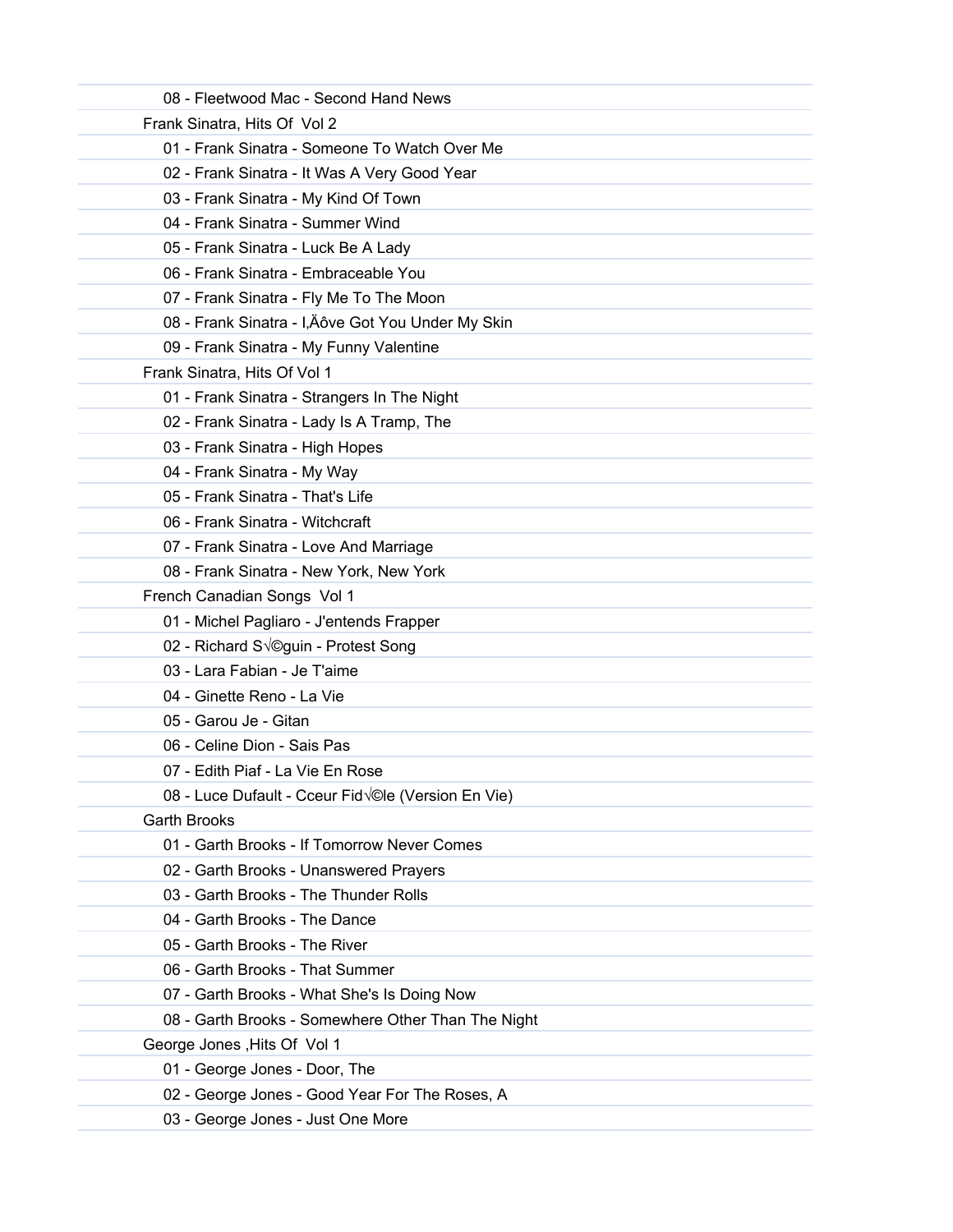| 04 - George Jones - One I Loved Back Then, The                                     |
|------------------------------------------------------------------------------------|
| 05 - George Jones - Still Doin' Time                                               |
| 06 - George Jones - Who's Gonna Fill Their Shoes                                   |
| 07 - George Jones - Why Baby Why                                                   |
| 08 - George Jones - Window Up Above, The                                           |
| George Jones, Hits Of Vol 2                                                        |
| 01 - George Jones - He Stopped Loving Her Today                                    |
| 02 - George Jones & Tammy Wynette - We're Gonna Hold On                            |
| 03 - George Jones - The Race Is On                                                 |
| 04 - George Jones - Tender Years                                                   |
| 05 - George Jones - White Lightning                                                |
| 06 - George Jones - Tennessee Whiskey                                              |
| 07 - George Jones - She Thinks I Still Care                                        |
| 08 - George Jones - Walk Through This World With Me                                |
| George Thorogood, Hits Of Vol 1                                                    |
| 01 - George Thorogood - One Bourbon, One Scotch, One Beer                          |
| 02 - George Thorogood - Bad To The Bone                                            |
| 03 - George Thorogood / Destroyers - Get A Haircut                                 |
| 04 - George Thorogood / Destroyers - I Drink Alone                                 |
| 05 - George Thorogood / Destroyers - Move It On Over                               |
| 06 - George Thorogood / Destroyers - Who Do You Love                               |
|                                                                                    |
| 07 - George Thorogood / Destroyers - If You Don't Start Drinkin' (I'm Gonna Leave) |
| GoGo's & Bangles, Hits Of Vol 1                                                    |
| 01 - Bangles - Walk Like An Egyptian                                               |
| 02 - Go's - Our Lips Are Sealed - Go                                               |
| 03 - Go's - We Got The Beat - Go                                                   |
| 04 - Bangles - In Your Room                                                        |
| 05 - Go's - Vacation - Go                                                          |
| 06 - Bangles - Manic Monday                                                        |
| 07 - Go's - Head Over Heels - Go                                                   |
| 08 - Bangles - Hazy Shade Of Winter                                                |
| Gordon Lightfoot & Jim Croce, Hits Of Vol 1                                        |
| 01 - Gordon Lightfoot - If You Could Read My Mind                                  |
| 02 - Jim Croce - Bad, Bad Leroy Brown                                              |
| 03 - Gordon Lightfoot - Rainy Day People                                           |
| 04 - Gordon Lightfoot - Sundown                                                    |
| 05 - Gordon Lightfoot - Carefree Highway                                           |
| 06 - Jim Croce - Roller Derby Queen                                                |
| 07 - Jim Croce - New York's Not My Home                                            |
| 08 - Jim Croce - Rapid Roy (The Stock Car Boy)                                     |
| Grease, Hits From                                                                  |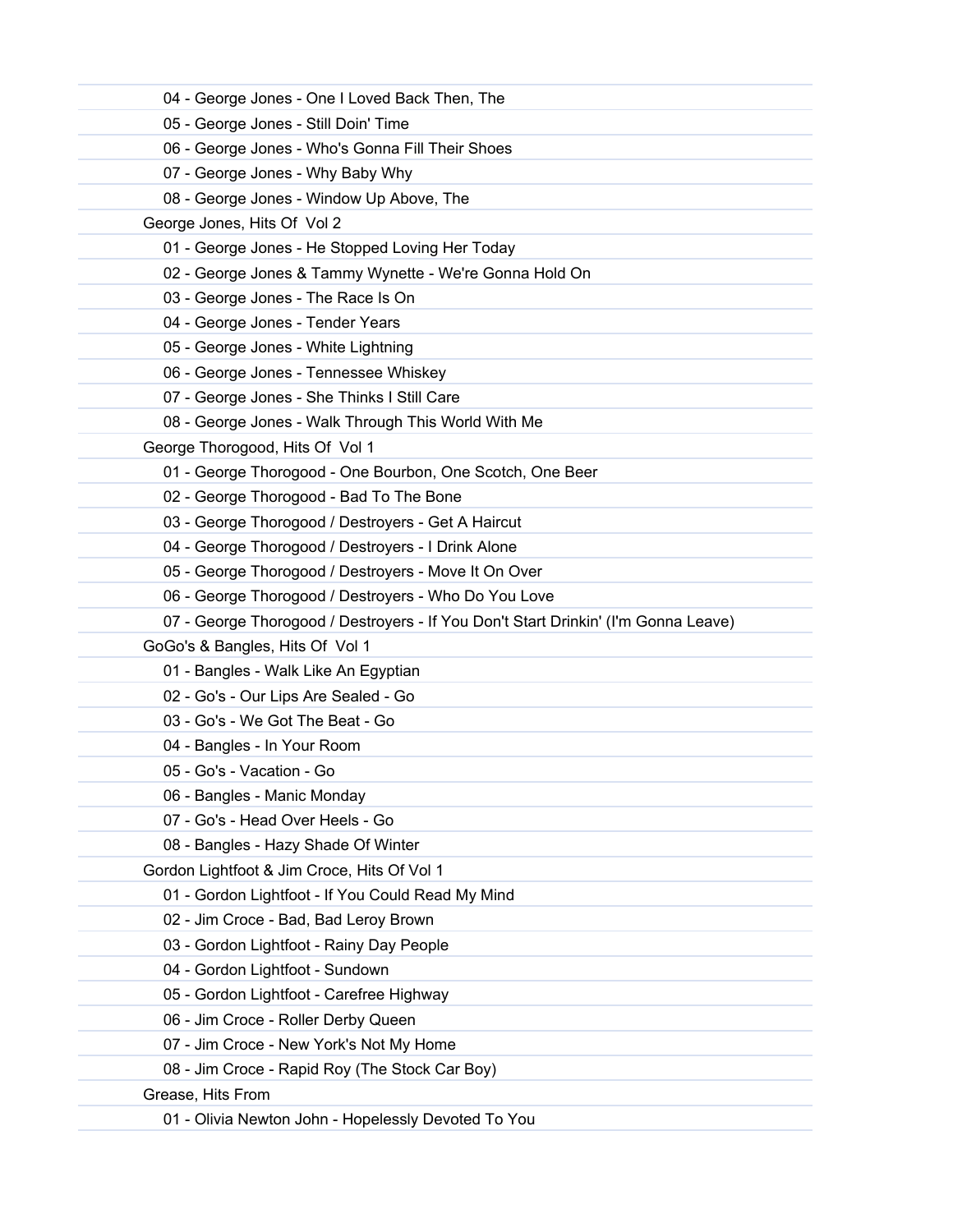| 02 - John Travolta - Greased Lightning                          |
|-----------------------------------------------------------------|
| 03 - Sha Na Na - Born To Hand Jive                              |
| 04 - Franki Valli - Grease                                      |
| 05 - John Travolta & Olivia Newton John - Summer Nights         |
| 06 - Frankie Avalon - Beauty SC-hool Drop Out                   |
| 07 - Stockard Channing - Look At Me I'm Sandra Dee              |
| 08 - John Travolta & Olivia Newton John - You're The One I Want |
| Gretchen Wilson and Big & Rich, Hits Of                         |
| 01 - Big / Rich - Save A Horse Ride A Cowboy                    |
| 02 - Gretchen Wilson - When I Think About Cheatin, Äô           |
| 03 - Gretchen Wilson - Here For The Party                       |
| 04 - Big / Rich - Holy Water                                    |
| 05 - Gretchen Wilson - When It Rains                            |
| 06 - Gretchen Wilson - Redneck Woman                            |
| 07 - Gretchen Wilson - Pocahontas Proud                         |
| 08 - Big / Rich - Wild West Show                                |
| Guns & Roses, Hits Of Vol 1                                     |
| 01 - Guns N' Roses - Don't Cry (Original)                       |
| 02 - Guns N' Roses - Used To Love Her                           |
| 03 - Guns N' Roses - Paradise City                              |
| 04 - Guns N' Roses - Patience                                   |
| 05 - Guns N' Roses - Mr. Brownstone                             |
| 06 - Guns N' Roses - Sweet Child O' Mine                        |
| 07 - Guns N' Roses - Welcome To The Jungle                      |
| <b>Halloween Hits</b>                                           |
| 01 - Michael Jackson - Thriller                                 |
| 02 - Jumpin' Gene Simmons - Haunted House                       |
| 03 - Vic Mizzy - Addams Family, The                             |
| 04 - Ray Parker Jr - Ghostbusters                               |
| 05 - Bobby Boris" & Crypt Kickers Pickett" - Monster Mash       |
| 06 - David Seville - Witch Doctor                               |
| 07 - Sheb Wooley - Purple People Eater                          |
| 08 - Warren Zevon - Werewolves Of London                        |
| Halloween Hits Vol 3                                            |
| 01 - Napoleon XIV - They're Coming To Take Me Away, Ha-Haaa!    |
| 02 - Sam The Sham & The Pharaohs - Lil' Red Riding Hood         |
| 03 - Santana - Black Magic Woman (Radio Version)                |
| 04 - Golden Earring - Twilight Zone                             |
| 05 - Classic IV - Spooky                                        |
| 06 - Norman Greenbaum - Spirit In The Sky                       |
| 07 - Barry McGuire - Eve Of Destruction                         |
| 08 - Charlie Daniels Band - The Devil Went Down To Georgia      |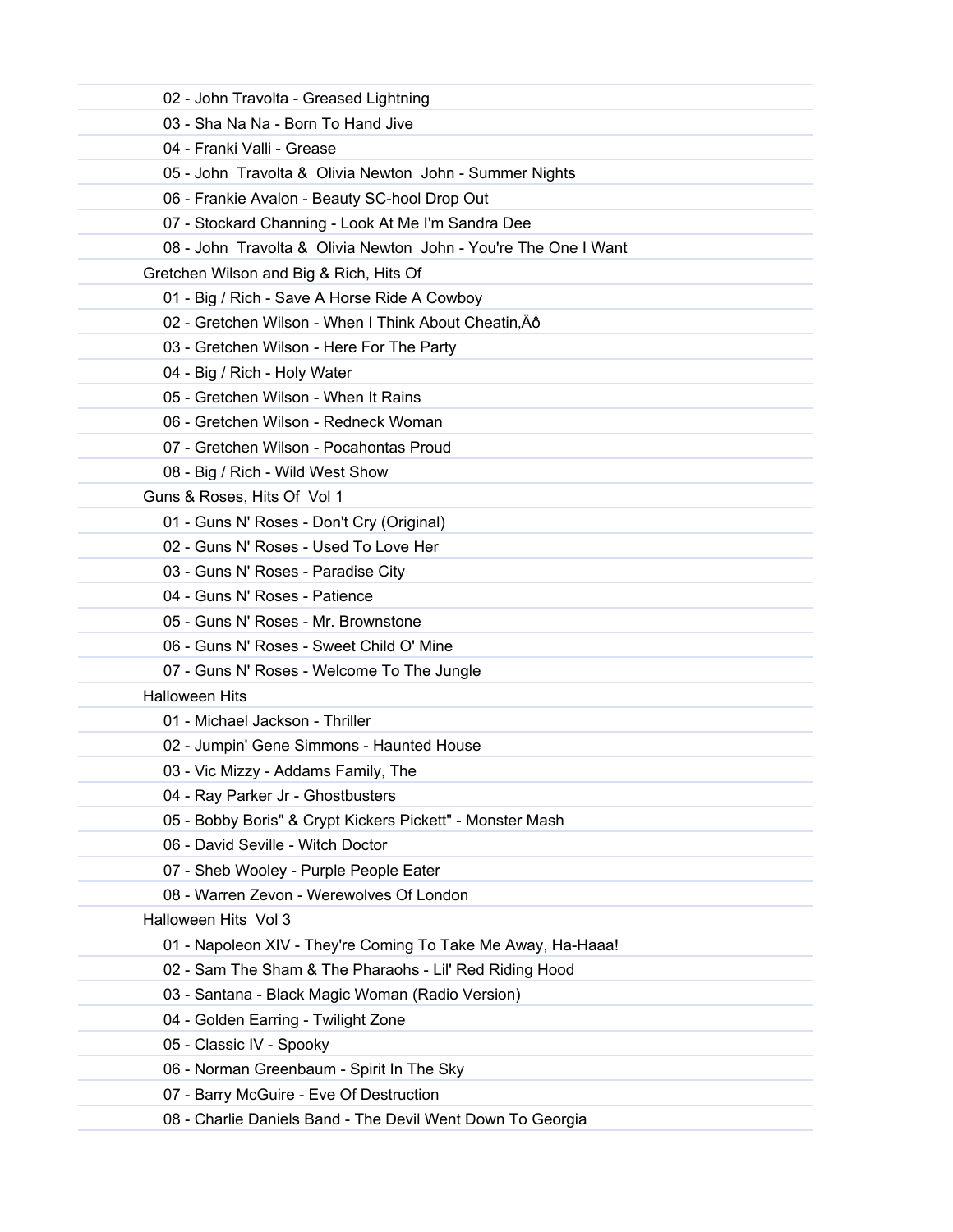| Hank Williams Jr., Hits Of Vol 1                                       |
|------------------------------------------------------------------------|
| 01 - Hank Williams, Jr. - All For The Love Of Sunshine                 |
| 02 - Hank Williams, Jr. - A Country Boy Can Survive                    |
| 03 - Hank Williams, Jr. - Don Juan D'bubba                             |
| 04 - Hank Williams, Jr. - Eleven Roses                                 |
| 05 - Hank Williams, Jr. - Family Tradition                             |
| 06 - Hank Williams, Jr. & Hank Williams - There's A Tear In My Beer    |
| 07 - Hank Williams, Jr. - Whiskey Bent And Hell Bound                  |
| 08 - Hank Williams, Jr. - All My Rowdy Friends Are Coming Over Tonight |
| Hard Rock Hits Vol 4                                                   |
| 01 - Rage Against The Machine - Bulls On Parade                        |
| 02 - White Zombie - Thunder Kiss '65                                   |
| 03 - Spineshank - Synthetic                                            |
| 04 - Tool - Sober                                                      |
| 05 - Korn - Make Me Bad                                                |
| 06 - Slipknot - Wait And Bleed                                         |
| 07 - Nine Inch Nails - Head Like A Hole                                |
| 08 - Coal Chamber & Ozzy Osbourne - Shock The Monkey                   |
| 09 - Godsmack - Awake (Full Version)                                   |
| Heart Vol 1                                                            |
| 01 - Heart - Crazy On You                                              |
| 02 - Heart - Straight On                                               |
| 03 - Heart - Barracuda                                                 |
| 04 - Heart - Stranded                                                  |
| 05 - Heart - Magic Man                                                 |
| 06 - Heart - These Dreams                                              |
| 07 - Heart - Nothin' At All                                            |
| 08 - Heart - Dreamboat Annie                                           |
| <b>Hits From</b>                                                       |
| 01 - Sound Of Music"" - Sixteen Going On Seventeen                     |
| 02 - Sound Of Music"" - The Sound Of Music                             |
| 03 - Traditional - So Long, Farewell - Sound Of Music""                |
| 04 - Sound Of Music"" - Do-Re-Mi                                       |
| 05 - Traditional - Edelweiss - Sound Of Music""                        |
| 06 - Sound Of Music"" - I Have Confidence                              |
| 07 - Sound Of Music"" - My Favorite Things                             |
| 08 - Sound Of Music"" - Climb Ev'ry Mountain                           |
| Hits From The Movies Vol. 1                                            |
| 01 - Celine Dion - My Heart Will Go On                                 |
| 02 - R. Kelly - I Believe I Can Fly                                    |
| 03 - Madonna - You Must Love Me                                        |
| 04 - Trisha Yearwood - How Do I Live                                   |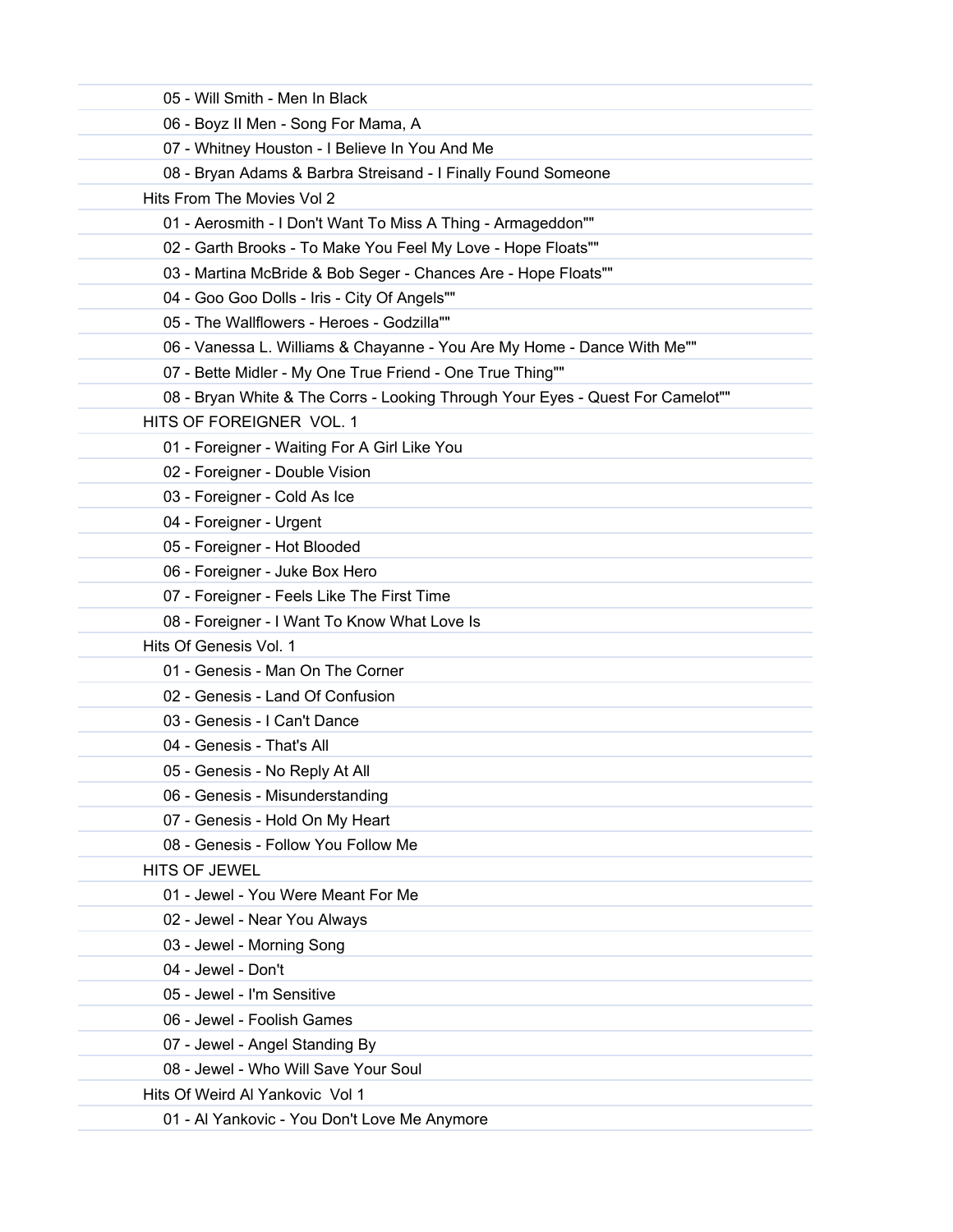| 02 - Al Yankovic - Addicted To Spuds                 |
|------------------------------------------------------|
| 03 - Al Yankovic - I Love Rocky Road                 |
| 04 - Al Yankovic - Ricky                             |
| 05 - Al Yankovic - Spam                              |
| 06 - Al Yankovic - My Bologna                        |
| 07 - Al Yankovic - The Saga Begins                   |
| 08 - Al Yankovic - I Lost On Jeopardy                |
| Inxs, Hits Of Vol 1                                  |
| 01 - Inxs - Need You Tonight                         |
| 02 - Inxs - What You Need                            |
| 03 - Inxs - Suicide Blonde                           |
| 04 - Inxs - Devil Inside                             |
| 05 - Inxs - Original Sin                             |
| 06 - Inxs - Don't Change                             |
| 07 - Inxs - New Sensation                            |
| 08 - Inxs - Never Tear Us Apart                      |
| Irish Songs Vol 1                                    |
| 01 - Irish Traditional - When Irish Eyes Are Smiling |
| 02 - Irish Traditional - The Orange And The Green    |
| 03 - Irish Traditional - Goodnight Irene             |
| 04 - Irish Songs - Wild Rover                        |
| 05 - Irish Songs - Danny Boy                         |
| 06 - Irish Traditional - The Unicorn                 |
| 07 - Irish Traditional - My Wild Irish Rose          |
| 08 - Irish Songs - Molly Malone                      |
| James Taylor Vol 1                                   |
| 01 - James Taylor - Little More Time With You        |
| 02 - James Taylor - Carolina In My Mind              |
| 03 - James Taylor - You've Got A Friend              |
| 04 - James Taylor - Steamroller                      |
| 05 - James Taylor - Fire And Rain                    |
| 06 - James Taylor - Your Smiling Face                |
| 07 - James Taylor - Shower The People                |
| 08 - James Taylor - Don't Let Me Be Lonely Tonight   |
| Janis & Tina, Hits Of Vol 1                          |
| 01 - Janis Joplin - Me And Bobby McGee               |
| 02 - Janis Joplin - Down On Me                       |
| 03 - Tina Turner - Missing You                       |
| 04 - Tina Turner - The Best                          |
| 05 - Janis Joplin - Summertime                       |
| 06 - Ike & Tina Turner - Proud Mary                  |
| 07 - Janis Joplin - Piece Of My Heart                |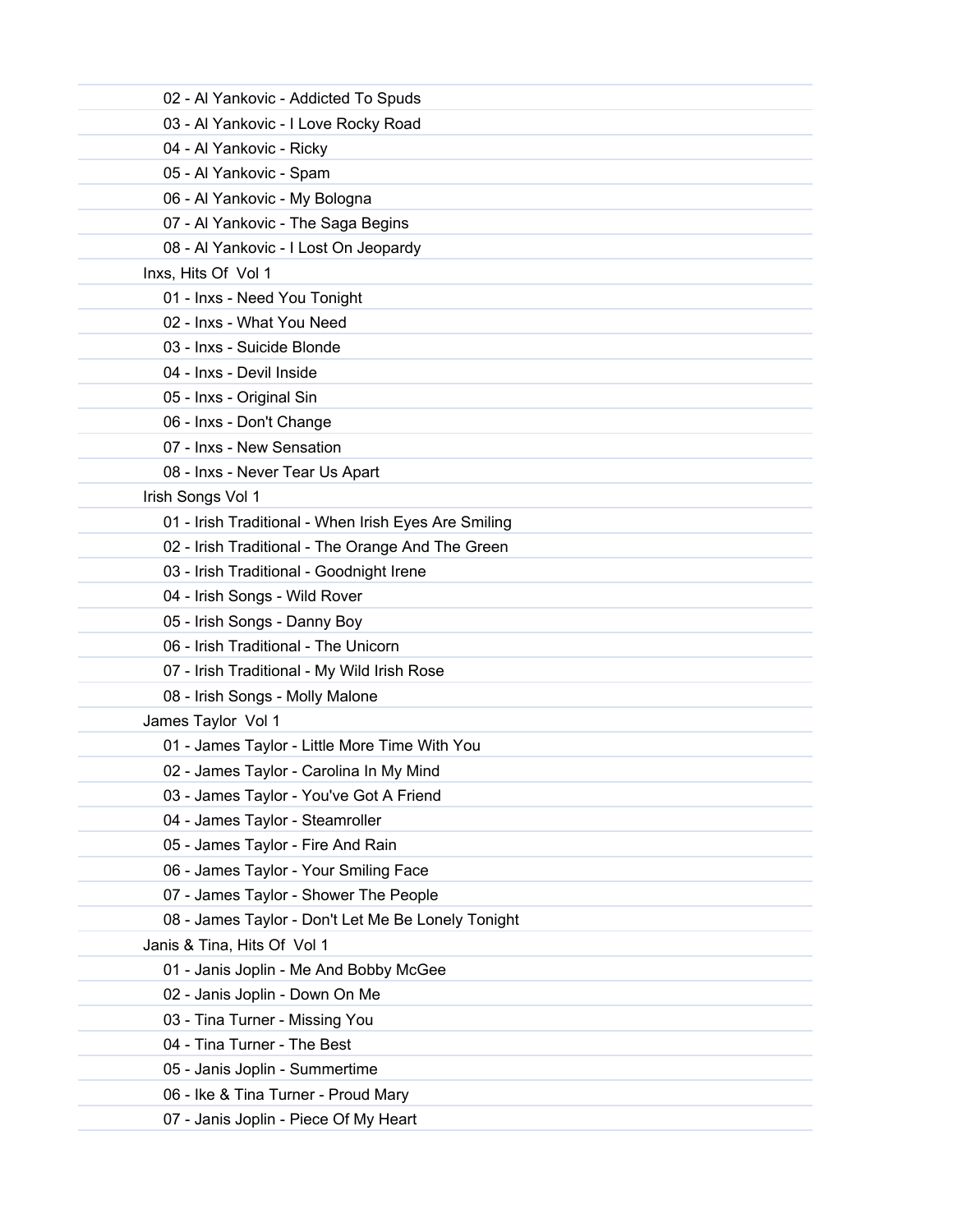| 08 - Tina Turner - Better Be Good To Me                            |
|--------------------------------------------------------------------|
| Jim Croce Vol 1                                                    |
| 01 - Jim Croce - Operator (That's Not The Way It Feels)            |
| 02 - Jim Croce - You Don't Mess Around With Jim                    |
| 03 - Jim Croce - Lover's Cross                                     |
| 04 - Jim Croce - I Got A Name                                      |
| 05 - Jim Croce - Time In A Bottle                                  |
| 06 - Jim Croce - Photographs And Memories                          |
| 07 - Jim Croce - Workin' At The Car Wash Blues                     |
| 08 - Jim Croce - I'll Have To Say I Love You In A Song             |
| Jo Dee Messina Vol 1                                               |
| 01 - Jo Dee Messina - Heads Carolina, Tails California             |
| 02 - Jo Dee Messina - He'd Never Seen Julie Cry                    |
| 03 - Jo Dee Messina - Lesson In Leavin'                            |
| 04 - Jo Dee Messina - Bye Bye                                      |
| 05 - Jo Dee Messina - I'm Alright                                  |
| 06 - Jo Dee Messina - Stand Beside Me                              |
| 07 - Jo Dee Messina - You're Not In Kansas Anymore                 |
| 08 - Jo Dee Messina - Do You Wanna Make Something Of It            |
| Joan Jett, Hits Of Vol 1                                           |
| 01 - Joan Jett & The Blackhearts - I Hate Myself For Loving You    |
| 02 - Joan Jett - Bad Reputation                                    |
| 03 - Joan Jett - Cherry Bomb                                       |
| 04 - Joan Jett - Light Of Day                                      |
| 05 - Joan Jett - Fake Friends                                      |
| 06 - Joan Jett & The Blackhearts - I Love Rock N' Roll             |
| 07 - Joan Jett & The Blackhearts - Crimson And Clover              |
| 08 - Joan Jett & The Blackhearts - Do You Wanna Touch Me (Oh Yeah) |
| John Denver, Hits Of Vol 1                                         |
| 01 - John Denver - Thank God I'm A Country Boy                     |
| 02 - John Denver - Sunshine On My                                  |
| 03 - John Denver - Shoulders                                       |
| 04 - John Denver - Annie's Song                                    |
| 05 - John Denver - Calypso                                         |
| 06 - John Denver - I'm Sorry                                       |
| 07 - John Denver - Back Home Again                                 |
| 08 - John Denver - Rocky Mountain High                             |
| 09 - John Denver - Take Me Home, Country Roads                     |
| Johnny Cash, Hits Of Vol 1                                         |
| 01 - Johnny Cash - Ballad Of A Teenage Queen                       |
| 02 - Johnny Cash - Boy Named Sue, A                                |
| 03 - Johnny Cash - Daddy Sang Bass                                 |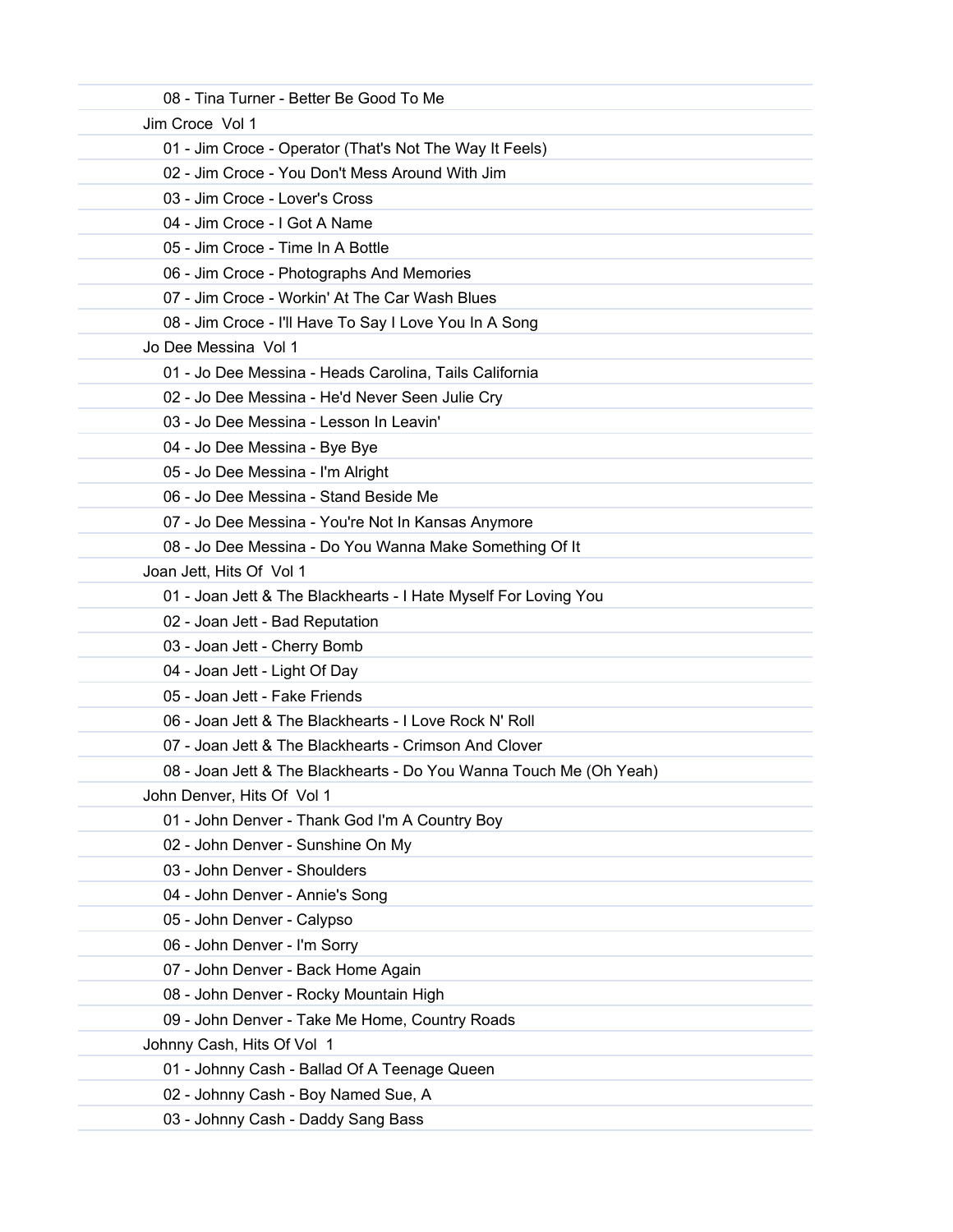| 04 - Johnny Cash - Don't Take Your Guns To Town              |
|--------------------------------------------------------------|
| 05 - Johnny Cash - Folsom Prison Blues                       |
| 06 - Johnny Cash - Get Rhythm                                |
| 07 - Johnny Cash - I Walk The Line                           |
| 08 - Johnny Cash - Man In Black                              |
| Journey, Hits Of Vol 1                                       |
| 01 - Journey - Lovin', Touchin', Squeezin'                   |
| 02 - Journey - Any Way You Want It                           |
| 03 - Journey - Who's Crying Now                              |
| 04 - Journey - Faithfully                                    |
| 05 - Journey - Open Arms                                     |
| 06 - Journey - Only The Young                                |
| 07 - Journey - Don't Stop Believin'                          |
| 08 - Journey - Separate Ways (Worlds Apart)                  |
| Judas Priest, Hits Of Vol 1                                  |
| 01 - Judas Priest - Hell Bent For Leather                    |
| 02 - Judas Priest - You've Got Another Thing Comin'          |
| 03 - Judas Priest - Living After Midnight                    |
| 04 - Judas Priest - Breaking Law                             |
| 05 - Judas Priest - Green Manalishi (With Two-pronged Crown) |
| 06 - Judas Priest - Turbo Lover                              |
| 07 - Judas Priest - Revolution                               |
| 08 - Judas Priest - Heading Out To Highway                   |
| Keith Urban, Hits Of Vol 1                                   |
| 01 - Keith Urban - Your Everything                           |
| 02 - Keith Urban - Where The Blacktop Ends                   |
| 03 - Keith Urban - Raining On Sunday                         |
| 04 - Keith Urban - Days Go By                                |
| 05 - Keith Urban - You, Äôll Think Of Me                     |
| 06 - Keith Urban - Somebody Like You                         |
| 07 - Keith Urban - Who Wouldn, Äôt Wanna Be Me               |
| 08 - Keith Urban - But For The Grace Of God                  |
| Keith Whitley, Hits Of Vol 1                                 |
| 01 - Keith Whitley - I Wonder Do You Think Of Me             |
| 02 - Keith Whitley - Don't Close Your Eyes                   |
| 03 - Keith Whitley - It Ain't Nothin                         |
| 04 - Keith Whitley - I'm Over You                            |
| 05 - Keith Whitley - Ten Feet Away                           |
| 06 - Keith Whitley - Homecoming '63                          |
| 07 - Keith Whitley - I'm No Stranger To The Rain             |
| 08 - Keith Whitley - When You Say Nothing At All             |
| Kelly Clarkson, Hits Of Vol 1                                |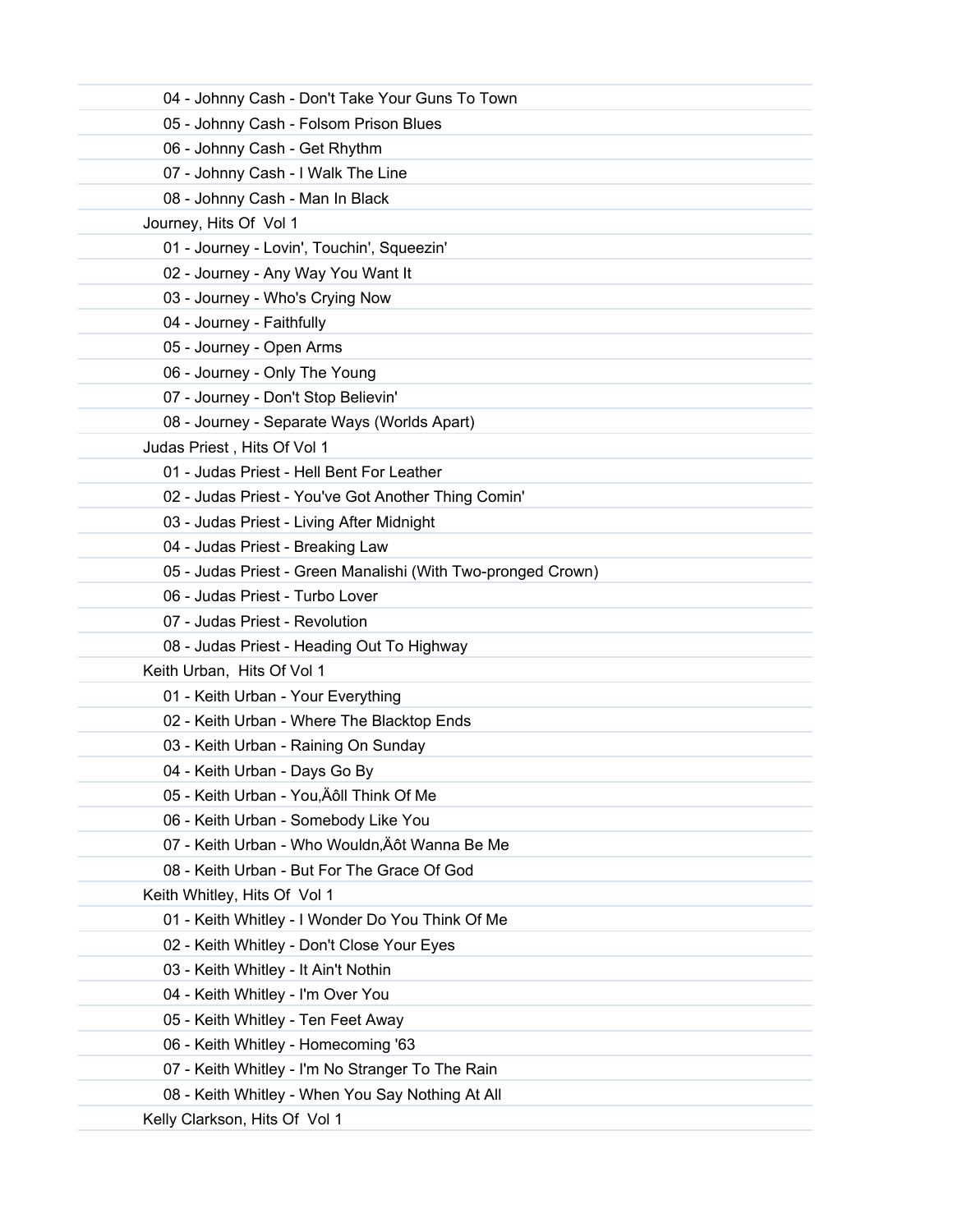| 01 - Kelly Clarkson - The Trouble With Love Is                    |
|-------------------------------------------------------------------|
| 02 - Kelly Clarkson - A Moment Like This                          |
| 03 - Kelly Clarkson - Before Your Love                            |
| 04 - Kelly Clarkson - Low                                         |
| 05 - Kelly Clarkson - Breakaway                                   |
| 06 - Kelly Clarkson - Since U Been Gone                           |
| 07 - Kelly Clarkson - Some Kind Of Miracle                        |
| 08 - Kelly Clarkson - Behind These Hazel Eyes                     |
| Kenny Chesney, Hits Of Vol 1                                      |
| 01 - Kenny Chesney - She Thinks My Tractor's Sexy (Radio Version) |
| 02 - Kenny Chesney - You Had Me From Hello                        |
| 03 - Kenny Chesney - How Forever Feels                            |
| 04 - Kenny Chesney - Me And You                                   |
| 05 - Kenny Chesney - Fall In Love                                 |
| 06 - Kenny Chesney - She's Got It All                             |
| 07 - Kenny Chesney - When I Close My Eyes                         |
| 08 - Kenny Chesney - What I Need To Do (Radio Version)            |
| Kenny Rogers, Hits Of Vol 1                                       |
| 01 - Kenny Rogers - Gambler, The                                  |
| 02 - Kenny Rogers - I Prefer The Moonlight                        |
| 03 - Kenny Rogers - If You Want To Find Love                      |
| 04 - Kenny Rogers - Lady                                          |
| 05 - Kenny Rogers - Love Will Turn You Around                     |
| 06 - Kenny Rogers - Ruby, Don't Take Your Love To Town            |
| 07 - Kenny Rogers - She Believes In Me                            |
| 08 - Kenny Rogers - Through The Years                             |
| Kinks, Hits Of Vol 1                                              |
| 01 - The Kinks - Tired Of Waiting For You                         |
| 02 - The Kinks - You Really Got Me                                |
| 03 - The Kinks - Celluloid Heroes                                 |
| 04 - The Kinks - Lola                                             |
| 05 - The Kinks - Come Dancing                                     |
| 06 - The Kinks - Sunny Afternoon                                  |
| 07 - The Kinks - A Well Respected Man                             |
| 08 - The Kinks - All Day And All Of The Night                     |
| LeAnn Rimes, Hits Of Vol 1                                        |
| 01 - LeAnn Rimes - Blue                                           |
| 02 - LeAnn Rimes - How Do I Live                                  |
| 03 - LeAnn Rimes - Hurt Me                                        |
| 04 - LeAnn Rimes - I Want To Be A Cowboy's Sweetheart             |
| 05 - LeAnn Rimes - Light In Your Eyes, The                        |
| 06 - LeAnn Rimes - One Way Ticket                                 |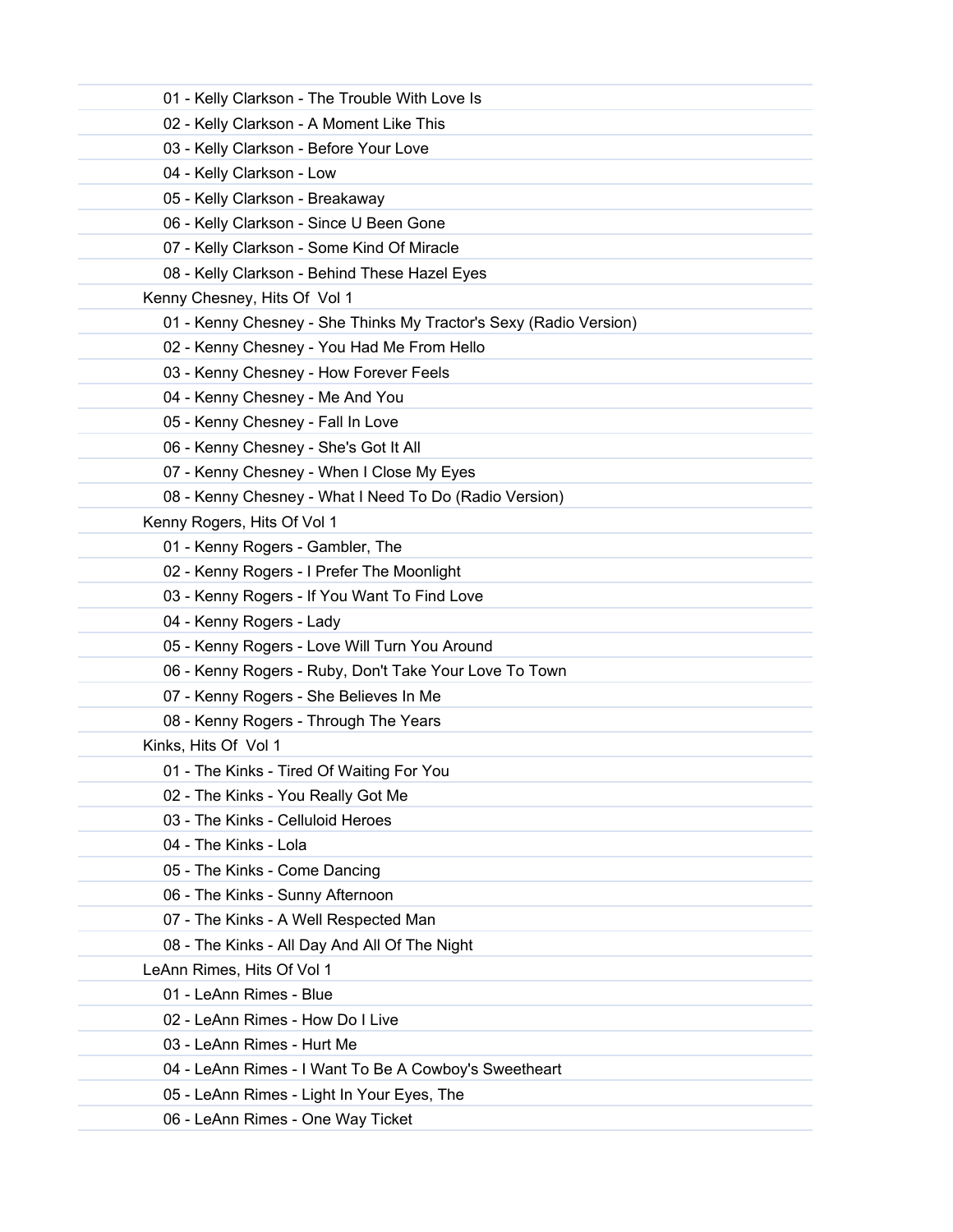| 07 - LeAnn Rimes - Unchained Melody                                       |
|---------------------------------------------------------------------------|
| 08 - LeAnn Rimes - You Light Up My Life                                   |
| Leann Rimes, Hits Of Vol 2                                                |
| 01 - Leann Rimes - Looking Through Your Eyes                              |
| 02 - Leann Rimes - Clinging To A Saving Hand                              |
| 03 - Leann Rimes - On The Side Of Angels                                  |
| 04 - LeAnn Rimes - Commitment                                             |
| 05 - Leann Rimes - God Bless America                                      |
| 06 - Leann Rimes - I'll Get Even With You                                 |
| 07 - Leann Rimes - Ten Thousand Angels Cried                              |
| 08 - Leann Rimes - I Know Who Holds Tomorrow                              |
| Lee Ann Womack, Hits Of Vol 2                                             |
| 01 - George Strait / Lee Ann Womack - Good News, Bad News                 |
| 02 - Lee Ann Womack - You've Got To Talk To Me                            |
| 03 - Lee Ann Womack - Never Again, Again                                  |
| 04 - Lee Ann Womack - I May Hate Myself In The Morning                    |
| 05 - Lee Ann Womack - Something Worth Leaving Behind                      |
| 06 - Lee Ann Womack - I'll Think Of A Reason Later                        |
| 07 - Lee Ann Womack - Twenty Years And Two Husbands Ago                   |
| Linda Ronstadt, Hits Of Vol 1                                             |
| 01 - Linda Rondstadt - Blue Bayou                                         |
| 02 - Linda Rondstadt - How Do I Make You                                  |
| 03 - Linda Rondstadt - It's So Easy                                       |
| 04 - Linda Rondstadt - Just One Look                                      |
| 05 - Linda Rondstadt - Long LongTime                                      |
| 06 - Linda Rondstadt - That'll Be The Day                                 |
| 07 - Linda Rondstadt - When Will I Be Loved                               |
| 08 - Linda Rondstadt - You're No Good                                     |
| Little River Band Vol 1                                                   |
| 01 - Little River Band - Take It Easy On Me                               |
| 02 - Little River Band - Lonesome Loser                                   |
| 03 - Little River Band - Cool Change                                      |
| 04 - Little River Band - Lady                                             |
| 05 - Little River Band - Reminiscing                                      |
| 06 - Little River Band - The Other Guy                                    |
| 07 - Little River Band - Help Is On Its Way                               |
| 08 - Little River Band - Happy Anniversary                                |
| Loretta Lynn, Hits Of Vol 1                                               |
| 01 - Loretta Lynn - Don't Come Home A-Drinkin' (With Lovin' On Your Mind) |
| 02 - Loretta Lynn - You Ain't Woman Enough To Take My Man                 |
| 03 - Loretta Lynn - Coal Miner's Daughter                                 |
| 04 - Loretta Lynn - Fist City                                             |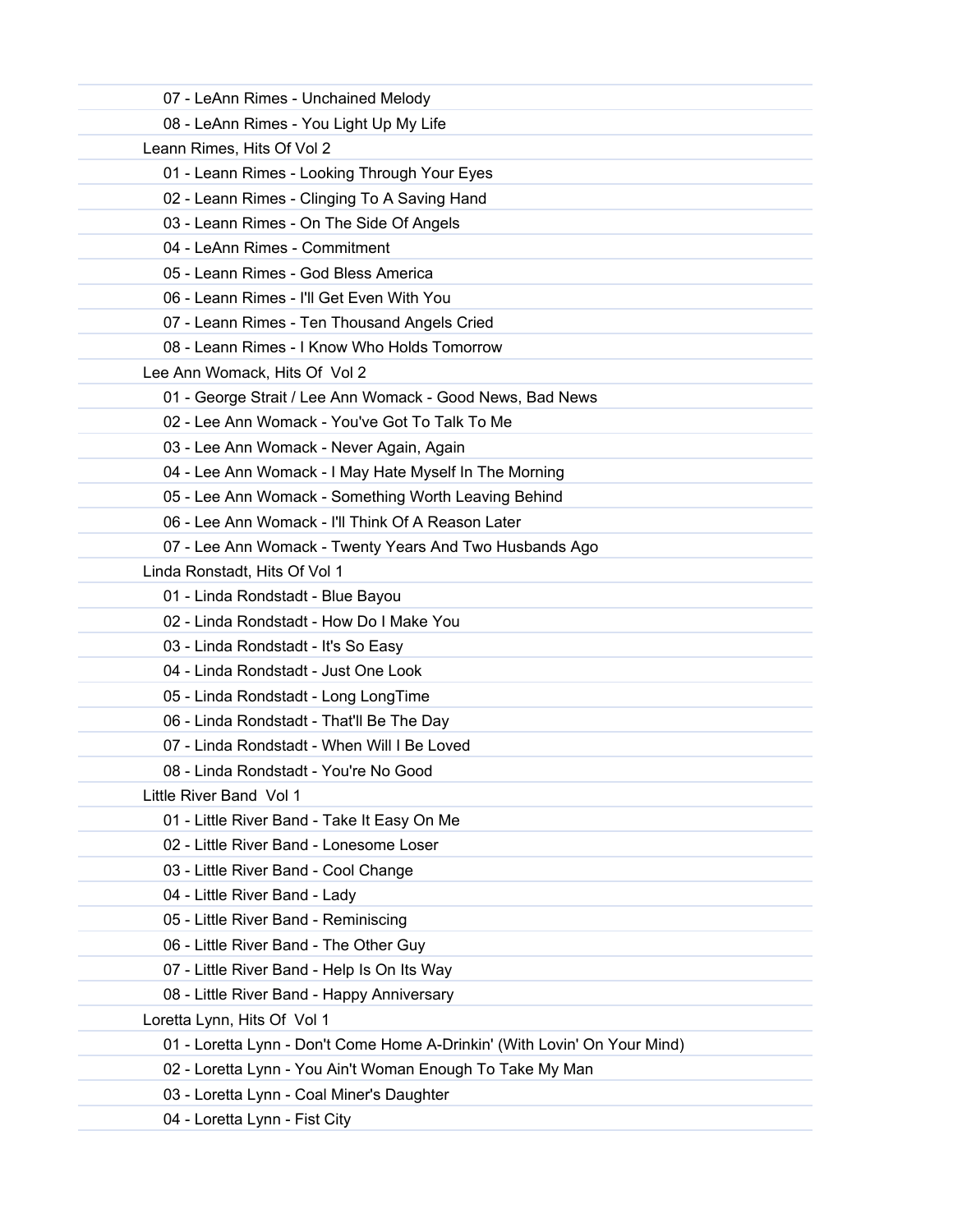| 05 - Loretta Lynn - Dear Uncle Sam                                   |  |
|----------------------------------------------------------------------|--|
| 06 - Loretta Lynn - Love Is The Foundation                           |  |
| 07 - Loretta Lynn - You're Looking At Country                        |  |
| 08 - Loretta Lynn - Out Of My Head And Back In My Bed                |  |
| Luau Party Time                                                      |  |
| 01 - Traditional - My Little Grass Shack                             |  |
| 02 - Don Ho - The Hukilau Song                                       |  |
| 03 - Elvis Presley - Blue Hawaii                                     |  |
| 04 - Traditional - Aloha `Oe                                         |  |
| 05 - Don Ho - Tiny Bubbles                                           |  |
| 06 - Traditional - Sweet Leilani                                     |  |
| 07 - Alfred Apaka - Lovely Hula Hands                                |  |
| 08 - Elvis Presley - Hawaiian Wedding Song                           |  |
| Male Country Hall Of Fame Vol 1                                      |  |
| 01 - George Jones - She Thinks I Still Care                          |  |
| 02 - Glen Campbell - Rhinestone Cowboy                               |  |
| 03 - Johnny Cash - Ring Of Fire                                      |  |
| 04 - Marty Robbins - El Paso                                         |  |
| 05 - Kenny Rogers - Gambler, The                                     |  |
| 06 - Willie Nelson - Always On My Mind                               |  |
| 07 - Charlie Rich - Behind Closed Doors                              |  |
|                                                                      |  |
| 08 - Willie Nelson & Waylon Jennings - Mamas Don't Let Your Babies   |  |
| Male Country Hits Vol 11                                             |  |
| 01 - Alabama - Feels So Right                                        |  |
| 02 - Alabama - When We Make Love                                     |  |
| 03 - John Denver - Take Me Home, Country Roads                       |  |
| 04 - J Iglesias & Willie Nelson - To All The Girls I've Loved Before |  |
| 05 - Ronnie Milsap - Lost In The Fifties Tonight                     |  |
| 06 - Kenny Rogers - Lucille                                          |  |
| 07 - Kenny Rogers - Through The Years                                |  |
| 08 - Keith Whitley - Don't Close Your Eyes                           |  |
| Male Country Hits Vol 6                                              |  |
| 01 - Tom T. Hall - Old Dogs Children And Watermelon Wine             |  |
| 02 - Ernest Tubb - Walking The Floor Over You                        |  |
| 03 - Ronnie Milsap - Smoky Mountain Rain                             |  |
| 04 - Merle Haggard - Okie From Muskogee                              |  |
| 05 - Roy Acuff - Wabash Cannonball                                   |  |
| 06 - Conway Twitty - It's Only Make Believe                          |  |
| 07 - Charlie Pride - Kiss An Angel Good Mornin'                      |  |
| 08 - Waylon Jennings - Luckenbach Texas                              |  |
| Martina McBride, Hits Of Vol 1                                       |  |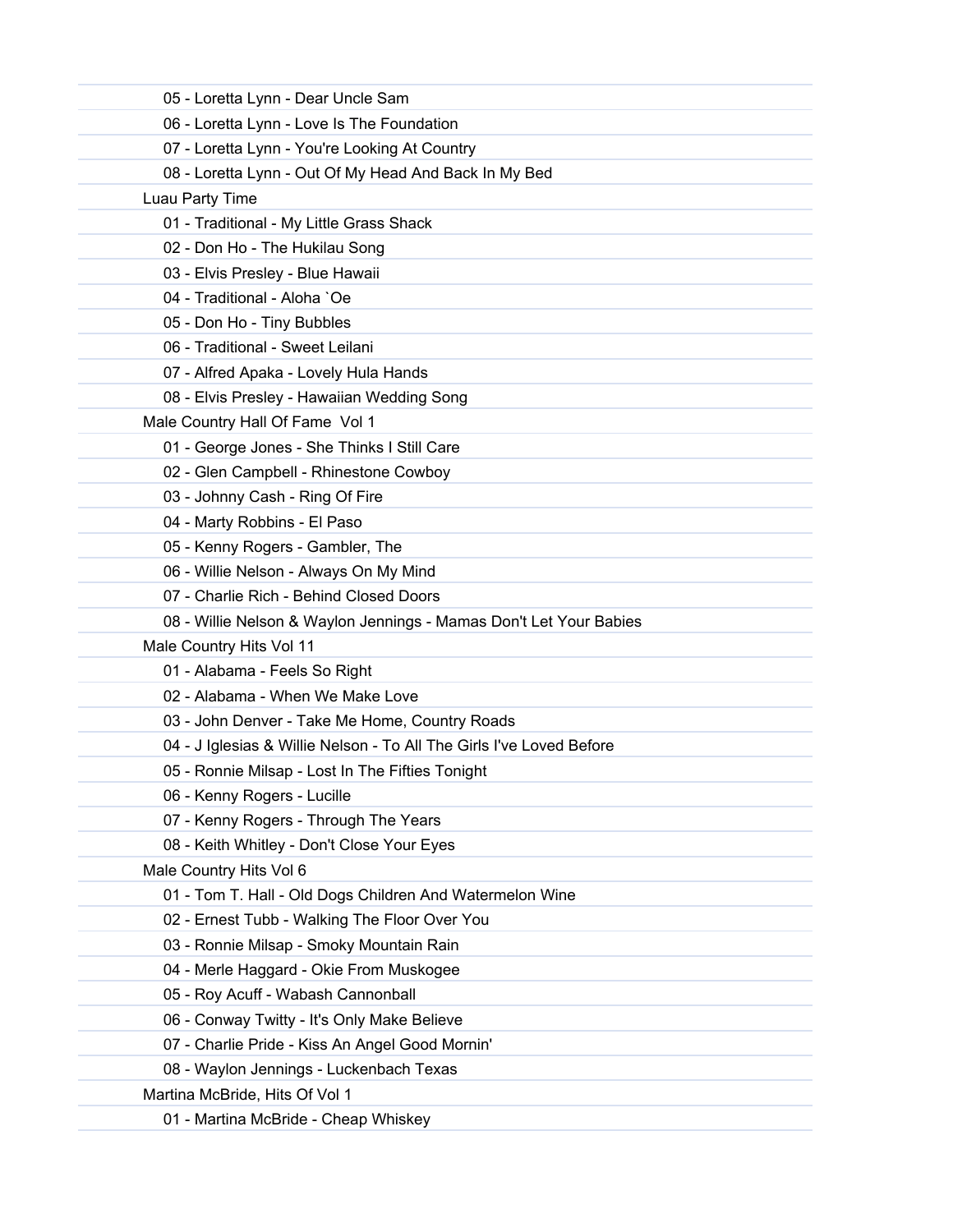| 02 - Martina McBride - Cry On The Shoulder Of The Road                  |
|-------------------------------------------------------------------------|
| 03 - Martina McBride - Independence Day                                 |
| 04 - Martina Mcbride - Life #9                                          |
| 05 - Martina McBride - My Baby Loves Me                                 |
| 06 - Martina McBride - Safe In The Arms Of Love                         |
| 07 - Martina McBride - That's Me                                        |
| 08 - Martina McBride - Time Has Come, The                               |
| Marvin Gaye, Hits Of Vol 1                                              |
| 01 - Marvin Gaye - I Heard It Through The Grapevine                     |
| 02 - Marvin Gaye / Tammi Terrell - Ain, Äôt Nothing Like The Real Thing |
| 03 - Marvin Gaye - Mercy, Mercy Me                                      |
| 04 - Marvin Gaye - Let, Äôs Get It On                                   |
| 05 - Marvin Gaye - Sexual Healing                                       |
| 06 - Marvin Gaye - What, Äôs Going On                                   |
| 07 - Marvin Gaye - Too Busy Thinking About My Baby                      |
| 08 - Marvin Gaye - How Sweet It Is To Be Loved By You                   |
| Meat Loaf, Hits Of Vol 1                                                |
| 01 - Meat Loaf - I'd Do Anything For Love (But I Won't Do That)         |
| 02 - Meat Loaf - I'd Lie For You (And That's The Truth)                 |
| 03 - Meat Loaf - Hot Patootie - Bless My Soul - Eddie                   |
| 04 - Meat Loaf - For Crying Out Loud                                    |
| 05 - Meat Loaf - Two Out Of Three Ain't Bad                             |
| 06 - Meat Loaf - All Revved Up With No Place To Go                      |
| 07 - Meat Loaf - Rock And Roll Dreams Come Through                      |
| Melissa Etheridge Vol 1                                                 |
| 01 - Melissa Etheridge - Bring Me Some Water                            |
| 02 - Melissa Etheridge - Come To My Window                              |
| 03 - Melissa Etheridge - I'm The Only One                               |
| 04 - Melissa Etheridge - No Souvenirs                                   |
| 05 - Melissa Etheridge - If I Wanted To                                 |
| 06 - Melissa Etheridge - Similar Features                               |
| 07 - Melissa Etheridge - Your Little Secret                             |
| 08 - Melissa Etheridge - I Want To Come Over                            |
| Merle Haggard, Hits Of Vol 1                                            |
| 01 - Merle Haggard - Let's Chase Each Other Around The Room             |
| 02 - Merle Haggard - I Take A Lot Of Pride In What I Am                 |
| 03 - Merle Haggard - Fightin' Side Of Me, The                           |
| 04 - Merle Haggard - Branded Man                                        |
| 05 - Merle Haggard - Fugitive, The                                      |
| 06 - Merle Haggard - Okie From Muskogee                                 |
| 07 - Merle Haggard - Twinkle, Twinkle Lucky Star                        |
| 08 - Merle Haggard - If We're Not Back In Love By Monday                |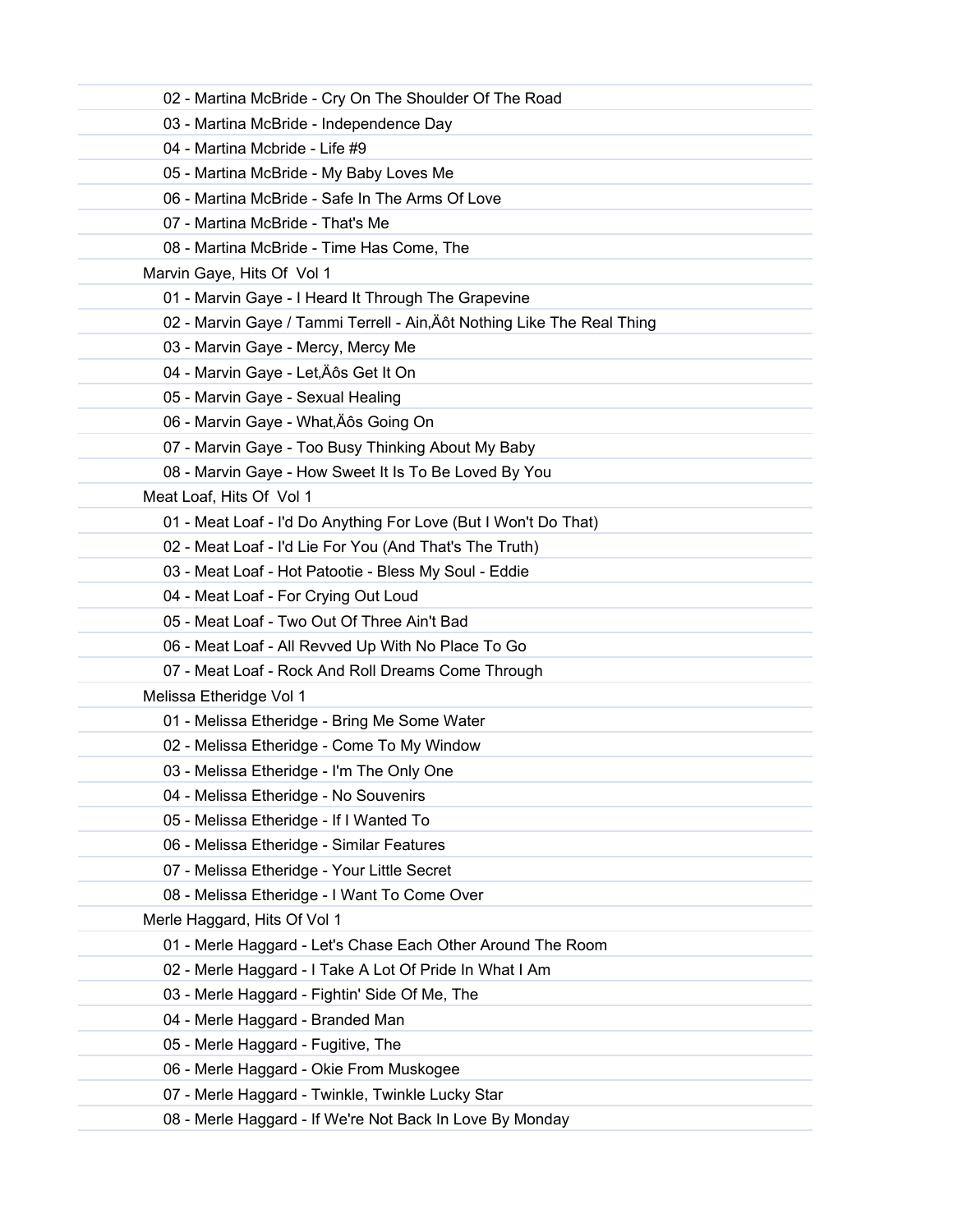| Metallica, Hits Of Vol 2                                      |
|---------------------------------------------------------------|
| 01 - Metallica - Whiskey In The Jar                           |
| 02 - Metallica - The Unforgiven                               |
| 03 - Metallica - I Disappear                                  |
| 04 - Metallica - Fade To Black                                |
| 05 - Metallica - Hero Of The Day                              |
| 06 - Metallica - Stone Cold Crazy                             |
| 07 - Metallica - Nothing Else Matters                         |
| Monsters Of Metal Poison Vs. M√∂tley Cr√ <sup>o</sup> e Vol 1 |
| 01 - M√∂tley Cr√ºe - Smokin,Äô In The Boys Room               |
| 02 - Poison - Nothin, Äô But A Good Time                      |
| 03 - Mötley Crüe - Home Sweet Home                            |
| 04 - Poison - I Want Action                                   |
| 05 - Poison - Talk Dirty To Me                                |
| 06 - Mötley Crüe - Girls, Girls, Girls                        |
| 07 - Mötley Crüe - Shout At The Devil                         |
| 08 - Poison - Every Rose Has Its Thorn                        |
| My Fair Lady, Hits Of Vol 1                                   |
| 01 - My Fair Lady"" - On The Street Where You Live            |
| 02 - My Fair Lady"" - Wouldn't It Be Loverly                  |
| 03 - My Fair Lady"" - Without You                             |
| 04 - My Fair Lady"" - Show Me                                 |
| 05 - My Fair Lady"" - Rain In Spain, The                      |
| 06 - My Fair Lady"" - With A Little Bit Of Luck               |
| 07 - My Fair Lady"" - Get Me To The Church On Time            |
| 08 - My Fair Lady"" - I Could Have Danced All Night           |
| No Doubt & Garbage, Hits Of Vol 1                             |
| 01 - Garbage - Only Happy When It Rains                       |
| 02 - No Doubt - Excuse Me Mr.                                 |
| 03 - No Doubt - Spiderwebs                                    |
| 04 - No Doubt - Stupid Girl                                   |
| 05 - Garbage - #1 Crush                                       |
| 06 - No Doubt - Just A Girl                                   |
| 07 - No Doubt - Don't Speak                                   |
| 08 - Garbage - I Think I'm Paranoid                           |
| <b>Old Time Favorites</b>                                     |
| 01 - Standard - I've Been Working On The Railroad             |
| 02 - Standard - Swanee River                                  |
| 03 - Traditional - Clementine                                 |
| 04 - Standard - Do Lord                                       |
| 05 - Traditional - Kum Ba Yah                                 |
| 06 - Standard - Bollweevil                                    |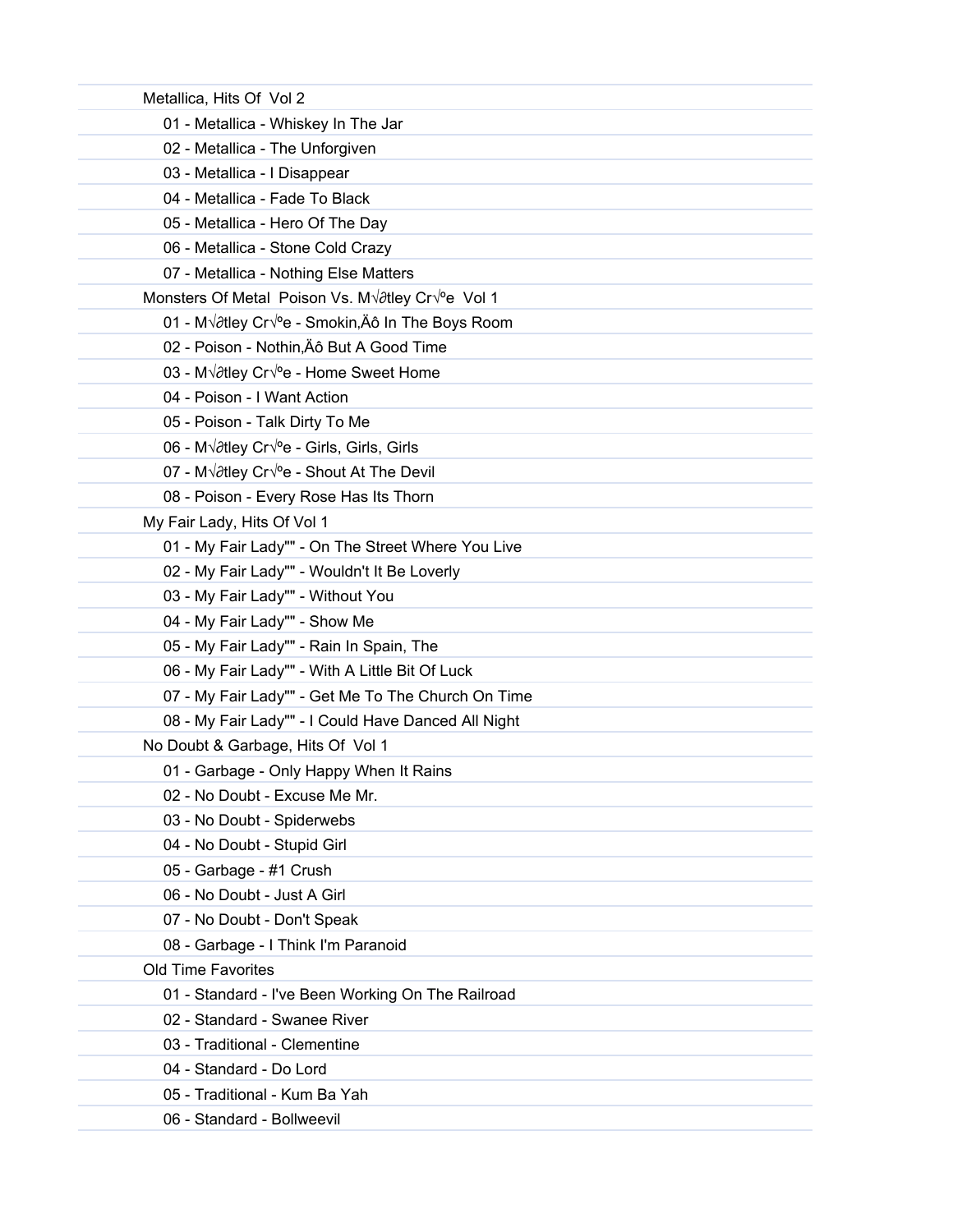| 07 - Traditional - Oh! Susannah                                        |
|------------------------------------------------------------------------|
| 08 - Standard - He's Got The Whole World In His Hands                  |
| Pat Benatar, Hits Of Vol 1                                             |
| 01 - Pat Benatar - Hit Me With Your Best Shot                          |
| 02 - Pat Benatar - Treat Me Right                                      |
| 03 - Pat Benatar - All Fired Up                                        |
| 04 - Pat Benatar - Invincible                                          |
| 05 - Pat Benatar - Fire And Ice                                        |
| 06 - Pat Benatar - Heartbreaker                                        |
| 07 - Pat Benatar - You Better Run                                      |
| 08 - Pat Benatar - Love Is A Battlefield                               |
| Patsy Cline, Greatest Hits Vol 1                                       |
| 01 - Patsy Cline - Blue Moon Of Kentucky                               |
| 02 - Patsy Cline - I Fall To Pieces                                    |
| 03 - Patsy Cline - Sweet Dreams                                        |
| 04 - Patsy Cline - Crazy                                               |
| 05 - Patsy Cline - Faded Love                                          |
| 06 - Patsy Cline - She's Got You                                       |
| 07 - Patsy Cline - Leavin' On Your Mind                                |
| 08 - Patsy Cline - Walking After Midnight                              |
| Paul McCartney, Hits Of Vol 1                                          |
| 01 - Paul McCartney - With A Little Luck                               |
| 02 - Paul McCartney - Silly Love Songs                                 |
| 03 - Paul McCartney & Wings - Band On The Run                          |
| 04 - Paul Mccartney - My Love                                          |
| 05 - Paul McCartney - Live And Let Die                                 |
| 06 - Paul McCartney - Maybe I'm Amazed                                 |
| 07 - Paul McCartney - The World Tonight                                |
| 08 - Paul McCartney - Uncle Albert/Admiral Halsey                      |
| Pop Duets Vol 1                                                        |
| 01 - Phil Collins & Marilyn Martin - Separate Lives                    |
| 02 - Elton John & Kiki Dee - Don't Go Breaking My Heart                |
| 03 - Pattie LaBelle & Michael McDonald - On My Own                     |
| 04 - Johnny Mathis & Deniece Williams - Too Much, Too Little, Too Late |
| 05 - Stevie Nicks & Tom Petty - Stop Draggin' My Heart Around          |
| 06 - Kenny Rogers & Dolly Parton - Islands In The Stream               |
| 07 - Diana Ross & Lionel Richie - Endless Love                         |
| 08 - Barbara Streisand & Barry Gibb - Guilty                           |
| Pop Love Duos Vol 1                                                    |
| 01 - L. Ronstadt & J. Ingram - Somewhere Out There                     |
| 02 - J. Cocker & J. Warnes - Up Where We Belong                        |
| 03 - L. Ronstadt & A. Neville - Don't Know Much                        |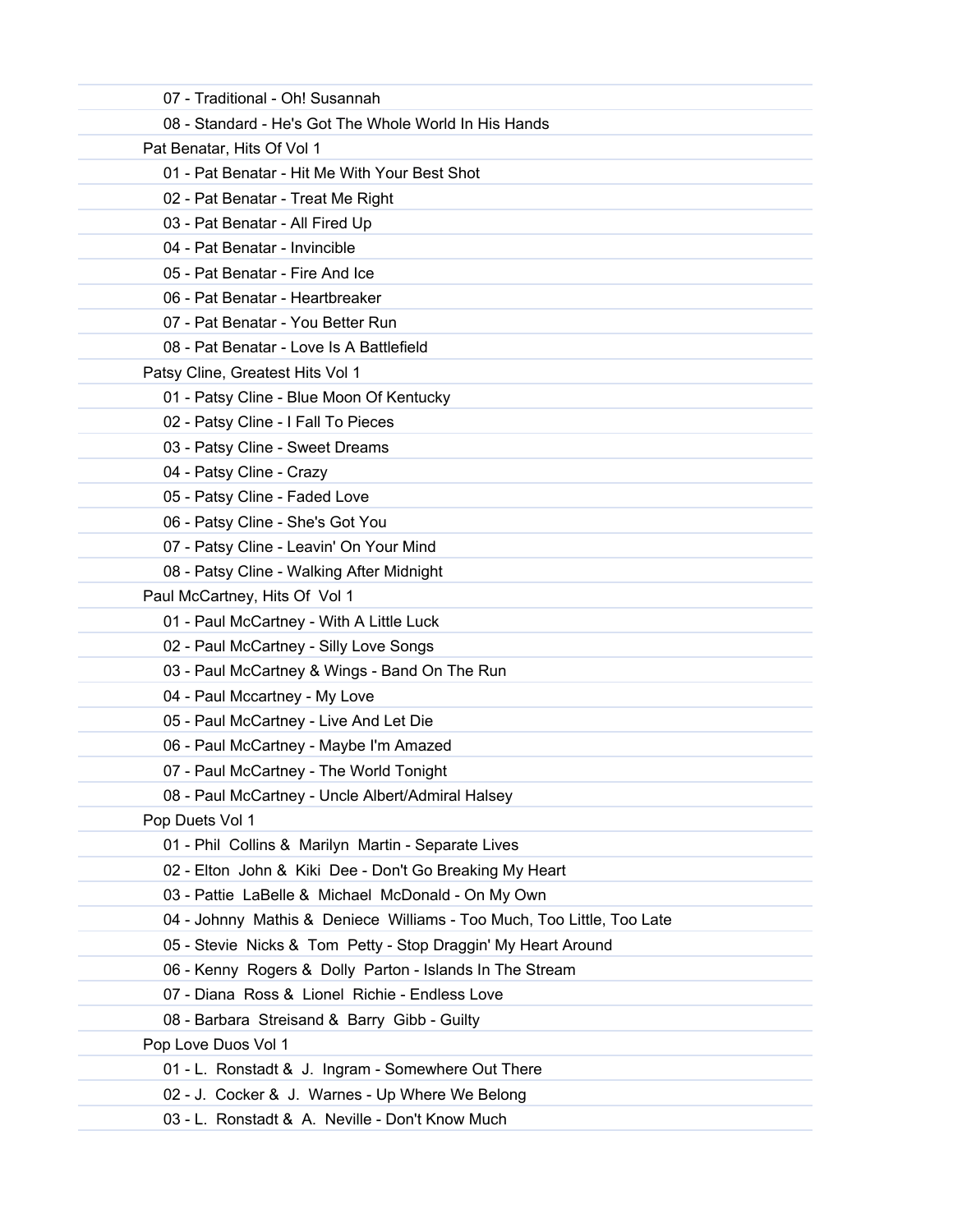| 04 - L. Richie & D. Ross - Endless Love                          |
|------------------------------------------------------------------|
| 05 - V. Williams & B. McKnight - Love Is                         |
| 06 - O.N. John & J. Travolta - Summer Nights                     |
| 07 - C. Dion & C. Griffin - When I Fall In Love                  |
| 08 - B. Medley & J. Warnes - I've Had The Time Of My Life        |
| Punk D.I.Y. Vol 1                                                |
| 01 - MC5 - Kick Out The Jams (Live Version)                      |
| 02 - Blondie - Rip Her To Shreds                                 |
| 03 - Ramones - Blitzkrieg Bop                                    |
| 04 - The Sex Pistols - My Way                                    |
| 05 - Bodyjar - Not The Same                                      |
| 06 - Anthrax - Caught In A Mosh                                  |
| 07 - The Sex Pistols - Anarchy In The U.K.                       |
| 08 - Ramones - Sheena Is A Punk Rocker (Radio Version)           |
| 09 - Green Day - Good Riddance (Time Of Your Life)               |
| Purple Rain, Hits Of                                             |
| 01 - Prince - When Does Cry                                      |
| 02 - Prince - Take Me With U                                     |
| 03 - Prince - Darling Nikki                                      |
| 04 - Prince - Purple Rain                                        |
| 05 - Prince - Baby I'm A Star                                    |
| 06 - Prince - I Would Die 4 U                                    |
| 07 - Prince - Let's Go Crazy                                     |
| 08 - Prince - Beautiful Ones                                     |
| R. Kelly, Hits Of Vol 1 [PA]                                     |
| 01 - R. Kelly - Bump N' Grind                                    |
| 02 - R. Kelly - Down Low (Nobody Has To Know)                    |
| 03 - R. Kelly - I Believe I Can Fly                              |
| 04 - R. Kelly, Boo & Gotti - Fiesta (Radio Version) [PA]         |
| 05 - R Kelly & Celine Dion - I'm Your Angel                      |
| 06 - R. Kelly - Ignition (Remix)                                 |
| 07 - R. Kelly - Step in the Name of Love (Remix - Radio version) |
| 08 - R. Kelly - You Remind Me Of Something                       |
| Ray Charles Vol 1                                                |
| 01 - Ray Charles - I Can, Äôt Stop Loving You                    |
| 02 - Willie Nelson / Ray Charles - Seven Spanish Angels          |
| 03 - Ray Charles - Let, Äôs Go Get Stoned                        |
| 04 - Ray Charles - Hit The Road Jack                             |
| 05 - Ray Charles - Georgia On My Mind                            |
| 06 - Ray Charles - What, Äôd I Say (Part 1)                      |
| 07 - Ray Charles - America The Beautiful                         |
| 08 - Ray Charles - Drown In My Own Tears                         |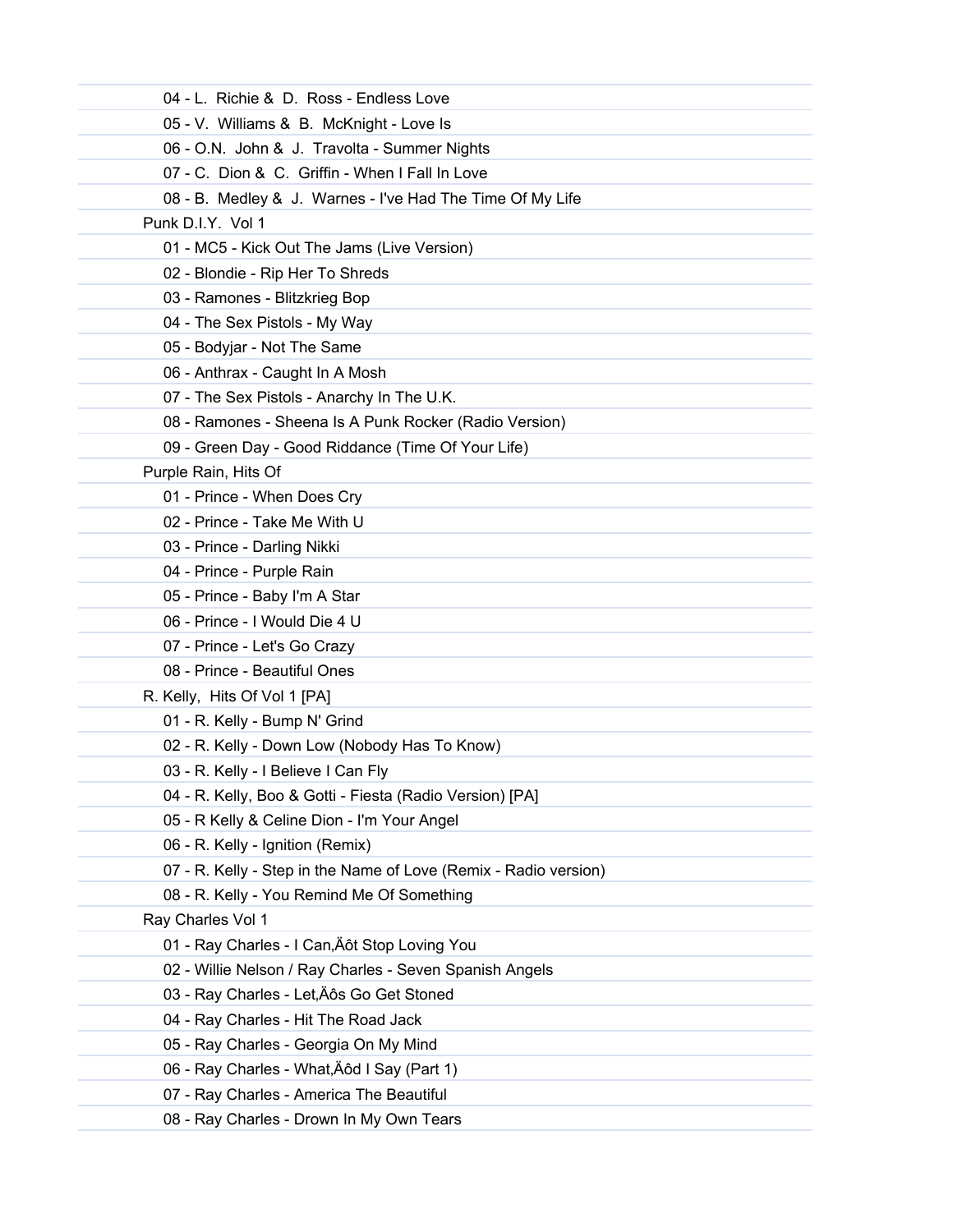| Reba McEntire, Hits Of Vol 3                               |
|------------------------------------------------------------|
| 01 - Reba McEntire - He Gets That From Me                  |
| 02 - Vince Gill & Reba McEntire - The Heart Won, Äôt Lie   |
| 03 - Reba McEntire & Linda Davis - Does He Love You        |
| 04 - Reba McEntire - Fancy                                 |
| 05 - Reba McEntire - How Blue                              |
| 06 - Reba McEntire - I.Äôm A Survivor                      |
| 07 - Reba McEntire - The Fear Of Being Alone               |
| 08 - Reba McEntire - Love Will Find Its Way To You         |
| Reba McEntire, Hits Of Vol 2                               |
| 01 - Reba McEntire - And Still                             |
| 02 - Reba McEntire - Heart Is Lonely Hunter, The           |
| 03 - Reba McEntire - I Won't Stand In Line                 |
| 04 - Reba McEntire - It's Your Call                        |
| 05 - Reba McEntire - Ring On Her Finger, Time On Her Hands |
| 06 - Reba McEntire - They Asked About You                  |
| 07 - Reba McEntire - Till You Love Me                      |
| 08 - Reba McEntire - Why Haven't I Heard From You          |
| Red Hot Chili Peppers, Hits Of Vol 1                       |
| 01 - The Red Hot Chili Peppers - Under The Bridge          |
| 02 - The Red Hot Chili Peppers - Californication           |
| 03 - The Red Hot Chili Peppers - Scar Tissue               |
| 04 - The Red Hot Chili Peppers - Otherside                 |
| 05 - The Red Hot Chili Peppers - Aeroplane                 |
| 06 - The Red Hot Chili Peppers - My Friends                |
| 07 - The Red Hot Chili Peppers - Give It Away              |
| 08 - The Red Hot Chili Peppers - Soul To Squeeze           |
| Rocker Chick Hits Vol 1                                    |
| 01 - Vanessa Carlton - A Thousand Miles                    |
| 02 - Michelle Branch - All You Wanted                      |
| 03 - Avril Lavigne - I'm With You                          |
| 04 - Avril Lavigne - Sk8er Boi                             |
| 05 - Michelle Branch - Everywhere                          |
| 06 - Vanessa Carlton - Ordinary Day                        |
| 07 - Santana & Michelle Branch - The Game Of Love          |
| 08 - Avril Lavigne - Complicated (Radio Version)           |
| Roy Orbison, Hits Of Vol 1                                 |
| 01 - Roy Orbison - Running Scared                          |
| 02 - Roy Orbison - Dream Baby                              |
| 03 - Roy Orbison - In Dreams                               |
| 04 - Roy Orbison - Crying                                  |
| 05 - Roy Orbison - It's Over                               |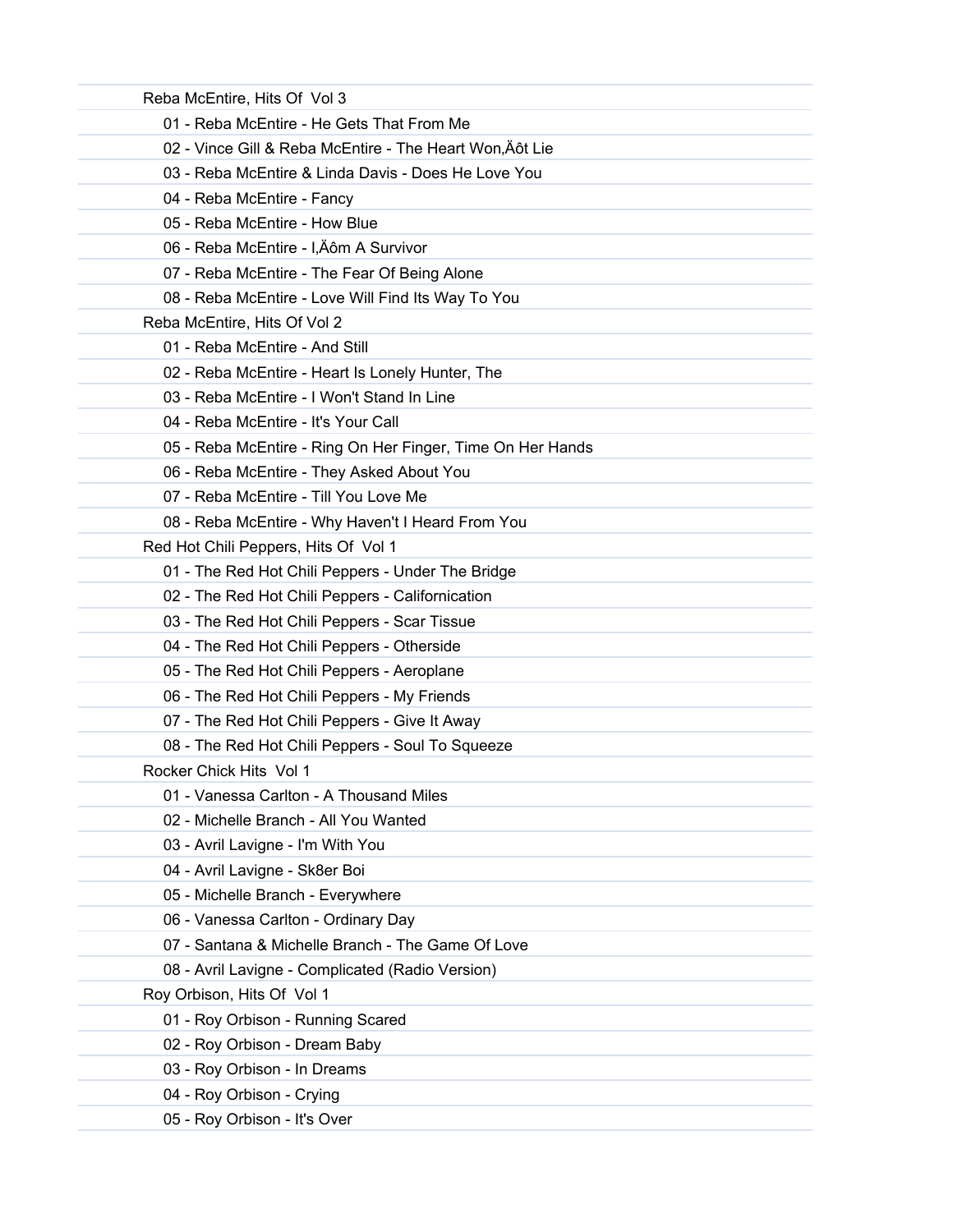| 06 - Roy Orbison - You Got It                                           |
|-------------------------------------------------------------------------|
| 07 - Roy Orbison - Blue Angel                                           |
| 08 - Roy Orbison - Oh, Pretty Woman                                     |
| Sarah McLachlan, Hits Of Vol 1                                          |
| 01 - Sarah McLachlan - I Will Remember You                              |
| 02 - Sarah McLachlan - Sweet Surrender                                  |
| 03 - Sarah McLachlan - Ice Cream (Live)                                 |
| 04 - Sarah McLachlan - Angel - City Of Angels""                         |
| 05 - Sarah McLachlan - Adia                                             |
| 06 - Sarah McLachlan - Possession                                       |
| 07 - Sarah McLachlan - Building A Mystery                               |
| 08 - Sarah McLachlan - Do What You Have To Do                           |
| Shania Twain, Hits Of Vol 2                                             |
| 01 - Shania Twain - I'm Holdin' On To Love (To Save My Life)            |
| 02 - Shania Twain - What Made You Say That                              |
| 03 - Shania Twain - Man! I Feel Like A Woman!                           |
| 04 - Shania Twain - Come On Over                                        |
| 05 - Shania Twain - You've Got A Way                                    |
| 06 - Shania Twain - Rock This Country!                                  |
| 07 - Shania Twain - Whatever You Do! Don't!                             |
| 08 - Shania Twain - That Don't Impress Me Much                          |
| 09 - Shania Twain - That Don't Impress Me Much (Dance Remix)            |
| Shania Twain, Hits Of Vol 2                                             |
| 01 - Shania Twain - Home Ain't Where His Heart Is (Anymore)             |
| 02 - Shania Twain - Love Gets Me Every Time                             |
| 03 - Shania Twain - God Bless The Child                                 |
| 04 - Shania Twain & Bryan White - From This Moment On                   |
| 05 - Shania Twain & Bryan White - Honey, I'm Home                       |
| 06 - Shania Twain & Bryan White - You're Still The One                  |
| 07 - Shania Twain & Bryan White - Is There Life After Love              |
| 08 - Shania Twain & Bryan White - Don't Be Stupid (You Know I Love You) |
| Sheryl Crow Vol 1                                                       |
| 01 - Sheryl Crow - Anything But Down                                    |
| 02 - Sheryl Crow - My Favorite Mistake                                  |
| 03 - Sheryl Crow - Strong Enough                                        |
| 04 - Sheryl Crow - If It Make You Happy                                 |
| 05 - Sheryl Crow - Everyday Is A Winding Road                           |
| 06 - Sheryl Crow - A Change                                             |
| 07 - Sheryl Crow - Leaving Las Vegas                                    |
| 08 - Sheryl Crow - Sweet Child O' Mine                                  |
| Sheryl Crow, Hits Of Vol 2                                              |
| 01 - Sheryl Crow - There Goes The Neighborhood                          |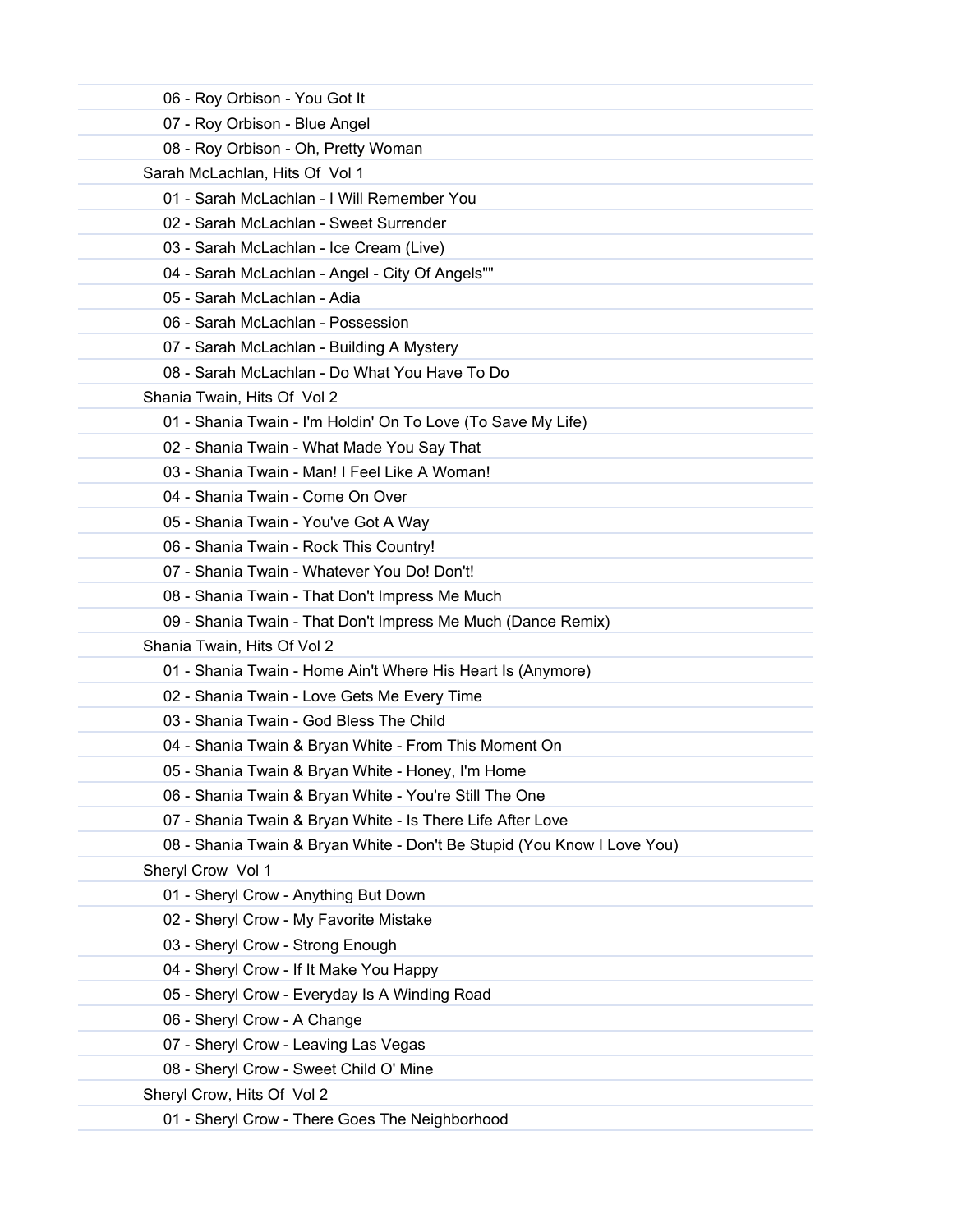| 02 - Sheryl Crow - Can't Cry Anymore                                 |
|----------------------------------------------------------------------|
| 03 - Sheryl Crow - All I Wanna Do                                    |
| 04 - Sheryl Crow - Home                                              |
| 05 - Sheryl Crow - Picture - Sheryl Crow & Kid Rock                  |
| 06 - Sheryl Crow - The Difficult Kind                                |
| 07 - Sheryl Crow - Steve Mcqueen (Radio Version)                     |
| 08 - Sheryl Cro - Soak Up The Sun (Radio Version)                    |
| Somewhere Wonderful                                                  |
| 01 - Louis Armstrong - What A Wonderful World                        |
| 02 - Tony Bennett & K.D. Lang - What A Wonderful World               |
| 03 - Patti Labelle - Over The Rainbow                                |
| 04 - Barbra Streisand - Over The Rainbow                             |
| 05 - Judy Garland - Over The Rainbow                                 |
| 06 - Eva Cassidy - Over The Rainbow                                  |
| 07 - Joey Ramone - What A Wonderful World                            |
| 08 - Israel Kamakawiwo'ole - Over The Rainbow/What A Wonderful World |
| Songs For The Graduate                                               |
| 01 - Vitamin C - Graduation (Friends Forever) (Radio Version)        |
| 02 - Sarah McLachlan - I Will Remember You                           |
| 03 - Kelly Clarkson - A Moment Like This                             |
| 04 - Rod Stewart - Forever Young                                     |
| 05 - R. Kelly - I Believe I Can Fly                                  |
| 06 - Dixie Chicks - Wide Open Spaces                                 |
| 07 - Green Day - Good Riddance (Time Of Your Life)                   |
| 08 - Timbuk 3 - The Future's So Bright, I Gotta Wear Shades          |
| 09 - Elgar - Pomp And Circumstance                                   |
| Songs Of Comfort Vol 3                                               |
| 01 - Sarah McLachlan - I Will Remember You                           |
| 02 - Josh Groban - To Where You Are                                  |
| 03 - Mariah Carey & Boyz II Men - One Sweet Day                      |
| 04 - The Beatles - Let It Be                                         |
| 05 - Stars - Walk With You - Della Reese & The Verity All            |
| 06 - Eric Clapton - Tears In Heaven                                  |
| 07 - Mike & The Mechanics - Living Years, The                        |
| 08 - Simon & Garfunkel - Bridge Over Troubled Water                  |
| Songs Of Comfort Vol 1                                               |
| 01 - Sarah Mclachlan - Angel - City Of Angels                        |
| 02 - Celine Dion - Because You Loved Me                              |
| 03 - Bette Midler - From A Distance                                  |
| 04 - Mariah Carey - Hero                                             |
| 05 - John Tesh - Mother I Miss You                                   |
| 06 - Dalia - Mother I Miss You                                       |
|                                                                      |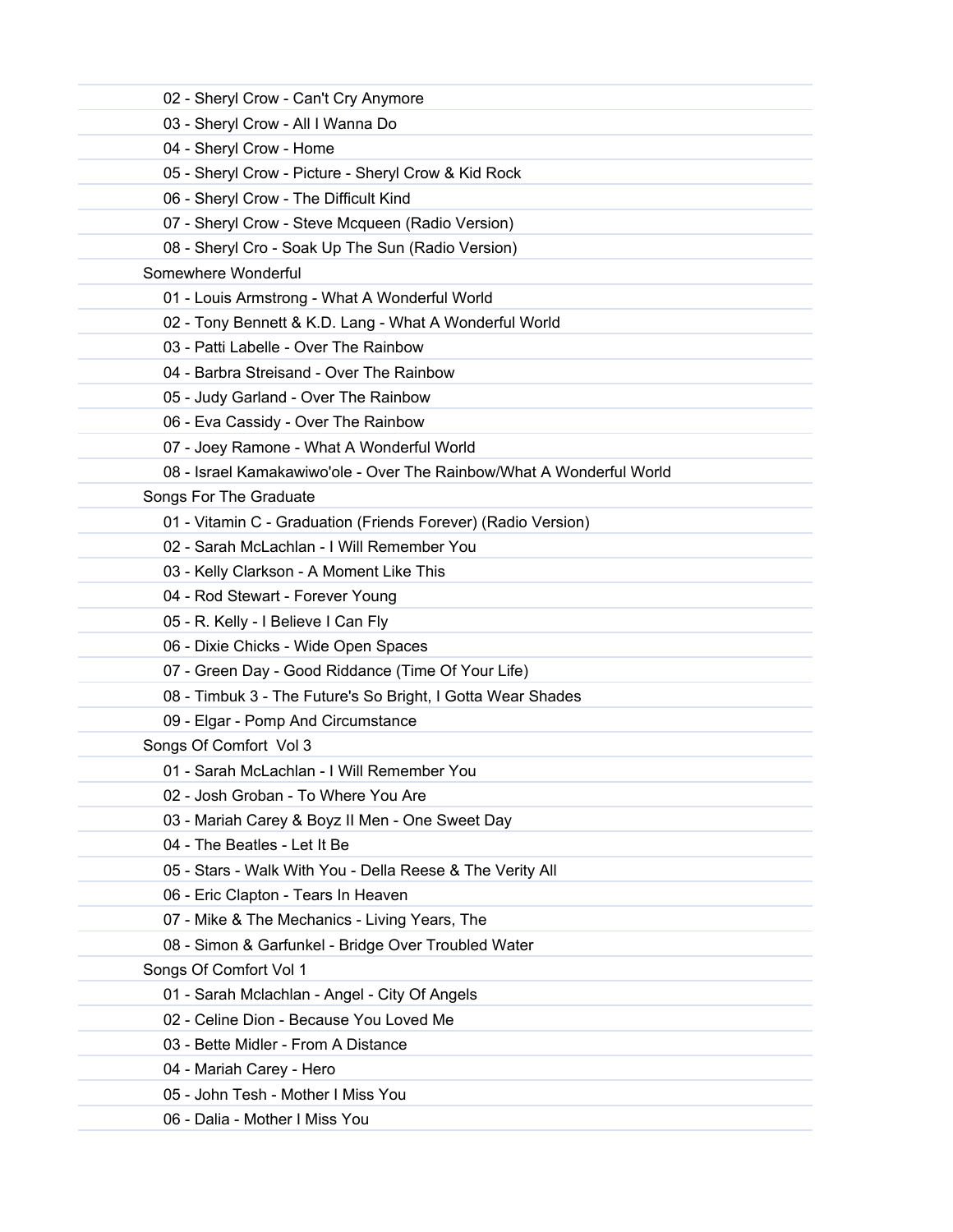| 07 - Celine Dion - My Heart Will Go On - Titanic           |
|------------------------------------------------------------|
| 08 - Beth Nielsen Chapman - Sand And Water                 |
| 09 - Bette Midler - Wind Beneath My Wings                  |
| Songs Of Comfort Vol 2                                     |
| 01 - Alabama - Angels Among Us                             |
| 02 - Garth Brooks - The Dance                              |
| 03 - Vince Gill - Go Rest High On That Mountain            |
| 04 - Reba Mcentire - Greatest Man I Never Knew, The        |
| 05 - Steve Wariner - Holes In The Floor Of Heaven          |
| 06 - Lee Ann Womack - I Hope You Dance (Radio Version)     |
| 07 - Diamond Rio - One More Day                            |
| 08 - Tammy Cochran - Angels In Waiting                     |
| Songs Of Faith Vol 1                                       |
| 01 - Gospel - What A Friend We Have In Jesus               |
| 02 - Gospel - Blessed Assurance, Jesus Is Mine             |
| 03 - Gospel - It Is No Secret (What God Can Do)            |
| 04 - Gospel - Just As I Am                                 |
| 05 - Gospel - Amazing Grace                                |
| 06 - Gospel - Sweet By And By                              |
| 07 - Gospel - Whispering Hope                              |
| 08 - Gospel - When The Roll Is Called Up Yonder            |
| Songs Of Faith Vol 2                                       |
| 01 - Gospel - Just A Closer Walk With Thee                 |
|                                                            |
| 02 - Gospel - Sweet Hour Of Prayer                         |
| 03 - Gospel - Precious Memories                            |
| 04 - Gospel - Rock Of Ages                                 |
| 05 - Gospel - I'll Fly Away                                |
| 06 - Gospel - Abide With Me                                |
| 07 - Gospel - Softly And Tenderly Jesus Is Calling         |
| 08 - Gospel - Bringing In The Sheaves                      |
| Soul Legends Vol 2                                         |
| 01 - Otis Redding - (Sittin, Äô On) The Dock Of The Bay    |
| 02 - James Brown - I Got You (I Feel Good)                 |
| 03 - Al Green - Let, Äôs Stay Together                     |
| 04 - James Brown - Living In America                       |
| 05 - Wilson Pickett - Funky Broadway                       |
| 06 - Al Green - Tired Of Being Alone                       |
| 07 - Wilson Pickett - In The Midnight Hour                 |
| 08 - Otis Redding - Can, Äôt Turn You Loose (Live Version) |
| Soul Legends Vol 1                                         |
| 01 - TemPTAtions - I Can, Äôt Get Next To You              |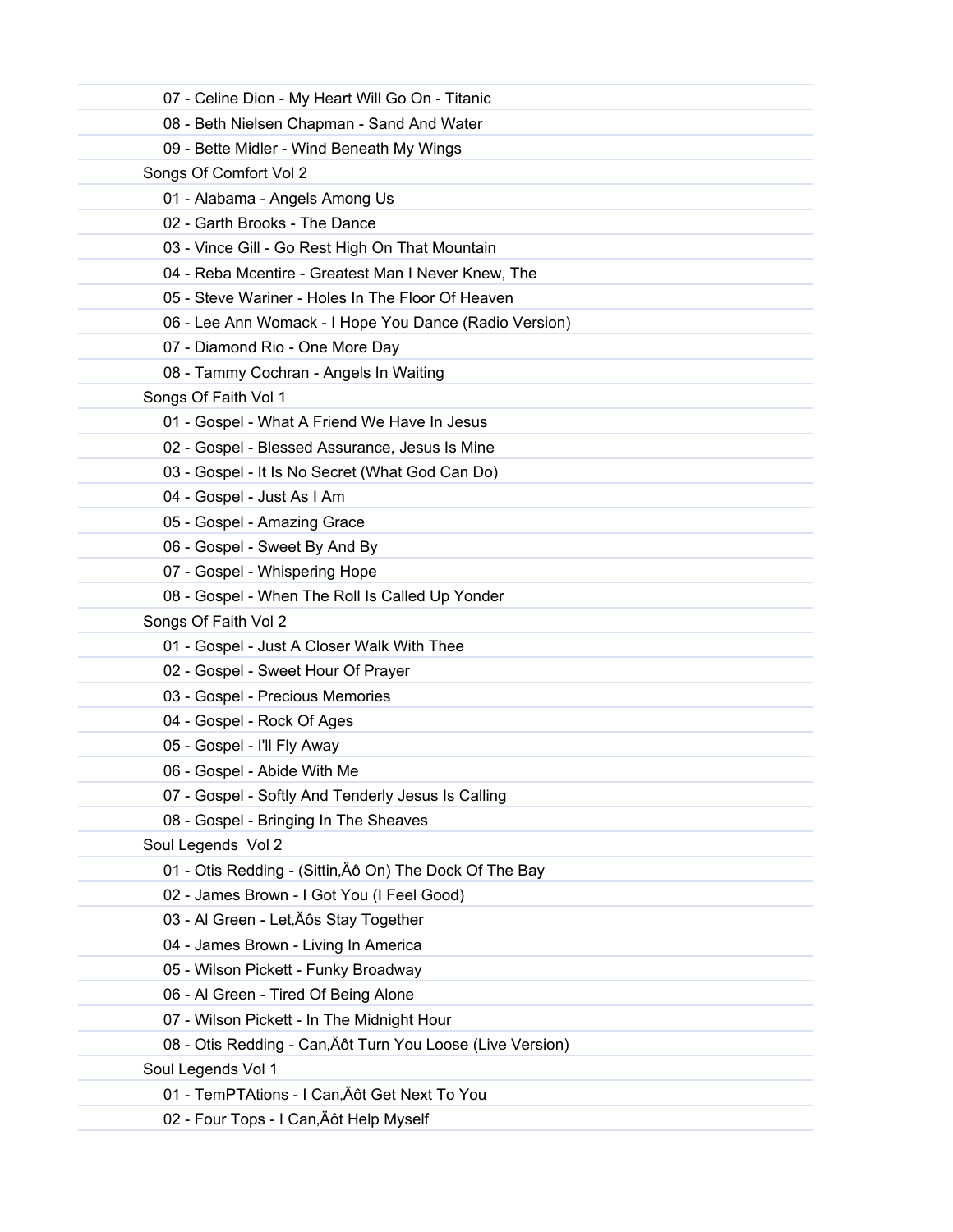| 03 - Four Tops - Bernadette                                             |
|-------------------------------------------------------------------------|
| 04 - Temptations - My Girl                                              |
| 05 - TemPTAtions - Cloud Nine                                           |
| 06 - Four Tops - Reach Out I, Äôll Be There                             |
| 07 - Temptations - Ain, Äôt Too Proud To Beg                            |
| 08 - Four Tops - Baby I Need Your Loving                                |
| 09 - Temptations - My Girl (A Capella Version)                          |
| South Pacific, Hits Of Vol 1                                            |
| 01 - South Pacific"" - I'm Gonna Wash That Man Right Outta My Hair      |
| 02 - South Pacific"" - There Is Nothin' Like A Dame                     |
| 03 - South Pacific"" - Some Enchanted Evening                           |
| 04 - South Pacific"" - My Girl Back Home                                |
| 05 - South Pacific"" - Honey Bun                                        |
| 06 - South Pacific"" - Cockeyed Optimist                                |
| 07 - South Pacific"" - This Nearly Was Mine                             |
| 08 - South Pacific"" - I'm In Love With A Wonderful Guy                 |
| Steve Miller Band, Hits Of Vol 1                                        |
| 01 - Steve Miller Band - Fly Like An Eagle                              |
| 02 - Steve Miller Band - Jungle Love                                    |
| 03 - Steve Miller Band - Swingtown                                      |
| 04 - Steve Miller Band - The Joker                                      |
| 05 - Steve Miller Band - Rock 'N Me                                     |
| 06 - Steve Miller Band - Jet Airliner                                   |
| 07 - Steve Miller Band - Abracadabra                                    |
| 08 - Steve Miller Band - Take The Money And Run                         |
| Stevie Nicks, Hits Of Vol 1                                             |
| 01 - Stevie Nicks - Edge Of Seventeen (Just Like The White Winged Dove) |
| 02 - Stevie Nicks - After The Glitter Fades                             |
| 03 - Stevie Nicks - If Anyone Falls                                     |
| 04 - Stevie Nicks - I Can't Wait                                        |
| 05 - Stevie Nicks - Talk To Me                                          |
| 06 - Stevie Nicks - Stand Back                                          |
| 07 - Stevie Nicks - Leather And Lace - Stevie Nicks & Don Henley        |
| 08 - Stevie Nicks - If You Ever Did Believe                             |
| Supremes, Hits Of Vol 1                                                 |
| 01 - The Supremes - You Keep Me Hangin' On                              |
| 02 - The Supremes - Come See About Me                                   |
| 03 - The Supremes - I Hear A Symphony                                   |
| 04 - Diana Ross & The Supremes - Reflections                            |
| 05 - The Supremes - Baby Love                                           |
| 06 - The Supremes - You Can't Hurry Love                                |
| 07 - The Supremes - Back In My Arms Again                               |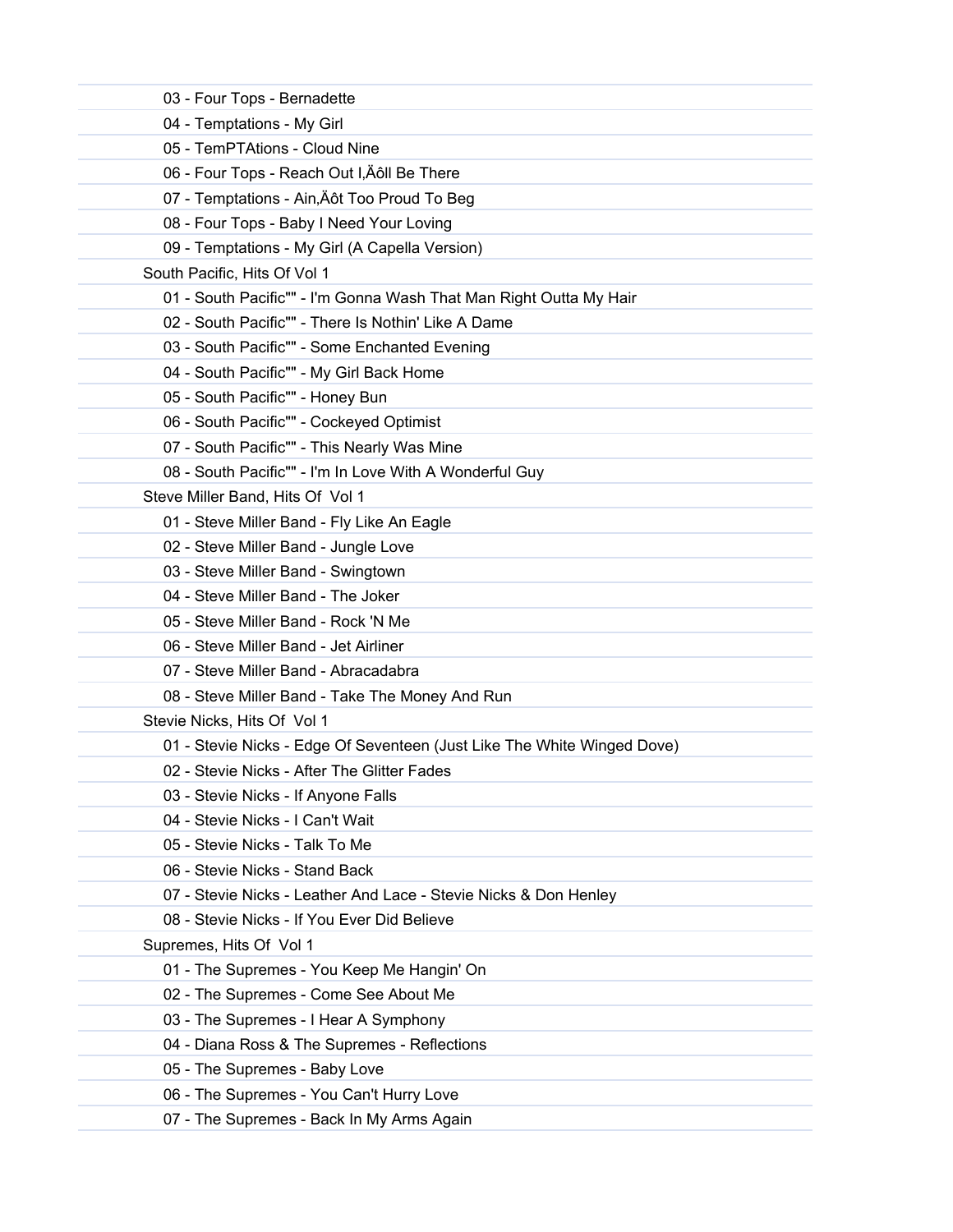| 08 - The Supremes - Stop! In The Name Of Love                              |
|----------------------------------------------------------------------------|
| The Cars, Hits Vol 1                                                       |
| 01 - The Cars - Shake It Up                                                |
| 02 - The Cars - My Best Friends Girl                                       |
| 03 - The Cars - You Might Think                                            |
| 04 - The Cars - Drive                                                      |
| 05 - The Cars - Let's Go                                                   |
| 06 - The Cars - Tonight She Comes                                          |
| 07 - The Cars - Just What I Needed                                         |
| 08 - The Cars - Good Times Roll                                            |
| The Pretenders, Hits Of Vol 1                                              |
| 01 - The Pretenders - Back On The Chain Gang                               |
| 02 - The Pretenders - Don't Get Me Wrong                                   |
| 03 - The Pretenders - Middle Of The Road                                   |
| 04 - The Pretenders - Human                                                |
| 05 - The Pretenders - I'll Stand By You                                    |
| 06 - The Pretenders - Sense Of Purpose                                     |
| 07 - The Pretenders - Everyday Is Like Sunday                              |
| 08 - The Pretenders - Brass In Pocket (I'm Special)                        |
| Tim McGraw, Hits Of Vol 3                                                  |
| 01 - Tim McGraw - Do You Want Fries With That                              |
| 02 - Tim Mcgraw - Drugs Or Jesus                                           |
| 03 - Tim McGraw - Kill Myself                                              |
| 04 - Tim Mcgraw - Back When                                                |
| 05 - Tim Mcgraw - My Old Friend                                            |
| 06 - Tim McGraw - Walk Like A Man                                          |
| 07 - Tim McGraw - How Bad Do You Want It                                   |
| 08 - Tim McGraw - Live Like You Were Dying                                 |
| Toby Keith, Hits Of Vol 2                                                  |
| 01 - Toby Keith - I'm Just Talkin' About Tonight                           |
| 02 - Toby Keith - I Wanna Talk About Me                                    |
| 03 - Toby Keith - I Love This Bar                                          |
| 04 - Toby Keith - My List                                                  |
| 05 - Toby Keith - American Soldier                                         |
| 06 - Toby Keith - Who's Your Daddy?                                        |
| 07 - Toby Keith - Beer For My Horses - Toby Keith & Willie Nelson          |
| 08 - Toby Keith - Courtesy Of The Red, White And Blue (The Angry American) |
| 09 - Toby Keith - The Taliban Song - Toby Keith & Scotty Emerick           |
| 10 - Toby Keith - Weed With Willie - Toby Keith & Scotty Emerick           |
| Tom Jones, Hits Of Vol 1                                                   |
| 01 - Tom Jones - Green Green Grass Of Home                                 |
| 02 - Tom Jones - It's Not Unusual                                          |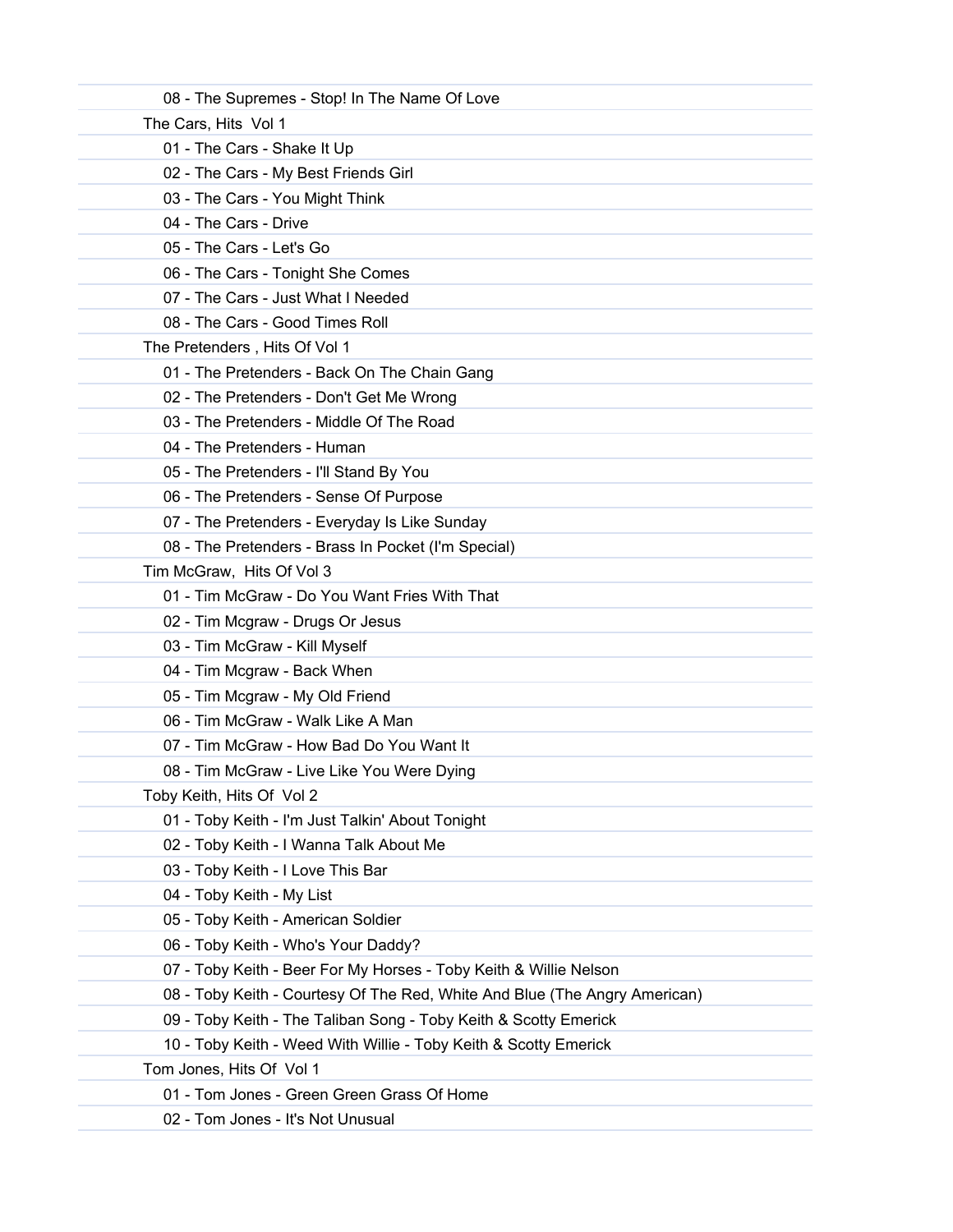| 03 - Tom Jones - She's A Lady                                  |
|----------------------------------------------------------------|
| 04 - Tom Jones - Kiss                                          |
| 05 - Tom Jones - Delilah                                       |
| 06 - Tom Jones - Thunderball                                   |
| 07 - Tom Jones - What's New Pussycat                           |
| 08 - Tom Jones - It Looks Like I'll Never Fall In Love Again   |
| <b>Tribute To America</b>                                      |
| 01 - Traditional - Star Spangled Banner                        |
| 02 - Traditional - America The Beautiful                       |
| 03 - Traditional - God Bless America                           |
| 04 - Neil Diamond - America                                    |
| 05 - Bruce Springsteen - Born In The U.S.A.                    |
| 06 - Elvis Presley - American Trilogy                          |
| 07 - Lee Greenwood - God Bless The U.S.A.                      |
| 08 - Traditional - America (My Country 'Tis Of Thee)           |
| 09 - Whitney Houston - Star Spangled Banner                    |
| Trisha Yearwood, Hits Of Vol 2                                 |
| 01 - Trisha Yearwood - Believe Me Baby                         |
| 02 - Trisha Yearwood - Down On My Knees                        |
| 03 - Trisha Yearwood - How Do I Live                           |
| 04 - Trisha Yearwood - Like We Never had A Broken Heart        |
| 05 - Trisha Yearwood - On A Bus To St. Cloud                   |
| 06 - Trisha Yearwood - That's What I Like About You            |
| 07 - Trisha Yearwood - The Woman Before Me                     |
| 08 - Trisha Yearwood - You Can While I Drive                   |
| <b>TV Themes</b>                                               |
| 01 - TV Themes - The Beverly Hillbillies                       |
| 02 - TV Themes - Brady Bunch                                   |
| 03 - TV Themes - Green Acres                                   |
| 04 - TV Themes - Cheers                                        |
| 05 - TV Themes - Happy Days                                    |
| 06 - TV Themes - The Flinstones                                |
| 07 - TV Themes - The Addams Family                             |
| 08 - TV Themes - Laverne And Shirley                           |
| Vince Gill, Hits Of Vol 1                                      |
| 01 - Vince Gill - Which Bridge To Cross (Which Bridge To Burn) |
| 02 - Vince Gill - Go Rest High On That Mountain                |
| 03 - Vince Gill - One More Last Chance                         |
| 04 - Vince Gill - When Love Finds You                          |
| 05 - Vince Gill - I Still Believe In You                       |
| 06 - Vince Gill - You Better Think Twice                       |
| 07 - Vince Gill - Whenever You Come Around                     |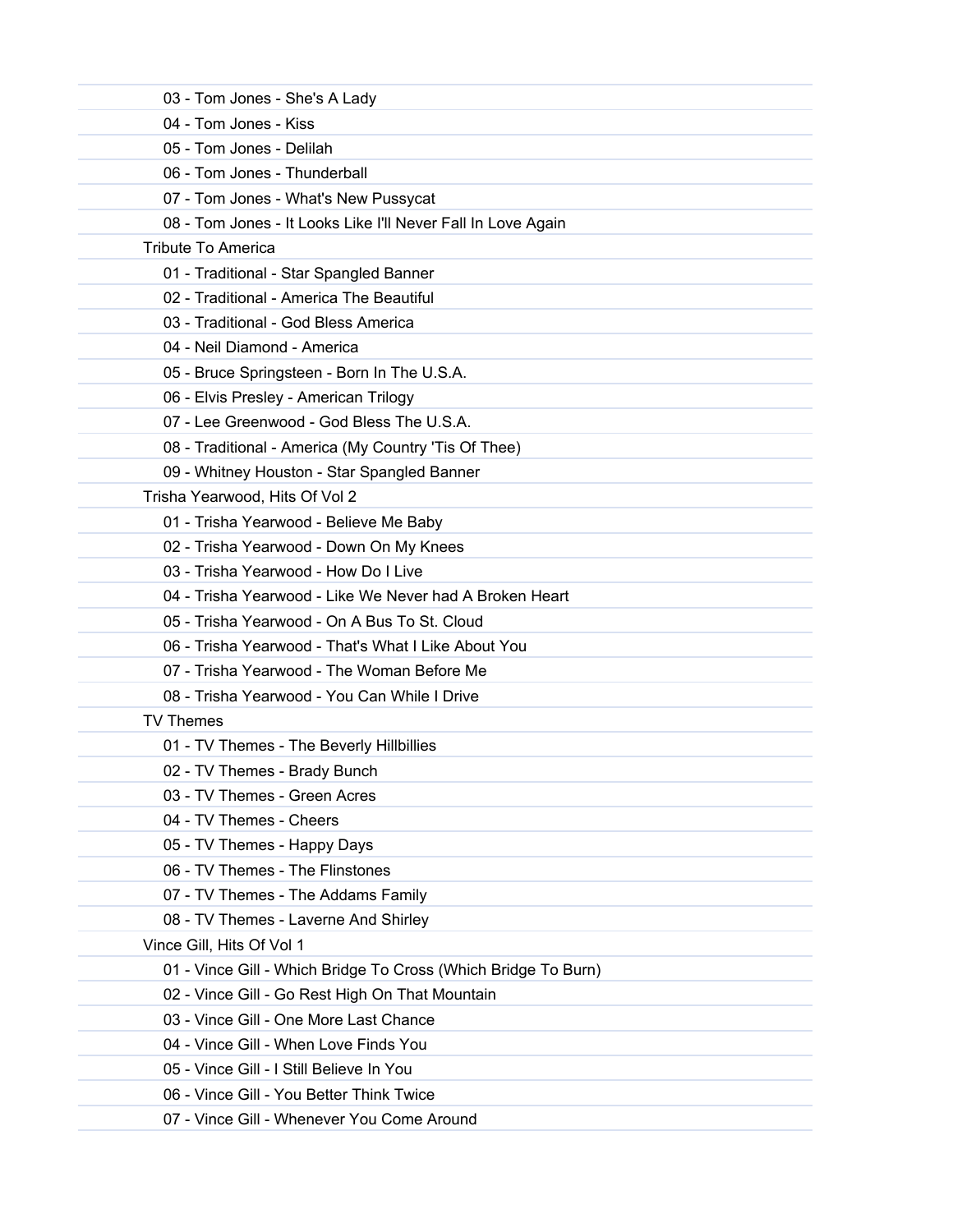| 08 - Vince Gill - Don't Let Our Love Start Slippin' Away       |
|----------------------------------------------------------------|
| Wedding Music Vol 14                                           |
| 01 - Kelly Clarkson - A Moment Like This                       |
| 02 - Jennifer Day - Completely                                 |
| 03 - Etta James - At Last                                      |
| 04 - Patsy Cline - Always                                      |
| 05 - Natalie Cole - L-O-V-E                                    |
| 06 - Mandy Moore - Only Hope                                   |
| 07 - Kelly Clarkson - Before Your Love                         |
| 08 - Vanessa L. Williams - Save The Best For Last              |
| Wedding Music Vol 16                                           |
| 01 - Elvis Presley - Can't Help Falling In Love                |
| 02 - Johnny Mathis - Twelfth Of Never, The                     |
| 03 - Harry Connick, Jr. - It Had To Be You                     |
| 04 - The Association - Never My Love                           |
| 05 - The Platters - With This Ring                             |
| 06 - Luther Vandross - Here And Now                            |
| 07 - Tony Bennett - Because Of You                             |
| 08 - The Flamingos - I Only Have Eyes For You                  |
| Wedding Music Vol 17                                           |
| 01 - Alabama - The Maker Said Take Her                         |
| 02 - Kenny Chesney - You Had Me From Hello                     |
| 03 - Tim McGraw - My Best Friend                               |
| 04 - Paul Brandt - I Do                                        |
| 05 - Lonestar - Amazed                                         |
| 06 - Rhett Akins - More Than Everything                        |
| 07 - Andy Griggs - You Won't Ever Be Lonely                    |
| 08 - Alabama - Will You Marry Me (Radio Version)               |
| Wedding Music Vol 6                                            |
| 01 - James Ingram & John Tesh - Forever More (I'll Be The One) |
| 02 - Edwin McCain - I Could Not Ask For More                   |
| 03 - 98 Degrees - I Do (Cherish You)                           |
| 04 - El DeBarge, Quincy Jones & Siedah Garrett - I'm Yours     |
| 05 - Jesse Powell - You                                        |
| 06 - Jim Brickman, Jordan Hill & Billy Porter - Destiny        |
| 07 - Jim Brickman & Michael W. Smith - Love Of My Life         |
| 08 - Bob Carlisle - Lately (Dreamin' About Babies)             |
| Wedding Music Vol 7                                            |
| 01 - Don Henley - For My Wedding (Radio Version)               |
| 02 - Travis Tritt - Best Of Intentions                         |
| 03 - Ty Herndon - A Love Like That                             |
| 04 - Vince Gill - Feels Like Love                              |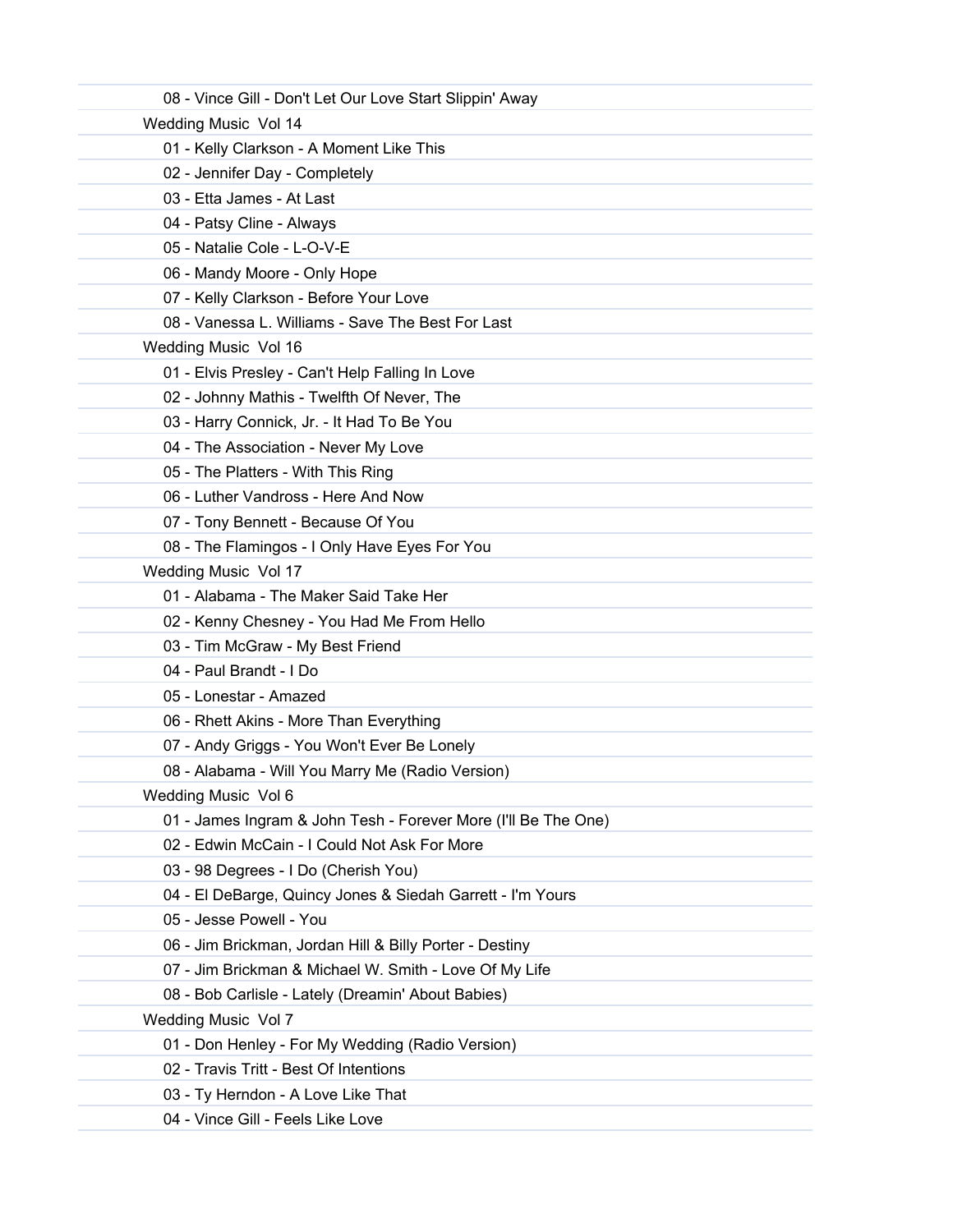| 05 - Clint Black - When I Said I Do                            |
|----------------------------------------------------------------|
| 06 - Neal Mccoy - Forever Works For Me (Radio Version)         |
| 07 - Brooks & Dunn - You'll Always Be Loved By Me              |
| 08 - Keith Urban - Your Everything (Radio Version)             |
| Wedding Music Vol 8                                            |
| 01 - Fisher - I Will Love You                                  |
| 02 - Christina Aguilera - I Turn To You                        |
| 03 - LeAnn Rimes - I Need You                                  |
| 04 - Jim Brickman & Michelle Wright - Your Love                |
| 05 - Christina Aguilera - Blessed                              |
| 06 - Sade - By Your Side                                       |
| 07 - Lara Fabian - Love By Grace                               |
| 08 - Barbra Streisand - I've Dreamed Of You                    |
| Wedding Music Vol 1                                            |
| 01 - Tracy Byrd - Keeper Of The Stars, The                     |
| 02 - John Berry - Your Love Amazes Me                          |
| 03 - George Strait - I Cross My Heart                          |
| 04 - John Michael Montgomery - I Swear                         |
| 05 - Tim Mcgraw - It's Your Love                               |
| 06 - Sammy Kershaw - Love Of My Life                           |
| 07 - Mark Wills - I Do (Cherish You)                           |
| 08 - Michael Peterson - From Here To Eternity                  |
| Wedding Music Vol 18                                           |
| 01 - Billy Preston / Syreeta - With You I, Äôm Born Again      |
| 02 - Celine Dion / Clive Griffin - When I Fall In Love         |
| 03 - Natalie Cole / Nat King Cole - Unforgettable              |
| 04 - Eddie Rabbitt / Crystal Gayle - You And I                 |
| 05 - Peter Cetera / Cher - After All                           |
| 06 - Lionel Richie / Diana Ross - Endless Love                 |
| 07 - Nicole Kidman / Ewan McGregor - Come What May             |
| 08 - Roberta Flack / Donny Hathaway - Closer I Get To You, The |
| Wedding Music Vol 19                                           |
| 01 - Barbra Streisand - Someone To Watch Over Me               |
| 02 - Music Man (movie Version) - Till There Was You            |
| 03 - Mary chapin Carpenter - Grow Old With Me                  |
| 04 - Faith Hill - Breathe                                      |
| 05 - Trisha Yearwood - How Do I Live                           |
| 06 - Holly Dunn - Daddy, Äôs Hands                             |
| 07 - Celine Dion - Power Of Love, The                          |
| 08 - Shania Twain - Forever And For Always                     |
| <b>Wedding Music Vol 2</b>                                     |
| 01 - Rod Stewart - Have I Told You Lately That I Love You      |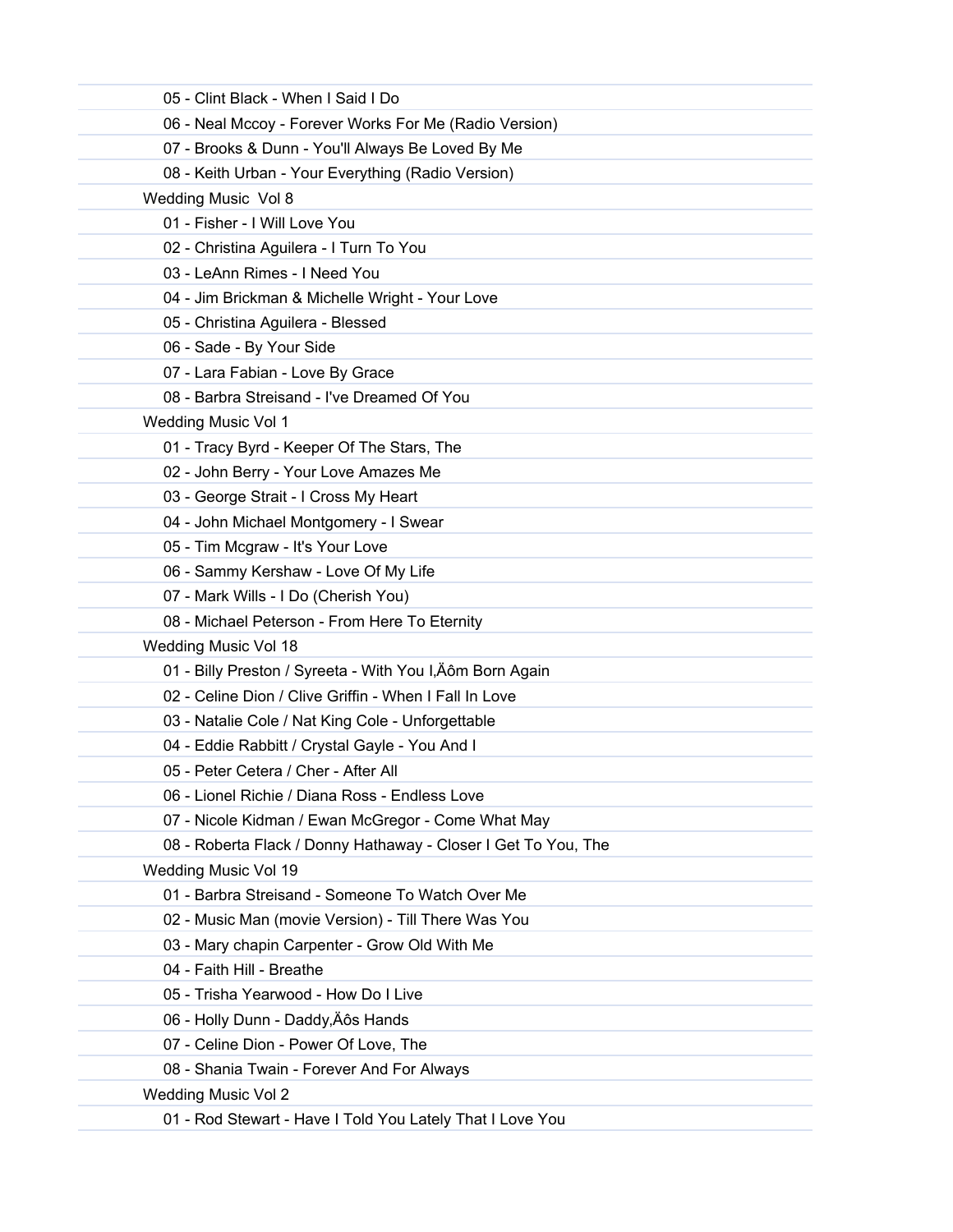| 02 - John Tesh & James Ingram - Give Me Forever (I Do)<br>03 - Luther Vandross - Always And Forever |
|-----------------------------------------------------------------------------------------------------|
| 04 - Bob Carlisle - Butterfly Kisses                                                                |
| 05 - Edwin Mccain - I'll Be                                                                         |
| 06 - K Ci & Jojo - All My Life                                                                      |
| 07 - Kenny Loggins - For The First Time                                                             |
| 08 - Neil Diamond - One Hand, One Heart                                                             |
| Wedding Music Vol 20                                                                                |
| 01 - Aerosmith - I Don, Äôt Want To Miss A Thing                                                    |
| 02 - Billy Joel - Just The Way You Are                                                              |
| 03 - Firehouse - Love Of A Lifetime                                                                 |
| 04 - Flaming Lips - Do You Realize                                                                  |
| 05 - Stevie Wonder - Ribbon In The Sky                                                              |
| 06 - Righteous Brothers - Unchained Melody                                                          |
| 07 - Louis Armstrong - What A Wonderful World                                                       |
| 08 - Josh Groban - You Raise Me Up                                                                  |
| <b>Wedding Music Vol 3</b>                                                                          |
| 01 - Bryan Adams & Barbra Streisand - I Finally Found Someone                                       |
| 02 - Shania Twain & Bryan White - From This Moment On                                               |
| 03 - Linda Ronstadt & Aaron Neville - Don't Know Much                                               |
| 04 - Tim Mcgraw & Faith Hill - It's Your Love                                                       |
| 05 - Collin Raye & Jim Brickman Susan Ashton - Gift, The                                            |
| 06 - Donna Lewis & Richard Marx - At The Beginning                                                  |
| 07 - The Carpenters - We've Only Just Begun                                                         |
| 08 - Peabo Bryson & Roberta Flack - Tonight I Celebrate My Love                                     |
| Wedding Music Vol 4                                                                                 |
| 01 - Traditional - Lord's Prayer, The                                                               |
| 02 - Traditional - Wedding Song, The                                                                |
| 03 - Gounod - Ave Maria - Bach                                                                      |
| 04 - Pachelbel - Canon In D                                                                         |
| 05 - Traditional - Oh Promise Me                                                                    |
| 06 - Wagner - Bridal Chorus (Instrumental)                                                          |
| 07 - Traditional - Wedding March (Instrumental)                                                     |
| 08 - Jeremiah Clarke - Trumpet Voluntary                                                            |
| Wedding Music Vol 5                                                                                 |
| 01 - Bette Midler - Wind Beneath My Wings                                                           |
| 02 - Whitney Houston - I Believe In You And Me                                                      |
| 03 - Leann Rimes - You Light Up My Life                                                             |
| 04 - Jim Brickman/Martina McBride - Valentine                                                       |
| 05 - Bette Midler - The Rose                                                                        |
| 06 - Shania Twain - You're Still The One                                                            |
| 07 - Celine Dion - Because You Loved Me                                                             |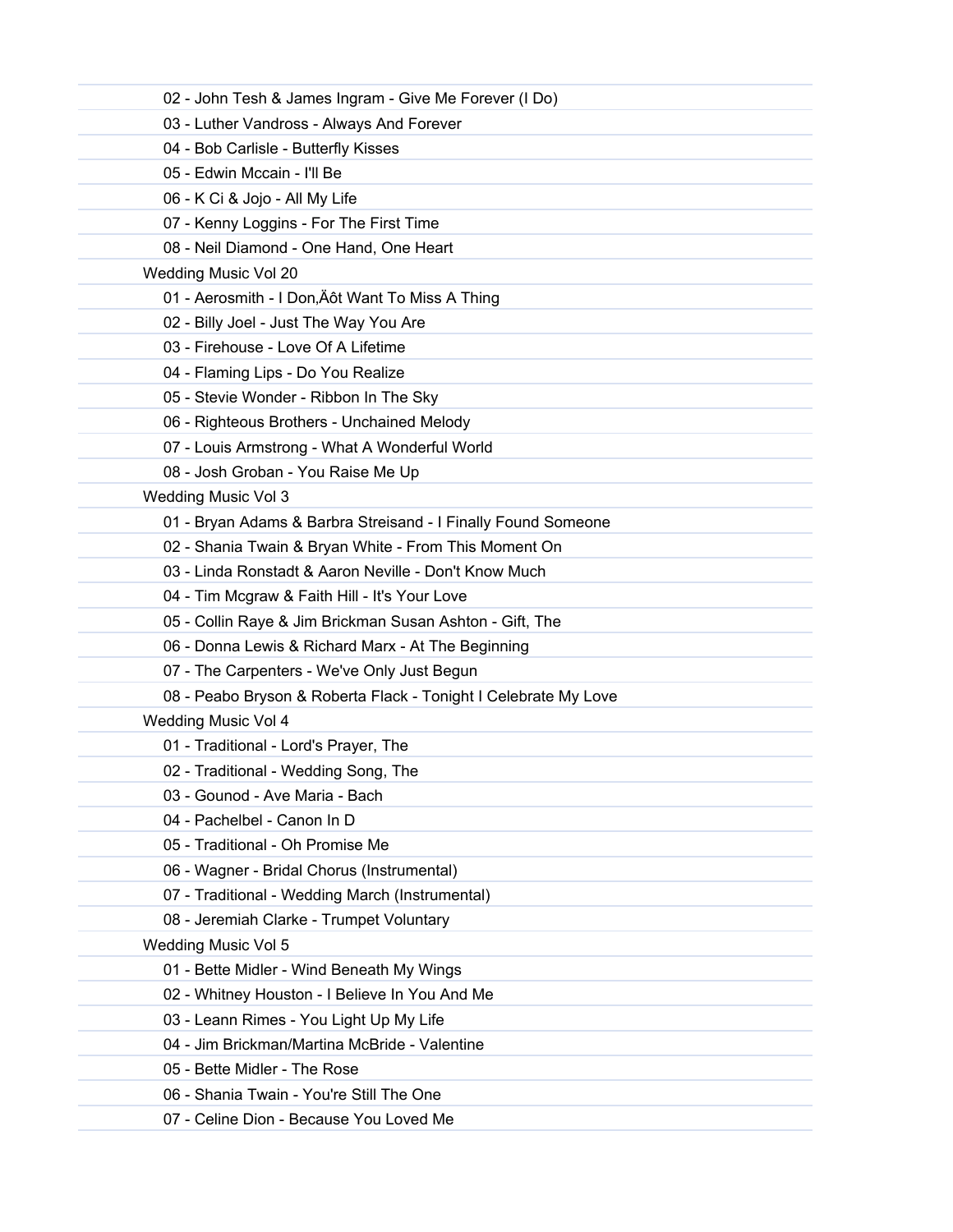| 08 - Alison Kraus & Union Station - When You Say Nothing At All                         |
|-----------------------------------------------------------------------------------------|
| Whitney Houston, Hits Of Vol 1                                                          |
| 01 - Whitney Houston - I Wanna Dance With Somebody                                      |
| 02 - Whitney Houston - Saving All My Love For You                                       |
| 03 - Whitney Houston - I Will Always Love You                                           |
| 04 - Whitney Houston - Greatest Love Of All                                             |
| 05 - Whitney Houston - One Moment In Time                                               |
| 06 - Whitney Houston - All The Man That I Need                                          |
| 07 - Whitney Houston - Run To You                                                       |
| 08 - Whitney Houston - Where Do Broken Hearts Go                                        |
| Willie Nelson, Hits Of Vol 1                                                            |
| 01 - Willie Nelson - Angel Flying Too Close To The Ground                               |
| 02 - Willie Nelson - Blue Eyes Crying In The Rain                                       |
| 03 - Willie Nelson - Always On My Mind                                                  |
| 04 - Willie Nelson - Whiskey River                                                      |
| 05 - Willie Nelson - On The Road Again                                                  |
| 06 - Ray Charles / Willie Nelson - Seven Spanish Angels                                 |
| 07 - Willie Nelson - Help Me Make It Through The Night                                  |
| 08 - Waylon Jennings / Willie Nelson - Mammas Don't Let Your Babies Grow Up To Be Cowbo |
| Wynonna Judd, Hits Of Vol 1                                                             |
| 01 - Wynonna Judd - She Is His Only Need                                                |
| 02 - Wynonna Judd - To Be Loved By You                                                  |
| 03 - Wynonna Judd - Rock Bottom                                                         |
| 04 - Wynonna Judd - Only Love                                                           |
| 05 - Wynonna Judd - Tell Me Why                                                         |
| 06 - Wynonna Judd - I Saw The Light                                                     |
| 07 - Wynonna Judd - Girls With Guitars                                                  |
| 08 - Wynonna Judd - My Strongest Weakness                                               |
| (blank)                                                                                 |
| 01 - Cheryl Wright - The Love He Left Behind                                            |
| 01 - Clean Living - In Heaven There Is No Beer                                          |
| 01 - David Lee Murphy - Every Time I Get Around You                                     |
| 01 - Dishwalla - Counting Blue Cars                                                     |
| 01 - Elvis Presley - Are You Lonesome Tonight                                           |
| 01 - Garbage - Only Happy When It Rains                                                 |
| 01 - Jewel - Who Will Save Your Soul                                                    |
| 01 - Kim Wilde - Kids In America                                                        |
| 01 - M. Stuart & T. Travis - Honky Tonkin's What I Do Best                              |
| 01 - Melissa Etheridge - Your Little Secret                                             |
| 01 - Phantom Of The Opera - Wishing You Were Somehow Here Again                         |
| 01 - Queen - Crazy Little Thing Called Love                                             |
| 01 - Sandi Patti - How Majestic Is You Name                                             |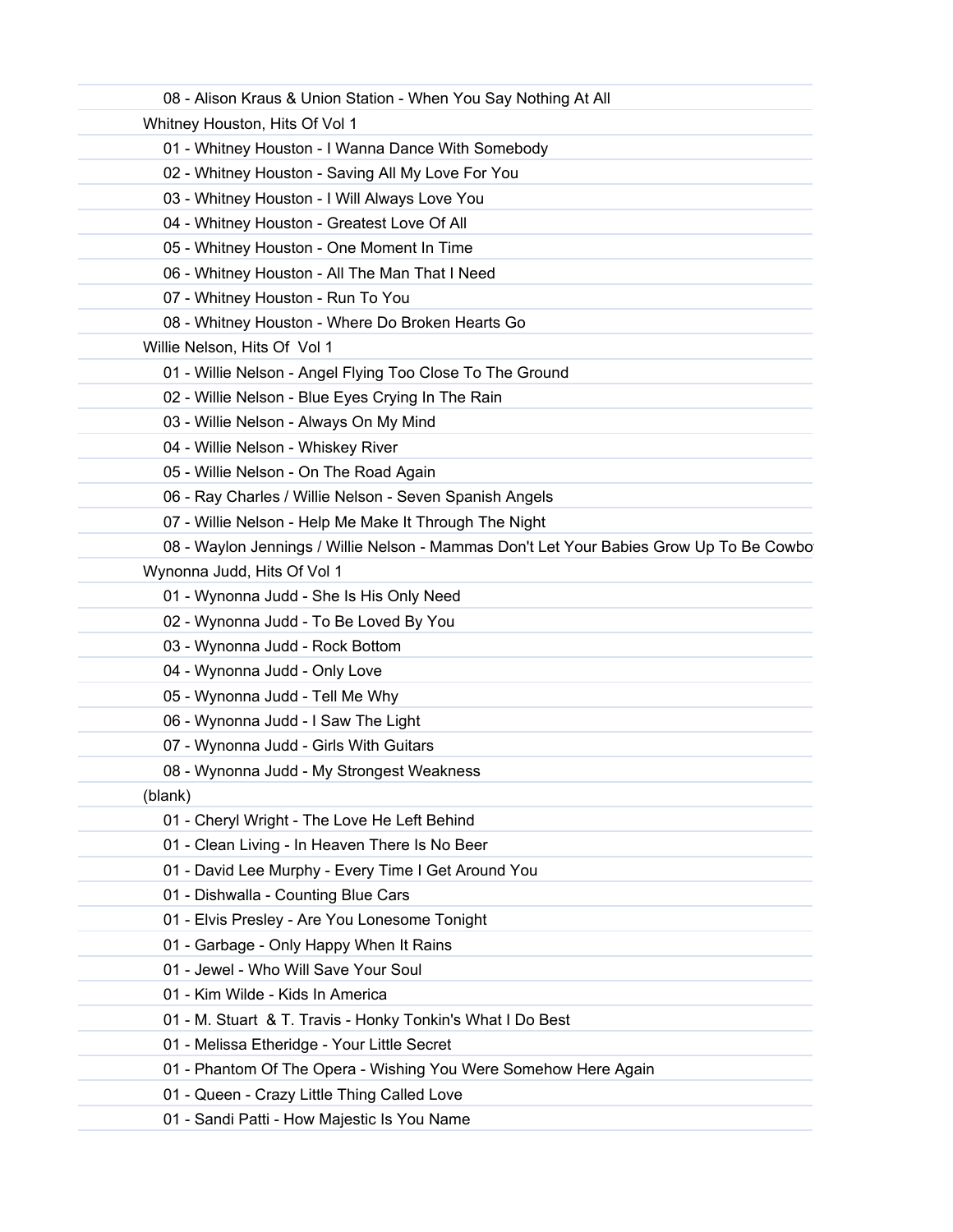| 01 - Stevie Nicks - Edge Of Seventeen Just Like The White |
|-----------------------------------------------------------|
| 01 - Timbuk's - Future's So Bright I Gotta Wear Shades    |
| 01 - Whitney Houston - Exhale Shoop Shoop                 |
| 02 - Alanis Morissette - Hand In My Pocket                |
| 02 - Bangles - In Your Room                               |
| 02 - Elvis Presley - It's Now Or Never                    |
| 02 - Eurythmics - Here Comes The Rain Again               |
| 02 - Garth Brooks - It's Midnight Cinderella              |
| 02 - Lisa & Nine Stories Loen - Do You Sleep?             |
| 02 - Live - I Alone                                       |
| 02 - Patricia Conroy - What Else Can I Do                 |
| 02 - Phantom Of The Opera - The Music Of The Night        |
| 02 - Randy Crawford - Cajun Moon                          |
| 02 - Sheila E. - The Glamorous Life                       |
| 02 - Steppenwolf - Born To Be Wild                        |
| 02 - Steve Green - Cherish The Treasure                   |
| 02 - Tim Mcgraw - She Never Lets It Go To Her Heart       |
| 02 - Tone Loc - Funky Cold Medina                         |
| 02 - Tracy Bonham - Mother Mother                         |
| 03 - Edwin Mccain/Darius Rucke - Solitude                 |
| 03 - Elvis Presley - Jailhouse Rock                       |
| 03 - Everything But The Girl - Missing                    |
| 03 - Faith Hill - You Can't Lose Me                       |
| 03 - Jann Arden - Insensitive                             |
| 03 - John Michael Montgomery - Long As I Live             |
| 03 - lot - Baby Got Back - Sir Mix-a                      |
| 03 - Melissa Etheridge - I'm The Only One                 |
| 03 - Michael Smith - Place In This World                  |
| 03 - No Doubt - Just A Girl                               |
| 03 - Pat Benatar - All Fired Up                           |
| 03 - Patty Smyth - Beat Of A Heart                        |
| 03 - Phantom Of The Opera - All I Asked Of You            |
| 03 - Ricochet - Daddy's Money                             |
| 03 - Stray Cats - She's Sexy And 17                       |
| 03 - Young MC - Bust A Move                               |
| 04 - Amy Grant - Angels                                   |
| 04 - Blues Traveler - Hook                                |
| 04 - Brooks & Dunn - My Maria                             |
| 04 - Cats - Memory                                        |
| 04 - Diamond Rio - That's What I Get For Loving You       |
| 04 - Elvis Presley - Teddy Bear                           |
| 04 - Leann Rimes - Blue Christmas                         |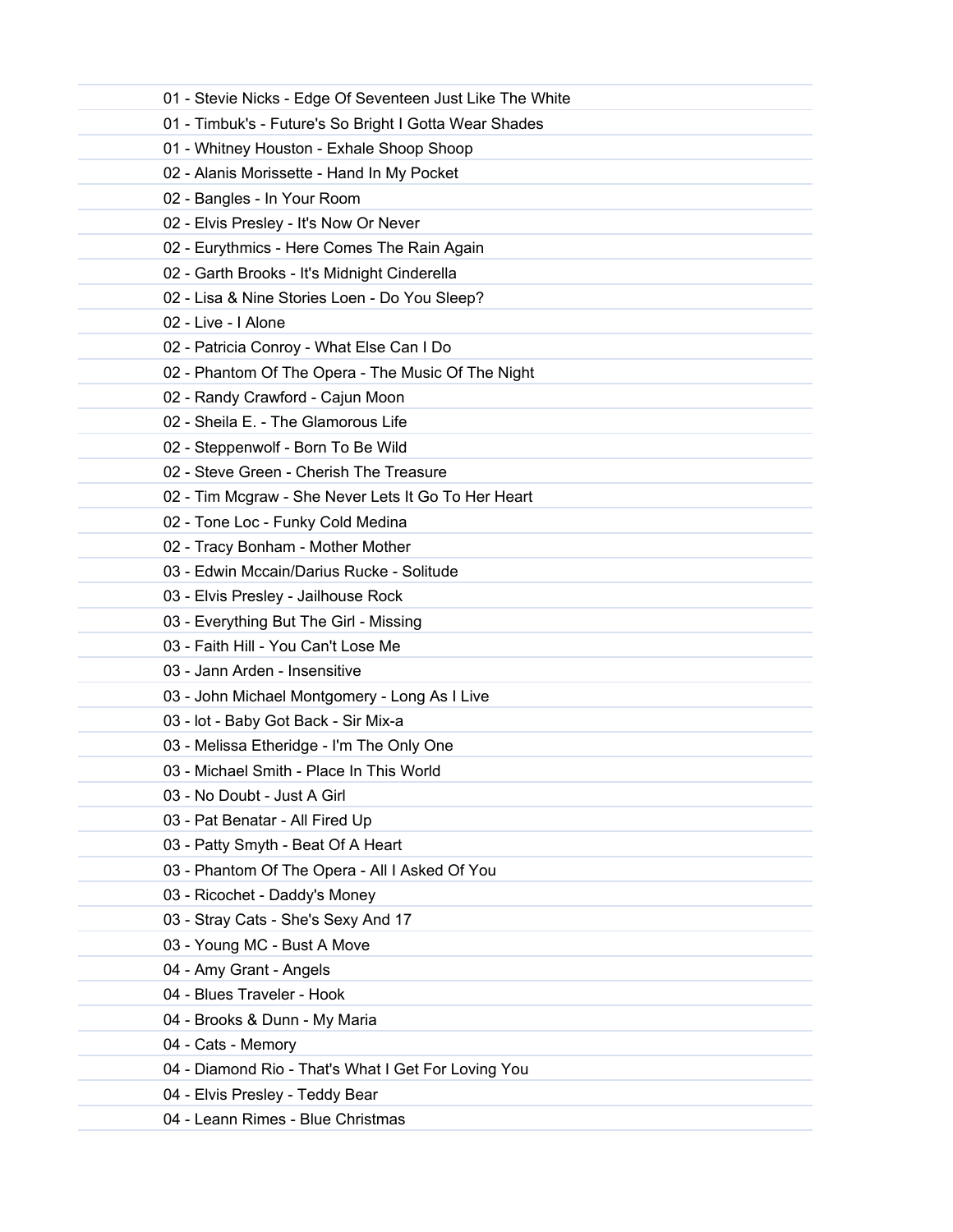| 04 - Maria Carey - Forever                                       |  |
|------------------------------------------------------------------|--|
| 04 - Merril Bainbridge - Mouth                                   |  |
| 04 - Missing Persons - Walking In LA                             |  |
| 04 - Mother's Finest - Baby Love                                 |  |
| 04 - Natalie Merchant - Carnival                                 |  |
| 04 - Natalie Merchant - Jealousy                                 |  |
| 04 - O'Jays - Love Train                                         |  |
| 04 - Steve Miller Band - Abracadabra                             |  |
| 04 - Tone Loc - Wild Thing                                       |  |
| 05 - Amanda Marshall - Birmingham                                |  |
| 05 - Blondie - Heart Of Glass                                    |  |
| 05 - Bodeans - Closer To Free                                    |  |
| 05 - Elvis Presley - Too Much                                    |  |
| 05 - Garbage - Queer                                             |  |
| 05 - George Strait - Fireman, The                                |  |
| 05 - Heart - Straight On                                         |  |
| 05 - La Bouche - Be My Lover                                     |  |
| 05 - Lari White - Don't Fence Me In                              |  |
| 05 - Lee Roy Parnell - Givin' Water To A Drowning Man            |  |
| 05 - Les Miserables - On My Own                                  |  |
| 05 - Natalie Merchant - Wonde                                    |  |
| 05 - Prince - Kiss                                               |  |
| 05 - Sister Sledge - We Are Family                               |  |
| 05 - Winans - It's Time                                          |  |
| 06 - Bill Gaither Trio - He Touched Me                           |  |
| 06 - Bow Wow Wow - I Want Candy                                  |  |
| 06 - Elvis Presley - Stuck On You                                |  |
| 06 - George Strait - Carried Away                                |  |
| 06 - Hal Ketchum - Stay Forever                                  |  |
| 06 - Hootie & The Blowfish - Old Man & Me (When I Get To Heaven) |  |
| 06 - Joan Osborne - One Of Us                                    |  |
| 06 - Kool & Gang - Celebration                                   |  |
| 06 - Les Miserables - I Dreamed A Dream                          |  |
| 06 - Letters To Cleo - Here And Now                              |  |
| 06 - Madonna - Into The Groove                                   |  |
| 06 - Mary J. Blige - Not Gon' Cry                                |  |
| 06 - Pretenders - Middle Of The Road                             |  |
| 06 - Sheryl Crow - All I Wanna Do                                |  |
| 06 - Starbuck - Moonlight Feels Right                            |  |
| 06 - Terri Clark - Suddenly Single                               |  |
| 07 - Alabama - Maker Said Take Her, The                          |  |
| 07 - Alanis Morissette - You Oughta Know                         |  |